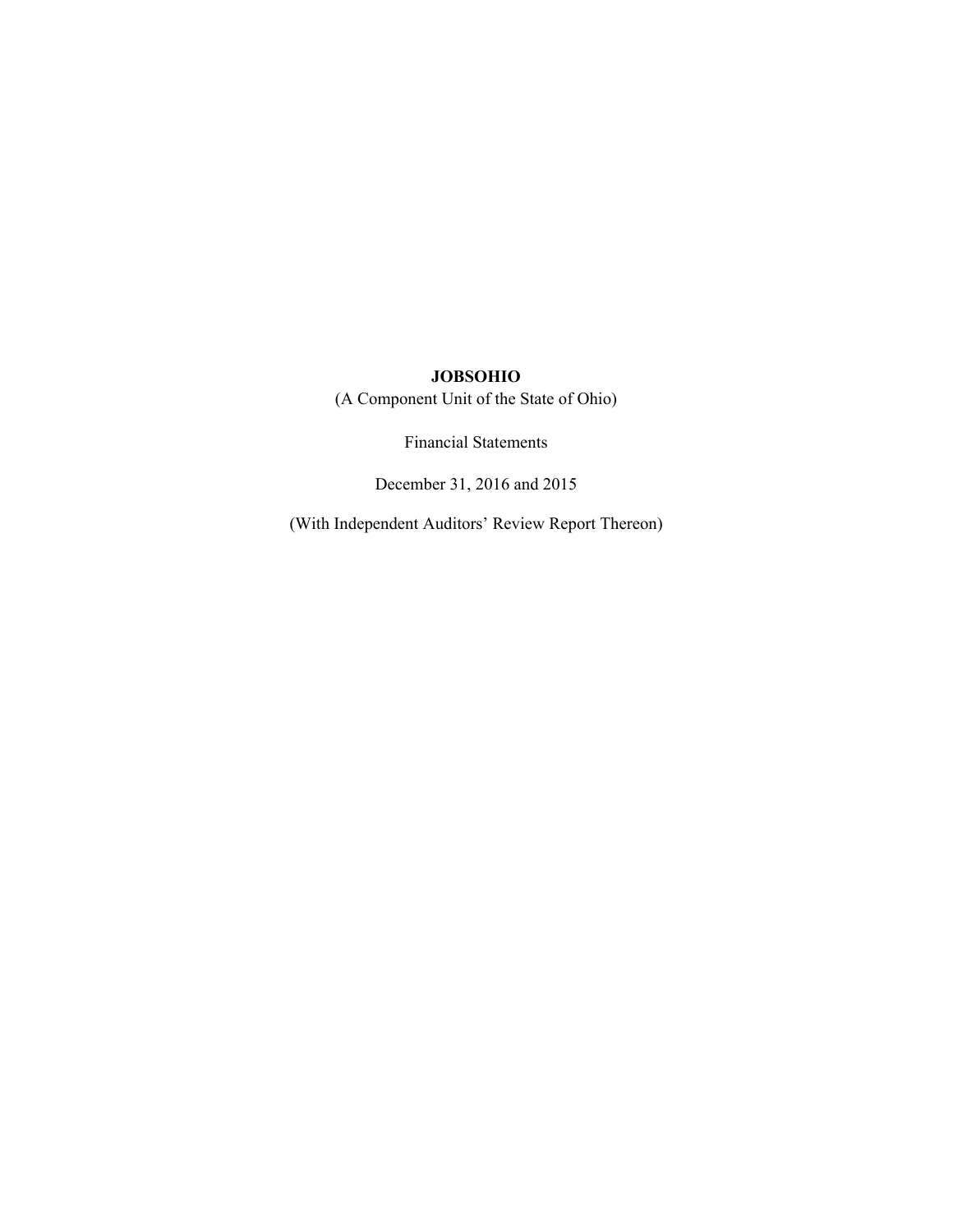(A Component Unit of the State of Ohio)

# Table of Contents

|                                                                           | Page(s)      |
|---------------------------------------------------------------------------|--------------|
| Independent Auditors' Review Report                                       | $1 - 2$      |
| <b>Financial Statements:</b>                                              |              |
| Statements of Net Position (unaudited)                                    |              |
| Statements of Revenues, Expenses, and Changes in Net Position (unaudited) | $4 - 5$      |
| Statements of Cash Flows (unaudited)                                      | $\mathbf{b}$ |
| Notes to Financial Statements (unaudited)                                 | $7 - 33$     |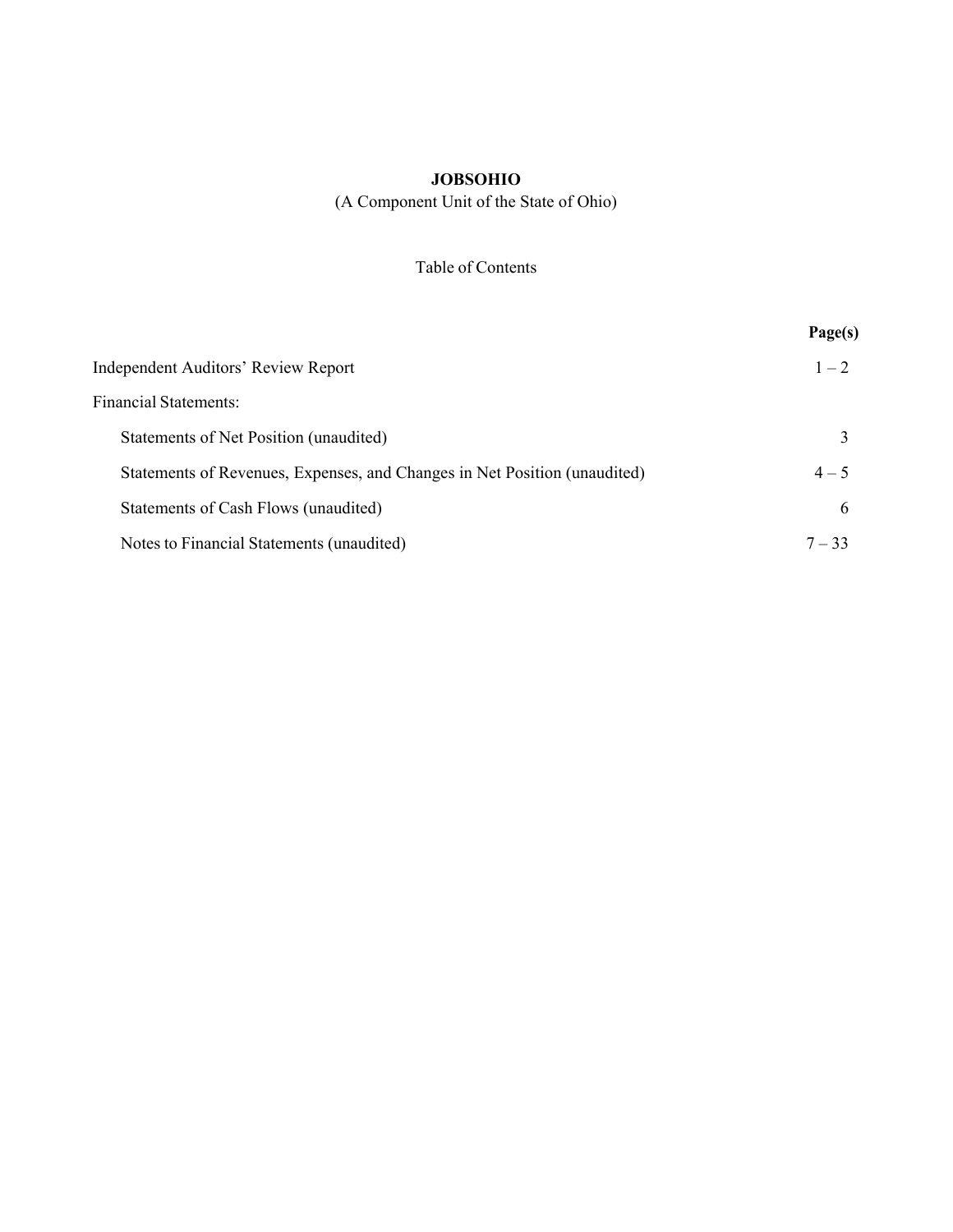# **Deloitte.**

**Deloitte & Touche LLP** 180 East Broad Street Suite 1400 Columbus, OH 43215-3611 USA

Tel: +1 614 221 1000 Fax: +1 614 229 4647 www.deloitte.com

## **INDEPENDENT AUDITORS' REVIEW REPORT**

The Board of Directors of JobsOhio:

We have reviewed the accompanying statements of net position of JobsOhio (the "Entity"), a component unit of the State of Ohio, as of December 31, 2016, and the related statements of revenues, expenses, and changes in net position for the three-month and six-month periods ended December 31, 2016 and 2015, and cash flows for the sixmonth period ended December 31, 2016 and 2015 (the "interim financial information").

#### **Management's Responsibility for the Interim Financial Information**

The Entity's management is responsible for the preparation and fair presentation of the interim financial information in accordance with accounting principles generally accepted in the United States of America; this responsibility includes the design, implementation, and maintenance of internal control sufficient to provide a reasonable basis for the preparation and fair presentation of interim financial information in accordance with accounting principles generally accepted in the United States of America.

#### **Auditors' Responsibility**

Our responsibility is to conduct our review in accordance with auditing standards generally accepted in the United States of America applicable to reviews of interim financial information. A review of interim financial information consists principally of applying analytical procedures and making inquiries of persons responsible for financial and accounting matters. It is substantially less in scope than an audit conducted in accordance with auditing standards generally accepted in the United States of America, the objective of which is the expression of an opinion regarding the financial information. Accordingly, we do not express such an opinion.

#### **Emphasis of Matter**

As discussed in Note 2(a) and 2(b) to the accompanying interim financial information, the Entity now includes JobsOhio Beverage System as a blended component unit in accordance with the adoption of GASB Statement No, 80, *Blending Requirements for Certain Component Units*. The Entity has applied this change retrospectively in the accompanying financial information to include JobsOhio Beverage System as a blended component unit of the Entity for the periods ended December 31, 2016 and 2015, as well as for the year ended June 30, 2016.

#### **Basis for Modification**

Management has omitted the Management's Discussion and Analysis section, which we believe is required to be disclosed in accordance with accounting principles generally accepted in the United States of America. Such missing information, although not a part of the accompanying basic interim financial information, is required by the Governmental Accounting Standards Board who considers it to be an essential part of financial reporting for placing the basic interim financial information in an appropriate operational, economic, or historical context. Our review on the basic interim financial information is not affected by this missing information.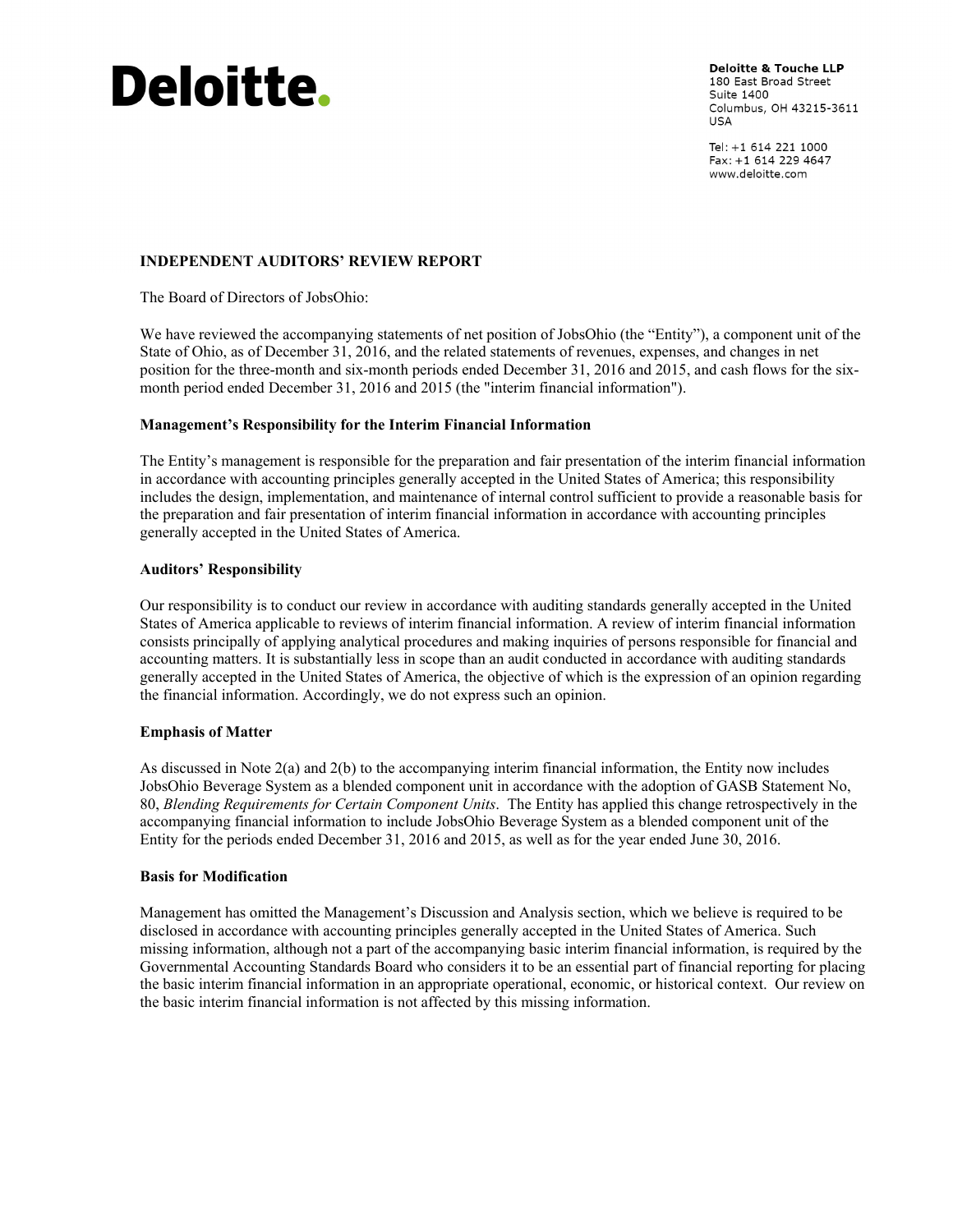## **Conclusion**

Based on our review, with the exception of the matter described in the Basis for Modification paragraph, we are not aware of any material modifications that should be made to the interim financial information referred to above for it to be in accordance with accounting principles generally accepted in the United States of America.

Deloite { Touch Lep

February 28, 2017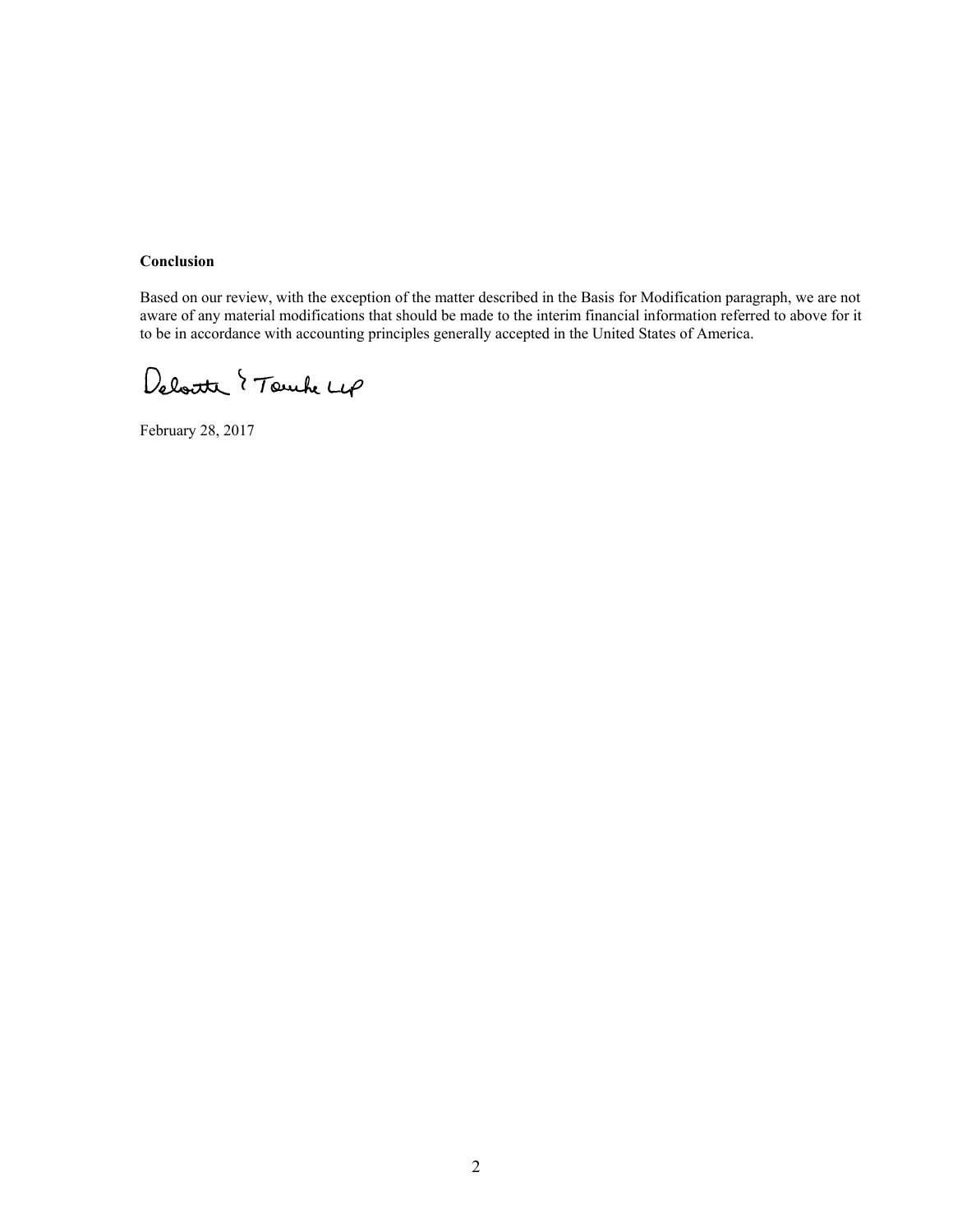(A Component Unit of the State of Ohio)

# Statements of Net Position

# (Unaudited)

|                                                          | December 31, 2016             | June 30, 2016 |  |  |
|----------------------------------------------------------|-------------------------------|---------------|--|--|
| Assets:                                                  |                               |               |  |  |
| Current assets:                                          |                               |               |  |  |
| Cash and cash equivalents - unrestricted                 | \$<br>279,915                 | \$<br>263,122 |  |  |
| Cash and cash equivalents - restricted                   | 146,429                       | 134,725       |  |  |
| Investments                                              | 378,777                       | 324,254       |  |  |
| Inventory                                                | 74,370                        | 72,948        |  |  |
| Loans                                                    | 2,906                         | 2,270         |  |  |
| Receivables                                              | 1,549                         | 1,025         |  |  |
| Prepaid expenses                                         | 2,710                         | 4,364         |  |  |
| Total current assets                                     | 886,656                       | 802,708       |  |  |
| Long-term assets:                                        |                               |               |  |  |
| Intangible asset - liquor franchise, net of amortization | 1,163,736                     | 1,191,334     |  |  |
| Capital assets, net of accumulated depreciation          | 1,194                         | 1,377         |  |  |
| Loans, net of loss allowance                             | 33,625                        | 25,078        |  |  |
| Total long-term assets                                   | 1,198,555                     | 1,217,789     |  |  |
| <b>Total assets</b>                                      | 2,085,211                     | 2,020,497     |  |  |
| <b>Liabilities:</b>                                      |                               |               |  |  |
| Current liabilities:                                     |                               |               |  |  |
| Accounts payable                                         | 34,064                        | 26,831        |  |  |
| Accrued liabilities                                      | 107,471                       | 90,362        |  |  |
| Special obligation bonds payable - current portion       | 44,020                        | 44,020        |  |  |
| Bond interest payable                                    | 29,438                        | 29,438        |  |  |
| Capital lease payable - current portion                  | 10                            | 10            |  |  |
| Total current liabilities                                | 215,003                       | 190,661       |  |  |
| Long-term liabilities:                                   |                               |               |  |  |
| Special obligation bonds payable                         | 1,428,794                     | 1,430,203     |  |  |
| Capital lease payable                                    | 23                            | 28            |  |  |
| Total long-term liabilities                              | 1,428,817                     | 1,430,231     |  |  |
| <b>Total liabilities</b>                                 | 1,643,820                     | 1,620,892     |  |  |
| Net position:                                            |                               |               |  |  |
| Net investment in capital assets                         | 1,194                         | 1,377         |  |  |
| Unrestricted                                             | 440,197                       | 398,228       |  |  |
| <b>Total net position</b>                                | 441,391<br>$\pmb{\mathbb{S}}$ | 399,605<br>\$ |  |  |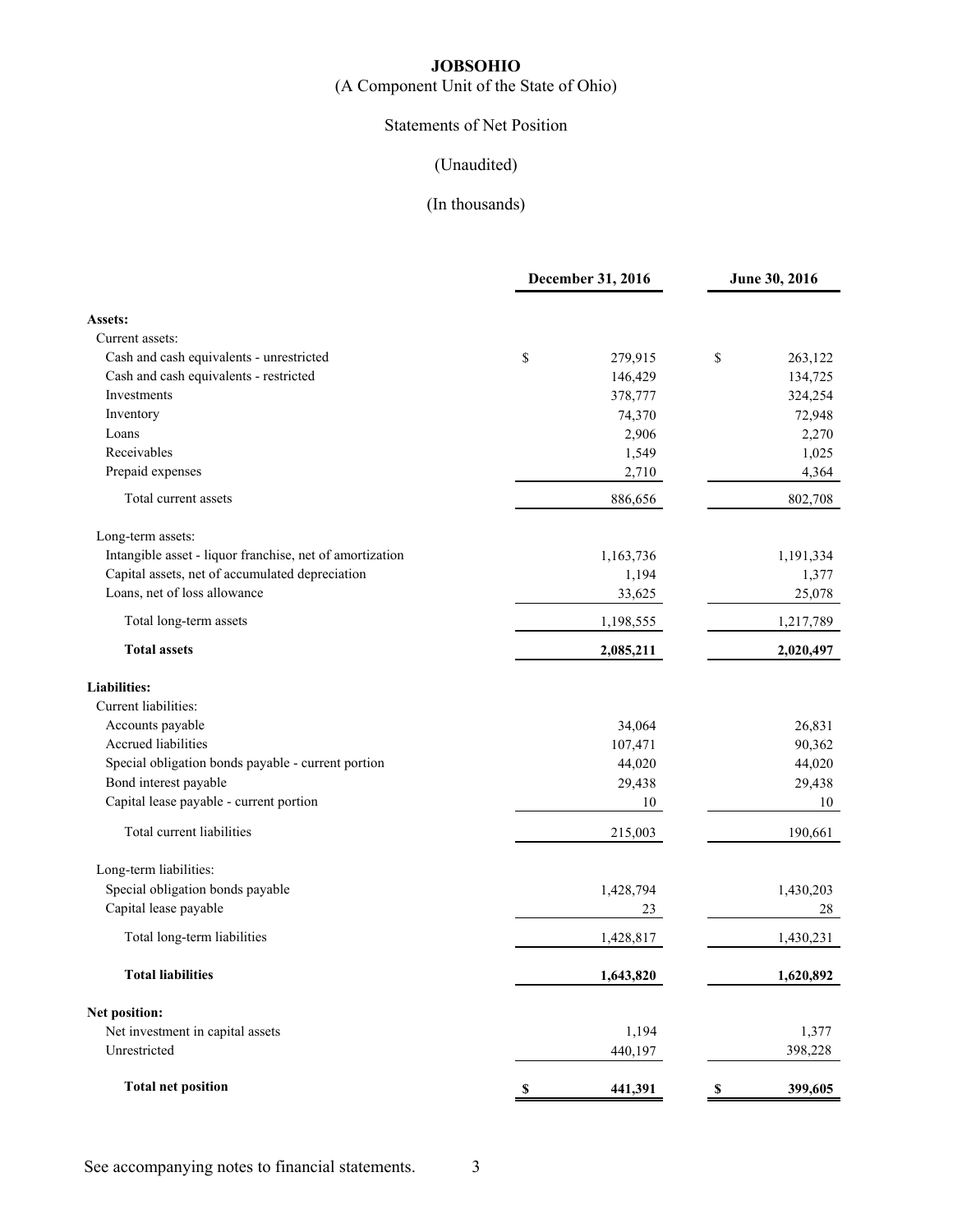(A Component Unit of the State of Ohio)

# Statements of Revenues, Expenses, and Changes in Net Position

# (Unaudited)

|                                                     | <b>Three Months Ended</b><br>December 31, 2016 | <b>Three Months Ended</b><br>December 31, 2015 |           |  |
|-----------------------------------------------------|------------------------------------------------|------------------------------------------------|-----------|--|
| <b>Operating revenues:</b>                          |                                                |                                                |           |  |
| Net liquor sales                                    | \$<br>298,103                                  | \$                                             | 287,863   |  |
| Interest income - loans                             | 398                                            |                                                | 148       |  |
| Fees and other                                      | 194                                            |                                                | 76        |  |
| Total operating revenues                            | 298,695                                        |                                                | 288,087   |  |
| <b>Operating expenses:</b>                          |                                                |                                                |           |  |
| Cost of goods sold                                  | 171,834                                        |                                                | 166,472   |  |
| Sales commissions                                   | 16,541                                         |                                                | 15,872    |  |
| Liquor gallonage taxes                              | 12,475                                         |                                                | 12,213    |  |
| Amortization of intangible asset - liquor franchise | 13,799                                         |                                                | 13,799    |  |
| Service fees                                        | 2,522                                          |                                                | 1,422     |  |
| Supplemental Payment                                | 9,279                                          |                                                | 9,535     |  |
| Economic development programs                       | 29,550                                         |                                                | 14,855    |  |
| Salaries and benefits                               | 2,370                                          |                                                | 1,919     |  |
| Economic development purchased services             | 2,976                                          |                                                | 2,426     |  |
| Professional services                               | 1,683                                          |                                                | 1,118     |  |
| Insurance                                           | 142                                            |                                                | 142       |  |
| Administrative and support                          | 745                                            |                                                | 645       |  |
| Marketing                                           | 2,570                                          |                                                | 1,541     |  |
| Other                                               | 25                                             |                                                | 15        |  |
| Total operating expenses                            | 266,511                                        |                                                | 241,974   |  |
| <b>Operating income</b>                             | 32,184                                         |                                                | 46,113    |  |
| Nonoperating revenues (expenses):                   |                                                |                                                |           |  |
| Bond interest, net                                  | (14, 015)                                      |                                                | (14, 154) |  |
| Investment income                                   | (1, 723)                                       |                                                | (1,213)   |  |
| Other, net                                          | 48                                             |                                                | 67        |  |
| Total nonoperating revenues (expenses)              | (15,690)                                       |                                                | (15,300)  |  |
| Change in net position                              | 16,494                                         |                                                | 30,813    |  |
| Net position, beginning of period                   | 424,897                                        |                                                | 302,501   |  |
| Net position, end of period                         | \$<br>441,391                                  | \$                                             | 333,314   |  |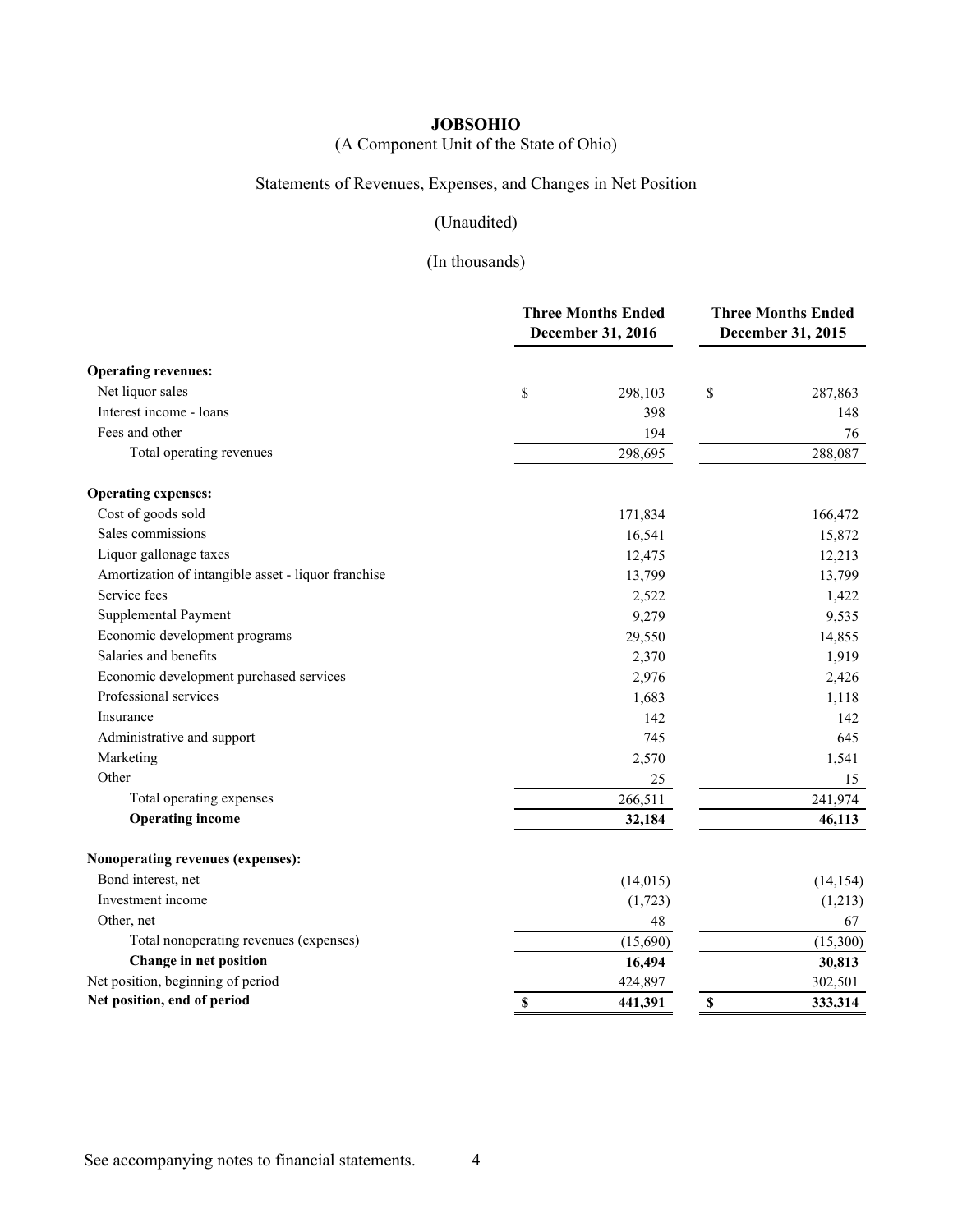(A Component Unit of the State of Ohio)

# Statements of Revenues, Expenses, and Changes in Net Position

# (Unaudited)

|                                                     | <b>Six Months Ended</b><br>December 31, 2016 | <b>Six Months Ended</b><br>December 31, 2015 |           |  |
|-----------------------------------------------------|----------------------------------------------|----------------------------------------------|-----------|--|
| <b>Operating revenues:</b>                          |                                              |                                              |           |  |
| Net liquor sales                                    | \$<br>567,814                                | \$                                           | 543,854   |  |
| Interest income - loans                             | 750                                          |                                              | 262       |  |
| Fees and other                                      | 312                                          |                                              | 150       |  |
| Total operating revenues                            | 568,876                                      |                                              | 544,266   |  |
| <b>Operating expenses:</b>                          |                                              |                                              |           |  |
| Cost of goods sold                                  | 327,132                                      |                                              | 313,558   |  |
| Sales commissions                                   | 31,294                                       |                                              | 29,866    |  |
| Liquor gallonage taxes                              | 24,206                                       |                                              | 23,513    |  |
| Amortization of intangible asset - liquor franchise | 27,598                                       |                                              | 27,598    |  |
| Service fees                                        | 6,931                                        |                                              | 3,866     |  |
| Supplemental Payment                                | 17,407                                       |                                              | 17,413    |  |
| Economic development programs                       | 44,986                                       |                                              | 31,669    |  |
| Salaries and benefits                               | 4,757                                        |                                              | 3,796     |  |
| Economic development purchased services             | 4,989                                        |                                              | 4,795     |  |
| Professional services                               | 2,934                                        |                                              | 2,889     |  |
| Insurance                                           | 283                                          |                                              | 279       |  |
| Administrative and support                          | 1,389                                        |                                              | 1,291     |  |
| Marketing                                           | 4,614                                        |                                              | 3,019     |  |
| Other                                               | 45                                           |                                              | 32        |  |
| Total operating expenses                            | 498,565                                      |                                              | 463,584   |  |
| <b>Operating income</b>                             | 70,311                                       |                                              | 80,682    |  |
| Nonoperating revenues (expenses):                   |                                              |                                              |           |  |
| Bond interest, net                                  | (28,029)                                     |                                              | (28, 309) |  |
| Investment income                                   | (823)                                        |                                              | (135)     |  |
| Other, net                                          | 327                                          |                                              | 114       |  |
| Total nonoperating revenues (expenses)              | (28, 525)                                    |                                              | (28, 330) |  |
| Change in net position                              | 41,786                                       |                                              | 52,352    |  |
| Net position, beginning of period                   | 399,605                                      |                                              | 280,962   |  |
| Net position, end of period                         | \$<br>441,391                                | \$                                           | 333,314   |  |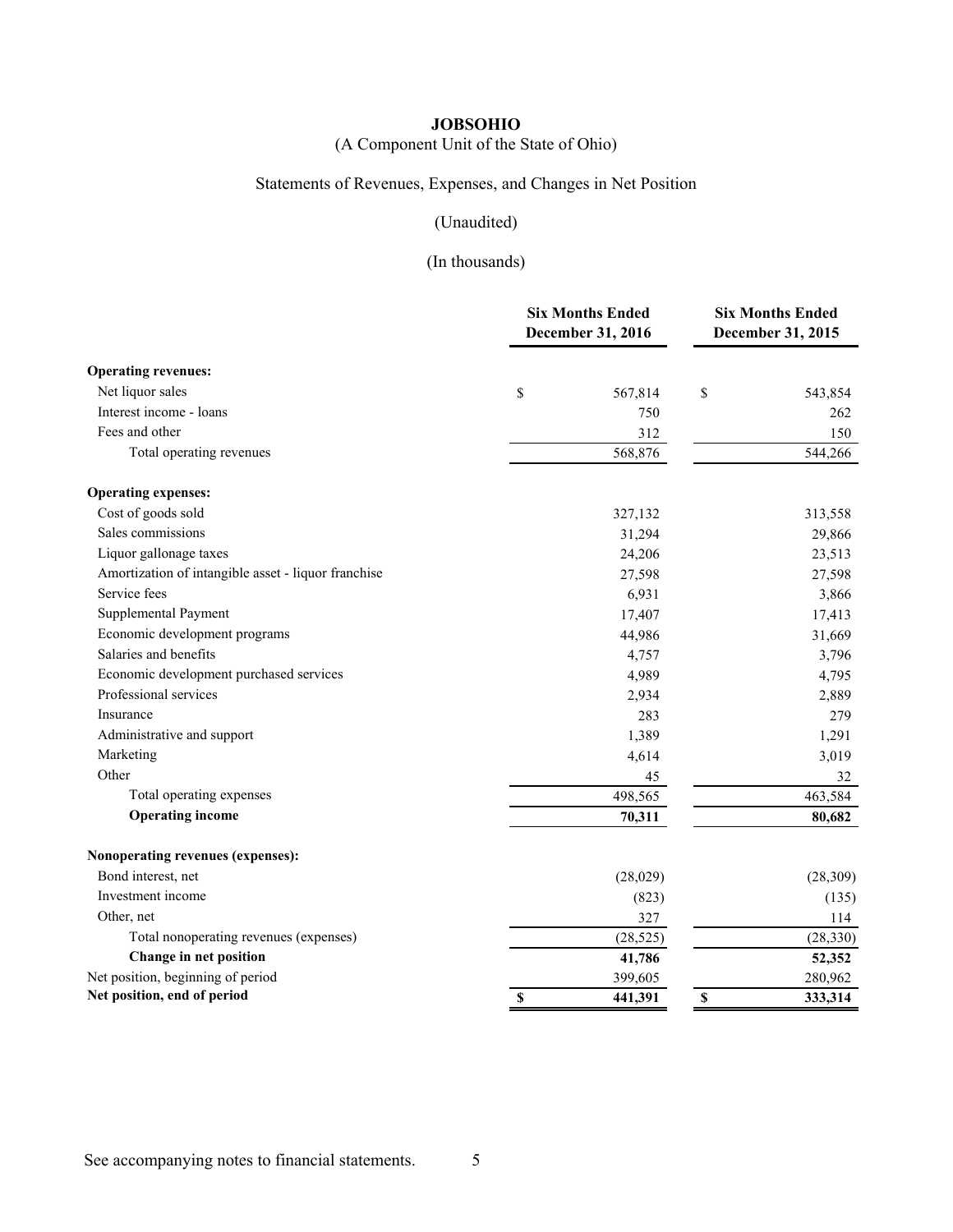# (A Component Unit of the State of Ohio)

## Statements of Cash Flows

## Six months ended December 31, 2016 and 2015 (Unaudited)

# (In thousands)

|                                                                                                   | 2016              |           |           | 2015       |
|---------------------------------------------------------------------------------------------------|-------------------|-----------|-----------|------------|
|                                                                                                   |                   |           |           |            |
| Cash flows from operating activities:                                                             |                   |           |           |            |
| Receipts from fees and other                                                                      | \$                | 709       | \$        | 391        |
| Receipts from customers                                                                           |                   | 567,621   |           | 542,998    |
| Payments to employees                                                                             |                   | (4,773)   |           | (3,794)    |
| Payments to suppliers                                                                             |                   | (340,900) |           | (322, 869) |
| Payments for economic development programs                                                        |                   | (21, 506) |           | (18, 548)  |
| Payments for commissions                                                                          |                   | (29, 594) |           | (30, 332)  |
| Receipts from sales taxes                                                                         |                   | 35,251    |           | 32,217     |
| Payments for sales tax collections to State and county                                            |                   | (32, 423) |           | (29, 747)  |
| Payments for gallonage tax collections to State                                                   |                   | (23, 231) |           | (22, 407)  |
| Payments for servicing fees                                                                       |                   | (2,481)   |           | (3,735)    |
| Payments for Supplemental Payment to State                                                        |                   | (35, 665) |           | (26, 810)  |
| Net cash provided by operating activities                                                         |                   | 113,008   |           | 117,364    |
| Cash flows from noncapital financing activities:                                                  |                   |           |           |            |
| Payments for other nonoperating expenses                                                          |                   | (1)       |           | (8)        |
| Net cash used in noncapital financing activity                                                    |                   | (1)       |           | (8)        |
| Cash flows from capital and related financing activities:                                         |                   |           |           |            |
| Acquisition of capital assets                                                                     |                   | (49)      |           | (15)       |
| Payments for capital lease                                                                        |                   | (5)       |           | (5)        |
| Payments for bond interest                                                                        |                   | (29, 438) |           | (29, 729)  |
| Net cash used in capital and related financing activities                                         |                   | (29, 492) |           | (29,749)   |
| Cash flows from investing activities:                                                             |                   |           |           |            |
| Dividends and interest income                                                                     |                   | 2,069     |           | 1,376      |
| Purchases of investments                                                                          |                   | (112,218) |           | (55, 638)  |
| Proceeds from maturities of investments                                                           |                   | 55,131    |           | 5,000      |
| Net cash used in investing activities                                                             |                   | (55,018)  |           | (49,262)   |
| Net increase (decrease) in cash and cash equivalents                                              |                   | 28,497    |           | 38,345     |
| Cash and cash equivalents, beginning of period                                                    |                   | 397,847   |           | 335,508    |
| Cash and cash equivalents, end of period                                                          | \$                | 426,344   | \$        | 373,853    |
| Reconciliation of operating income to net cash provided by operating activities:                  |                   |           |           |            |
| Operating income                                                                                  | \$                | 70,311    | \$        | 80,682     |
| Adjustments to reconcile operating income to net cash provided by (used in) operating activities: |                   |           |           |            |
| Amortization of intangible asset - liquor franchise                                               |                   | 27,598    |           | 27,598     |
| Depreciation and amortization expense                                                             |                   | 252       |           | 251        |
| Increase in loans                                                                                 |                   | (9,183)   |           | (3,402)    |
| (Increase) decrease in inventory                                                                  |                   | (1, 422)  |           | (2,658)    |
| Increase in receivables                                                                           |                   | (524)     |           | (884)      |
| (Increase) decrease in prepaid expenses                                                           |                   | 1,654     |           | 103        |
| Increase (decrease) in accounts payable                                                           |                   | 7,213     |           | 7,459      |
| Increase (decrease) in accrued liabilities                                                        |                   | 17,109    |           | 8,215      |
| Total adjustments                                                                                 |                   | 42,697    |           | 36,682     |
| Net cash provided by operating activities                                                         | $\boldsymbol{\$}$ | 113,008   | ${\bf S}$ | 117,364    |
| Noncash capital and related financing activities:                                                 |                   |           |           |            |
| Purchases of capital assets on account                                                            | \$                | 20        | \$        |            |
| Amortization of bonds payable                                                                     | \$                | 1,409     | \$        | 1,420      |

See accompanying notes to financial statements. 6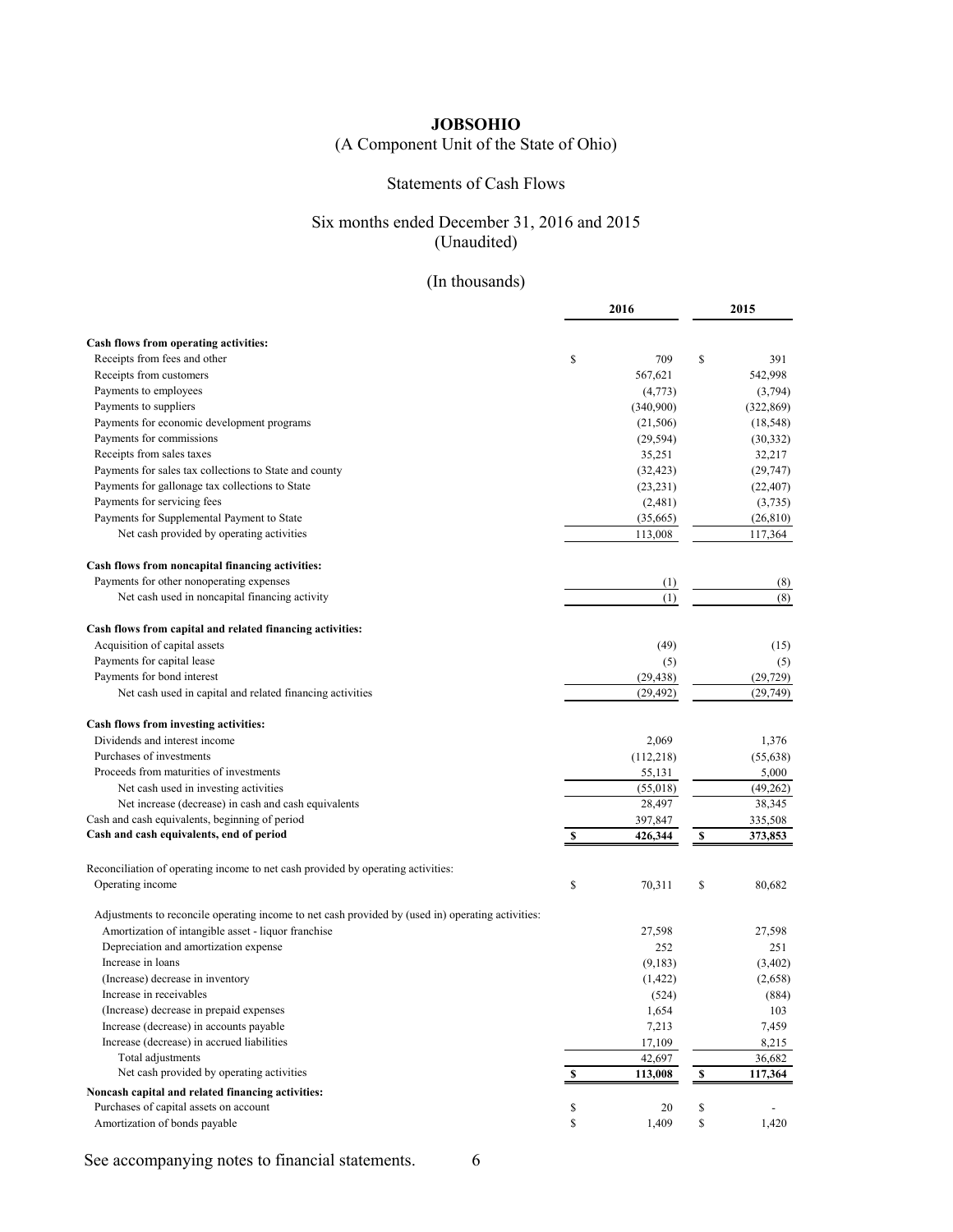(A Component Unit of the State of Ohio)

#### Notes to Financial Statements

(Unaudited)

(In thousands)

#### **(1) Unaudited Financial Statements**

The financial information included in these financial statements is unaudited. In the opinion of management, all adjustments (consisting of only normal recurring adjustments) necessary for a fair presentation of the statements of net position; the statements of revenues, expenses, and changes in net position; and the statements of cash flows for the period presented have been made on a consistent basis.

These financial statements should be read in conjunction with the financial statements and notes contained in JobsOhio's audited financial statements for the year ended June 30, 2016.

#### **(2) Summary of Significant Accounting Policies**

#### *(a) Organization*

JobsOhio was formed under the laws of the state of Ohio (State) and was established to encourage business development in the State. JobsOhio was incorporated on July 5, 2011, as a nonprofit corporation under Chapters 1702 and 187, Revised Code, to promote economic development, job creation, job retention, job training, and the recruitment of business to Ohio. JobsOhio is governed by a Board of Directors appointed by the Governor of Ohio.

The accompanying financial statements include the accounts of JobsOhio Beverage System (JOBS), its sole component unit. JOBS is governed by a Board of Directors appointed by JobsOhio as the sole member of JOBS and is considered a blended component unit of JobsOhio. JOBS, previously known as the Ohio Business Development Coalition (OBDC), was incorporated on June 3, 2004, as a nonprofit corporation under Chapter 1702, Revised Code, for the promotion of business and economic development in the State. On July 6, 2011, by action of its Board of Directors, the OBDC amended its Articles of Incorporation to transfer control of OBDC to JobsOhio. JOBS qualifies as a tax-exempt organization under Section 501(c)(3) of the Internal Revenue Code for federal income tax purposes.

On February 1, 2013, JOBS effected a major change in its business model, acquiring an exclusive 25-year franchise for the sale of spirituous liquor in the State to fund economic development activities by JobsOhio, its sole member. See note 2(t), below, for information on this transaction.

The accounting policies and financial reporting practices of JobsOhio and JobsOhio Beverage System conform to U.S. generally accepted accounting principles (GAAP) as applicable to governmental units.

#### *(b) Change in Reporting Entity*

In accordance with Governmental Accounting Standards Board (GASB) Codification Section 2100, *The Financial Reporting Entity,* for financial reporting purposes, JobsOhio's reporting entity now includes JOBS as a blended component unit (the Entity). Accordingly, the change in reporting entity has been applied retrospectively in the accompanying financial statements to include JOBS as a blended component unit of JobsOhio as of and for the periods ended December 31, 2016 and 2015, as well as for the year ended June 30, 2016. The effect of the change as of July 1, 2016 was to increase JobsOhio's net position by \$874.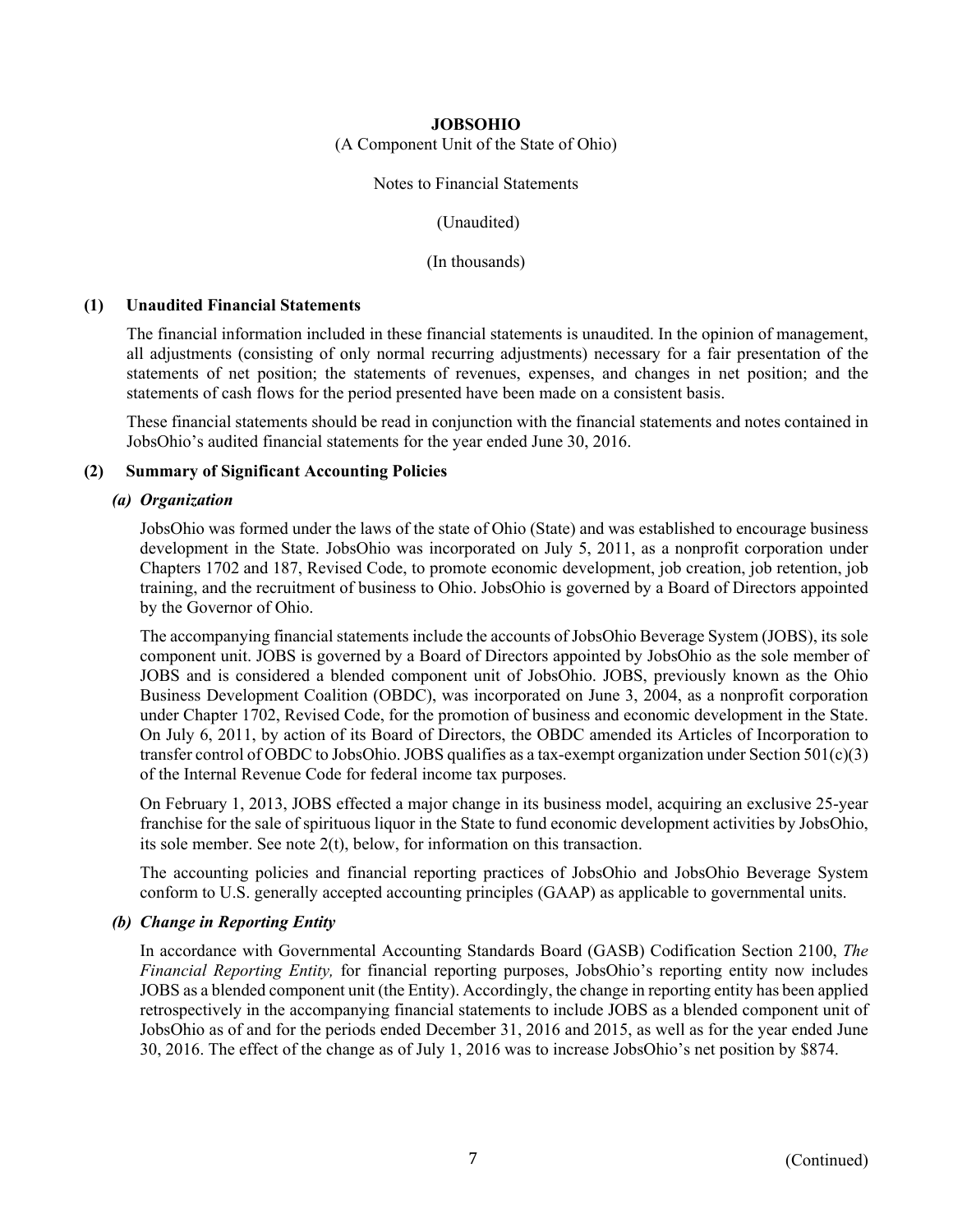(A Component Unit of the State of Ohio)

#### Notes to Financial Statements

(Unaudited)

(In thousands)

#### *(c) Financial Statements*

As a special-purpose primary reporting entity engaged only in business-type activities, JobsOhio presents financial statements required for enterprise funds. For such entities, the basic financial statements include the statements of net position; statements of revenues, expenses, and changes in net position; statements of cash flows; and notes to financial statements.

#### *(d) Measurement Focus and Basis of Accounting*

JobsOhio reports its financial statements using the economic resources measurement focus (i.e., full accrual) and the accrual basis of accounting. Revenues are recorded when earned and expenses are recorded at the time liabilities are incurred, regardless of when the related cash flows take place.

#### *(e) Estimates*

The preparation of financial statements in conformity with GAAP requires management to make estimates and assumptions that affect the reported amount of assets and liabilities and disclosure of contingent assets and liabilities at the date of the financial statements and the reported amounts of revenues and expenses during the reporting period. Actual results could differ from those estimates.

#### *(f) Cash and Cash Equivalents*

Cash equivalents includes all demand deposits with commercial banks and money market accounts, as well as all short-term, highly liquid investments that are readily convertible to cash and all short-term debt securities purchased with an original maturity of three months or less. Cash equivalents include money market investment funds in overnight investments.

#### *(g) Restricted Assets*

In accordance with a Master Trust Indenture and related agreements associated with JOBS' bond issuance, separate restricted accounts are required to be established. Assets held in these accounts are restricted for specific uses, including debt service and other special reserve requirements.

#### *(h) Investments*

Investments are reported at fair value. Fair values for investments are determined by closing market prices at year-end as reported by the investment custodian. Accordingly, changes in fair value are included in net income in the period earned.

#### *(i) Inventory*

The Entity's inventory of spirituous liquor consists of inventory withdrawn from bailment for shipment to agency stores, inventory in transit in commercial carriers, and inventory in agency stores. Inventory is valued at the lower of cost or market and the costing assumption is First In First Out (FIFO). The costs of liquor product, warehouse services, transportation services, and transfer movements are reported as part of merchandise inventory and are charged to cost of goods sold as product is sold.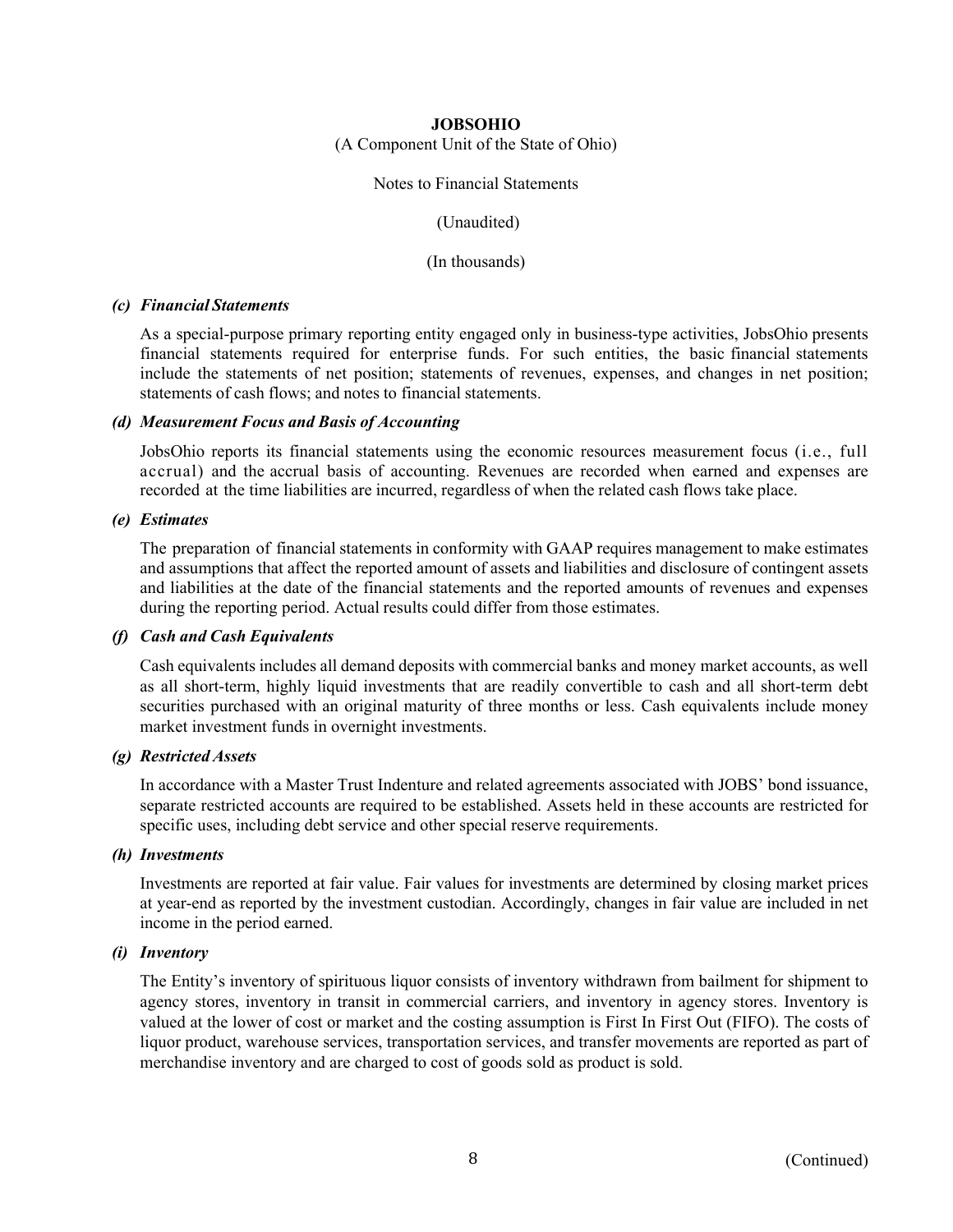(A Component Unit of the State of Ohio)

#### Notes to Financial Statements

(Unaudited)

(In thousands)

In the business model used by the Entity, throughout most of the State spirituous liquor inventory is purchased at warehouses, transported by freight companies under contract to the Entity, and delivered to agency stores. Although the freight companies and the agency stores contractually assume the risk of loss, the ultimate risk of loss remains with the Entity. Legal title to the inventory is held by the Entity to the point of sale by the agency stores, which collect sale proceeds as agents for the Entity and make daily remittances to the Entity. A commission for the sales is subsequently paid to the agency stores by the Entity.

In regard to a subset of agency stores known as "interim agency stores," under the terms of the Franchise and Transfer Agreement (Transfer Agreement), at the point inventory is delivered to an interim agency store, title to such inventory transfers to the Ohio Division of Liquor Control on a cost-free basis. However, the economic substance of such transactions does not differ from that for regular agency stores. On the basis of the Entity's contractual rights and the status of the interim agency stores as agents of the Entity, such inventory is considered an asset of the Entity, is reported as inventory on the Entity's statements of net position, and upon sale the cost of such inventory is included in cost of goods sold. Inventory at interim agency stores as of December 31, 2016 and June 30, 2016 was \$12,910 and \$12,783, respectively.

## *(j) Loans*

Loans are carried at the unpaid principal balance outstanding, less the allowance for estimated loan losses. They are included in current assets, except for maturities greater than twelve months after the statements of net position date, which are classified as long-term assets.

#### *(k) Allowance for Loan Losses*

The allowance for loan losses is established, as necessary, based on past experience and other factors which, in management's judgment, deserve current recognition in estimating future loan losses. Management's estimate considers such factors as the payment history of the loans, guarantees, historical loss experience, and overall economic conditions. Based on the review of the factors, an amount is calculated and a provision is made to reflect the estimated balance. While management uses available information to recognize losses, future adjustments to the allowance may be necessary based on changes in economic conditions. At December 31, 2016 and June 30, 2016, the amount of allowance for loan losses was \$3,585 and is reported in the Entity's statements of net position as part of "loans, net of loss allowance".

## *(l) Receivables*

Receivables are reported at the actual outstanding balance. Interest is not accrued on overdue receivables.

## *(m) Prepaid Expenses*

Payments to vendors representing costs applicable to future accounting periods are recorded as prepaid expenses in the financial statements. The cost of prepaid expenses is recorded as expenses when consumed rather than when purchased.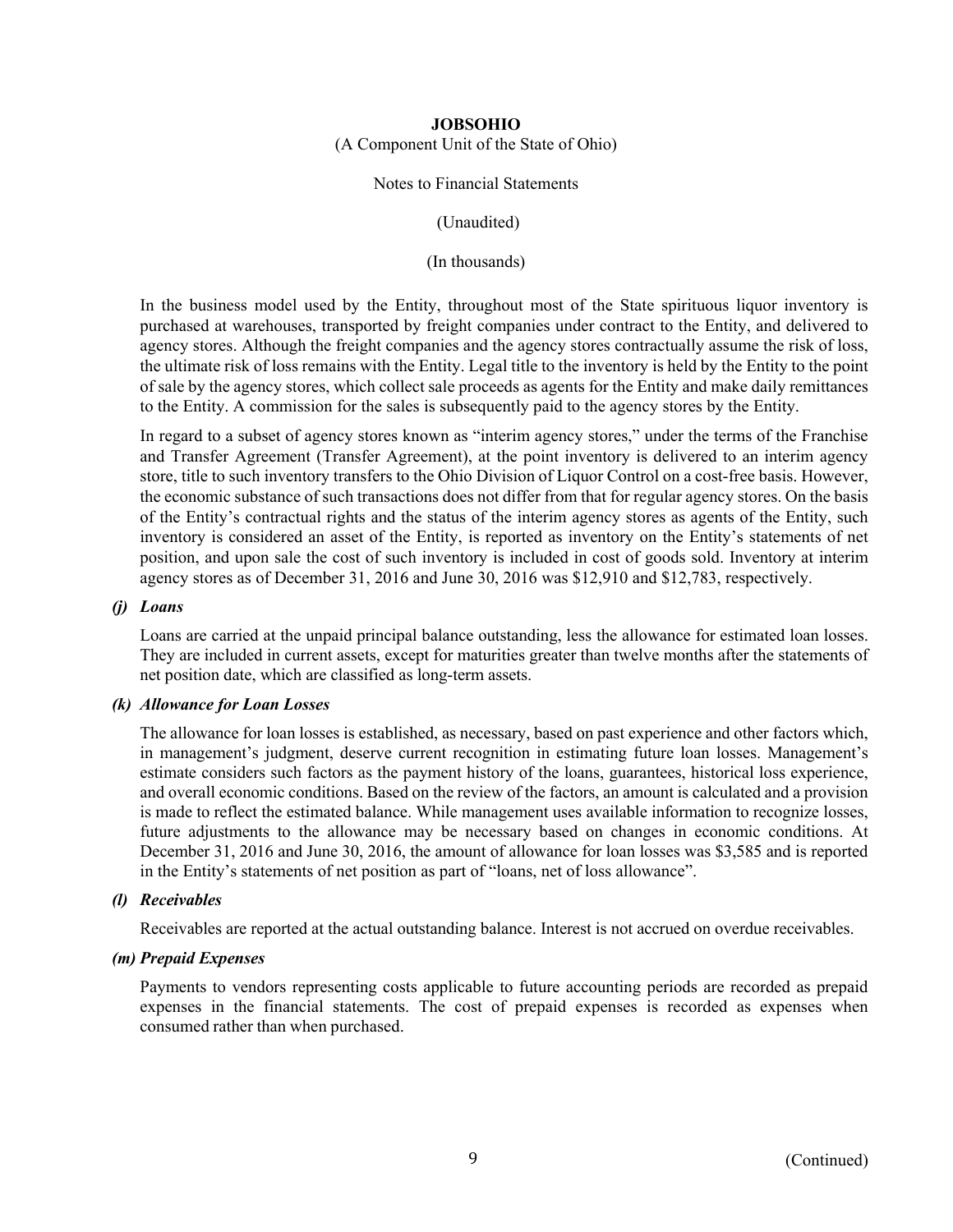(A Component Unit of the State of Ohio)

#### Notes to Financial Statements

(Unaudited)

(In thousands)

#### *(n) Amortization of Premiums*

Bond premiums are recorded as an addition to bonds payable. Bond premiums are amortized using the effective-interest method over the term of the related bonds and are included as a component of interest expense.

#### *(o) Intangible Assets*

The intangible asset represents an exclusive franchise for the sale of spirituous liquor in the State. The liquor franchise is amortized on a straight-line basis over the 25-year term of the franchise. Amortization expense for the liquor franchise for the three and six months ended December 31, 2016 and 2015 was \$13,799 and \$27,598, respectively.

#### *(p) Capital Assets*

Capital assets, which include property and equipment, are reported in the financial statements. The Entity defines capital assets as assets with an expected useful life of one year or more from the time of acquisition and a cost of five thousand dollars or more. Such assets are recorded at historical cost.

Capital assets are depreciated using the straight-line method over the following estimated useful lives:

| Software                | $3 - 5$ years                                       |
|-------------------------|-----------------------------------------------------|
| Furniture and equipment | $3 - 10$ vears                                      |
| Leasehold improvements  | Lesser of 10-year amortization period or lease term |

#### *(q) Net Position*

Net position is displayed in three components as follows:

- Net investment in capital assets represents capital assets, net of accumulated depreciation less the outstanding balances of bonds, notes, and other borrowings used to acquire, construct, or improve those assets.
- Restricted consists of net position that is legally restricted externally by creditors, contributors, laws, or regulations or internally by enabling legislation.
- Unrestricted consists of net position that does not meet the definition of net investment in capital assets or restricted.

#### *(r) Classification of Revenues and Expenses*

Revenues and expenses are classified as operating or nonoperating and are recognized in the period received. Under the Entity's definition:

- "Operating revenues" includes all revenues resulting from transactions and activities, other than financing and investing activities, related to the distribution, merchandising, and sale of spirituous liquor in the State, as well as loan application fees and loan interest.
- "Operating expenses" includes all expenses resulting from transactions and activities, other than financing and investing activities, related to the distribution, merchandising, and sale of spirituous liquor in the State, as well as costs that support economic development activities.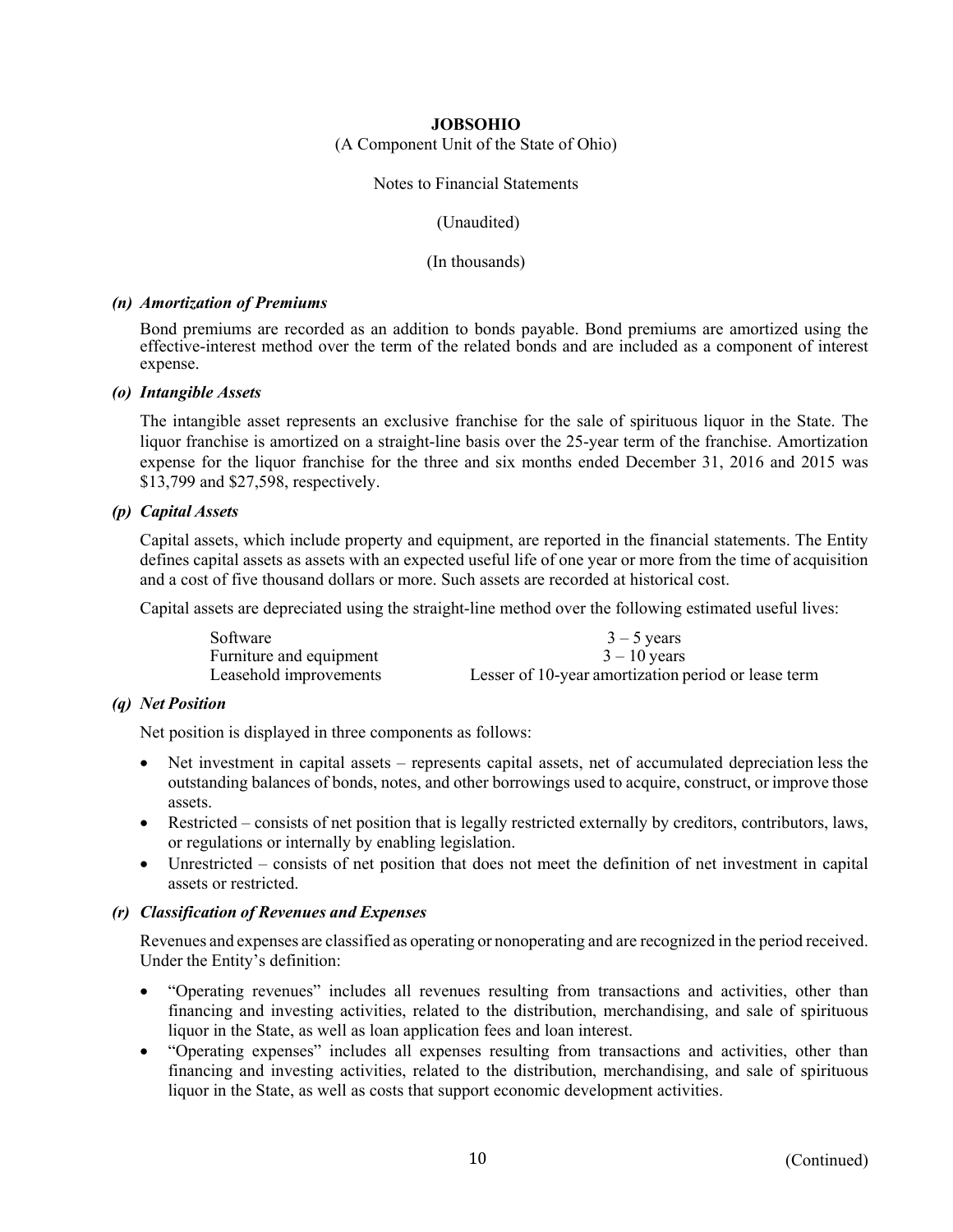(A Component Unit of the State of Ohio)

Notes to Financial Statements

(Unaudited)

(In thousands)

All revenues and expenses not meeting these definitions are reported as nonoperating revenues and expenses.

The Entity has initiated loan and grant programs to private businesses in the State to support economic development. For the three and six months ended December 31, 2016 and 2015, the Entity issued grants for such purposes, reported in the Entity's statements of revenues, expenses, and changes in net position as "economic development programs" expense.

As part of the loan program, the Entity charges applicants an application fee, which is used to offset the cost of having a loan agreement drafted by outside counsel. Total revenue from application fees received during the three and six months ended December 31, 2016 was \$48 and \$144, respectively. Total revenue from application fees received during the three and six months ended December 31, 2015 was \$72 and \$141, respectively. Revenue from application fees are included in the Entity's statements of revenues, expenses, and changes in net position as "fees and other".

## *(s) Risk Management/Insurance*

The Entity is exposed to various risks of loss related to torts and general liability; theft of, damage to, and destruction of assets; errors and omissions; injuries to employees; and natural disasters. The Entity procures commercial insurance policies for commercial crime, management liability, directors' and officers' liability, employment practices, automobile liability, employers' liability, general liability, crime, and property. No claims have been submitted against the Entity since its incorporation and no liabilities have been identified or recorded. It is the Entity's policy that liabilities are to be reported when it is probable that a loss has occurred and the amount of the loss can be reasonably estimated. Since no claims have been submitted, settled claims have not exceeded commercial coverage.

## *(t) Liquor Franchise*

On February 1, 2013, the Entity and the State, through the Ohio Department of Commerce and the Ohio Office of Budget and Management, entered into a Transfer Agreement. Under the terms of the Transfer Agreement, the Entity purchased from the State an exclusive franchise for the sale of spirituous liquor throughout the State. In return, the Entity transferred cash to the State and committed to Supplemental Payments (described below), to the State based upon sales of spirituous liquor by the Entity. Pursuant to the Transfer Agreement, the Entity will receive all gross revenue from the distribution, merchandising, and sale of spirituous liquor in the State.

The liquor franchise established by the Transfer Agreement terminates 25 years from February 1, 2013. During the term of the franchise, the Entity is responsible for operating the Liquor Business, while the State will, under contract with the Entity, perform merchandising as a contract service, and will retain all liquor regulatory functions.

"Supplemental Payments," are payments to the State based upon a formula specified in the Transfer Agreement. Beginning with the fiscal year ended June 30, 2014, if "Liquor Business Profits," as that term is defined in the Transfer Agreement, for a fiscal year exceed a threshold amount of Liquor Business Profits set for that fiscal year (Base Franchise Profits (\$289,819 for fiscal year ending June 30, 2017 and \$281,377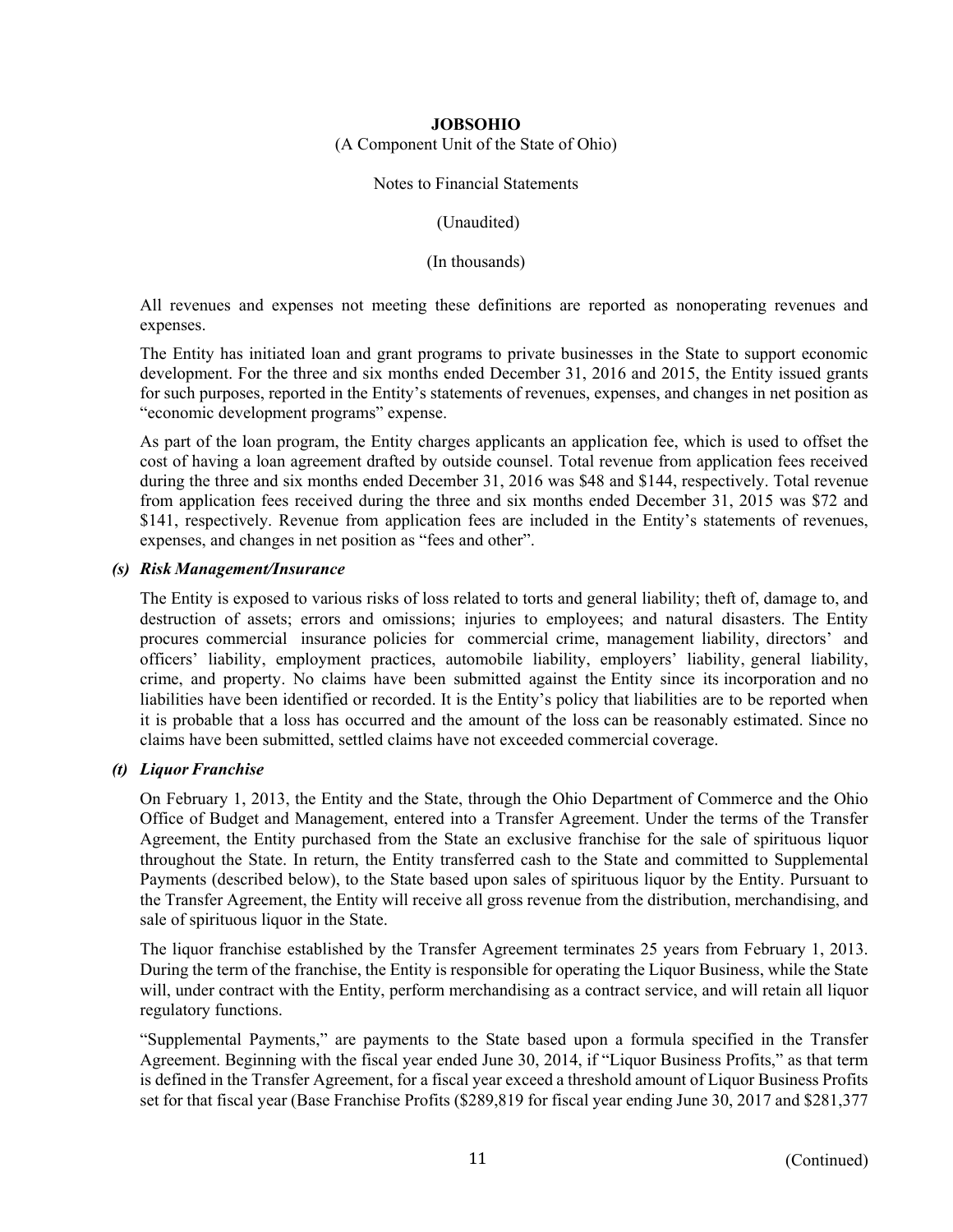(A Component Unit of the State of Ohio)

#### Notes to Financial Statements

(Unaudited)

(In thousands)

for fiscal year ended June 30, 2016)), then the Entity is required to make a cash payment to the State equal to 75 percent of the amount by which Liquor Business Profits exceed Base Franchise Profits. Total Supplemental Payment expense for the three and six months ended December 31, 2016 was \$9,279 and \$17,407, respectively. Total Supplemental Payment expense for the three and six months ended December 31, 2015 was \$9,535 and \$17,413, respectively.

The Entity also contemporaneously contracted with the Ohio Department of Commerce for the continued operation and management of the Liquor Business under an Operations Services Agreement (Services Agreement). Under the Services Agreement, the Ohio Department of Commerce will provide ongoing operations, management, and administrative services related to the Liquor Business. Covered services include administrative support, tax support and reporting, information technology, agency operation and review, merchandise marketing and advertising, real property leasing, and management. Total service fees expense in the three and six months ended December 31, 2016 was \$2,522 and \$6,931, respectively. Total service fees expense in the three and six months ended December 31, 2015 was \$1,422 and \$3,866, respectively.

Contemporaneously with the execution of the Transfer Agreement and the Services Agreement, special obligation revenue bonds were issued by the Entity under the provisions of a Master Trust Indenture and first and second Supplemental Trust Indentures, dated February 1, 2013 (collectively referred to as the Indenture) between the Entity and Huntington National Bank (Trustee). The bonds and any additional obligations are paid solely from the Trust Estate, which consists primarily of the Liquor Business Profits, the Revenue Fund, the Tax Fund, the Debt Service Fund, and Supplemental Payment Reserve Fund, maintained by the Trustee. The bonds are special, limited obligations of the Entity, payable solely from assets held in the Trust Estate, and are not general obligations of the Entity or the State.

The Entity is required to maintain certain accounts with the Trustee as specified by the Indenture. The Entity grants, assigns, pledges, and transfers to the Trustee, for the benefit of the bondholders, all right, title, and interest in the Liquor Business Profits to provide for debt service of the bonds. Funds established by the Indenture are restricted for State tax payment, operating expenses of the Liquor Business, debt service, and Supplemental Payments to the State.

## *(u) Use of Restricted and Unrestricted Resources*

In the event that the Entity is to fund outlays for a particular purpose from both restricted and unrestricted resources, in order to calculate the amounts to report as restricted and unrestricted net position in the financial statements, a flow assumption must be made about the order in which the resources are considered to be applied. It is the Entity's policy to consider restricted net position to have been depleted before unrestricted net position is applied.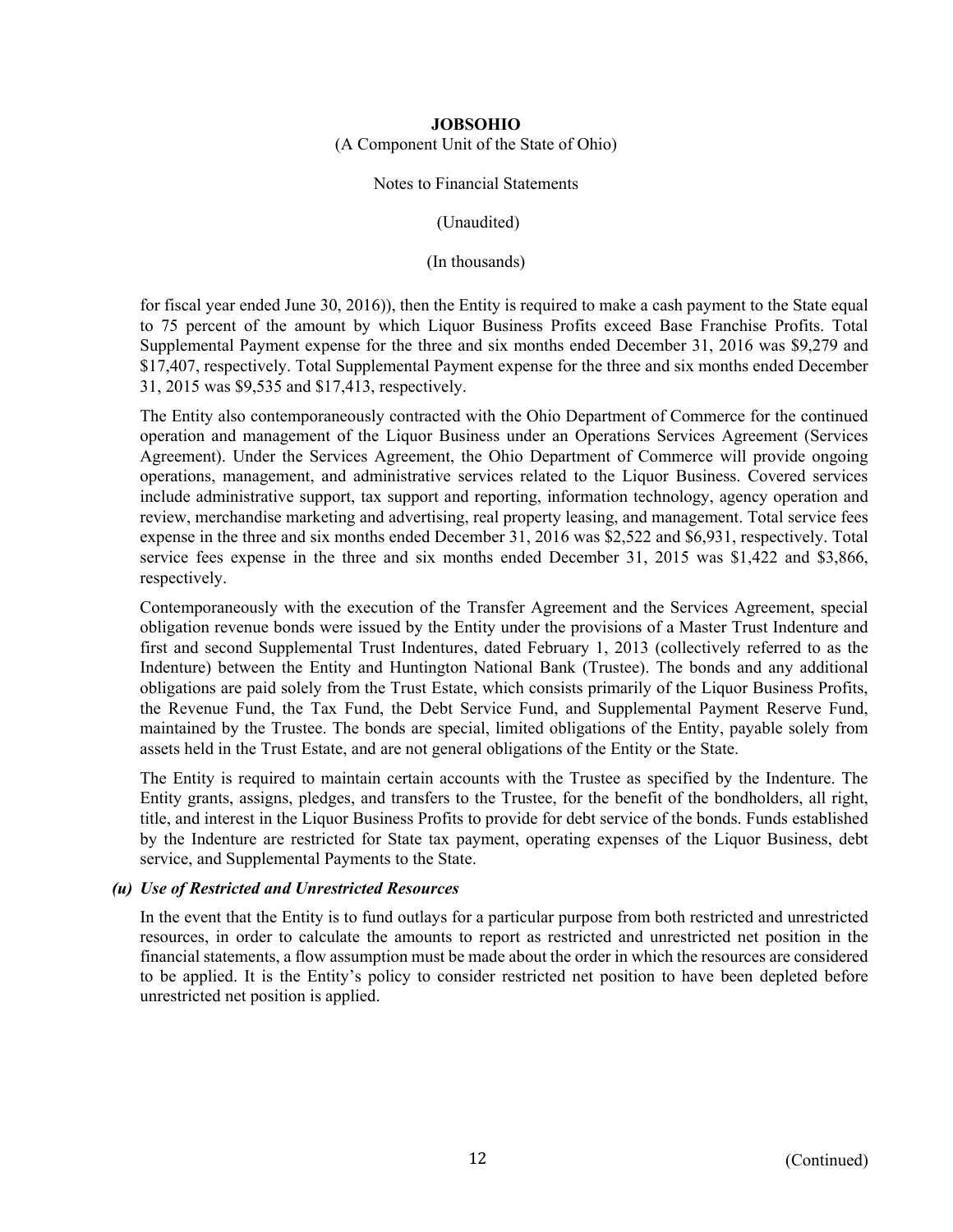(A Component Unit of the State of Ohio)

Notes to Financial Statements

(Unaudited)

(In thousands)

## *(v) Compensated Absences*

The Entity provides no paid time off to part-time employees. Full-time employees (nonexecutive) are granted paid time off in annual amounts which increase with the individual employees' years of service on the basis of the following schedule:

| Years of Service | Annual Paid Time Off |
|------------------|----------------------|
| $() - 3$         | 3 weeks              |
| $4 - 7$          | 4 weeks              |
|                  | 5 weeks              |

Paid time off is not contingent upon services already rendered and no payment is made for unused paid time off at termination or retirement.

## *(w) New Accounting Pronouncements*

There were no new accounting pronouncements issued by GASB that are applicable to the Entity.

## **(3) Detailed Notes on Activities and Funds**

#### *(a) Assets*

## **1. Cash Deposits and Investments with Financial Institutions**

At December 31, 2016, the carrying amount of the Entity's deposits was \$127,249, and the respective bank balance was \$102,527. At June 30, 2016, the carrying amount of the Entity's deposits was \$109,037 and the respective bank balance was \$99,013. The difference in the carrying amount and the bank balances as of these dates are attributed to cash with fiscal agents and outstanding checks. See note 3(a)2 below.

The Entity is not subject to statutory restrictions on deposits or investments on certain accounts. All deposit and investment activity is governed by a policy adopted by the Entity's Board of Directors. Cash deposits consist of amounts held in demand accounts.

*Custodial Credit Risk* - Custodial credit risk is the risk that, in the event of a bank failure, the Entity's deposits may not be returned. The Entity's investment policy adopted by the Board of Directors provided that the Entity minimizes credit risk as to cash deposits by prequalifying financial institutions with which the Entity will do business. Of the total bank balance at December 31, 2016 and June 30, 2016, \$8,100 and \$33,100, respectively, was insured through the Federal Deposit Insurance Corporation (FDIC), including up to \$7,500 and \$32,600, respectively, deposited into money market accounts through a brokered deposit program permitting the Entity to obtain full FDIC coverage on the principal deposit amount. The remaining \$94,427 and \$65,913, respectively, was uninsured and exposed to custodial credit risk.

The Entity has two checking accounts that are linked to an overnight sweep account. One account is structured whereby total cash deposits in excess of \$6,000, less the \$7,500 in the brokered deposit accounts, are automatically transferred (or swept) from the primary cash account into a money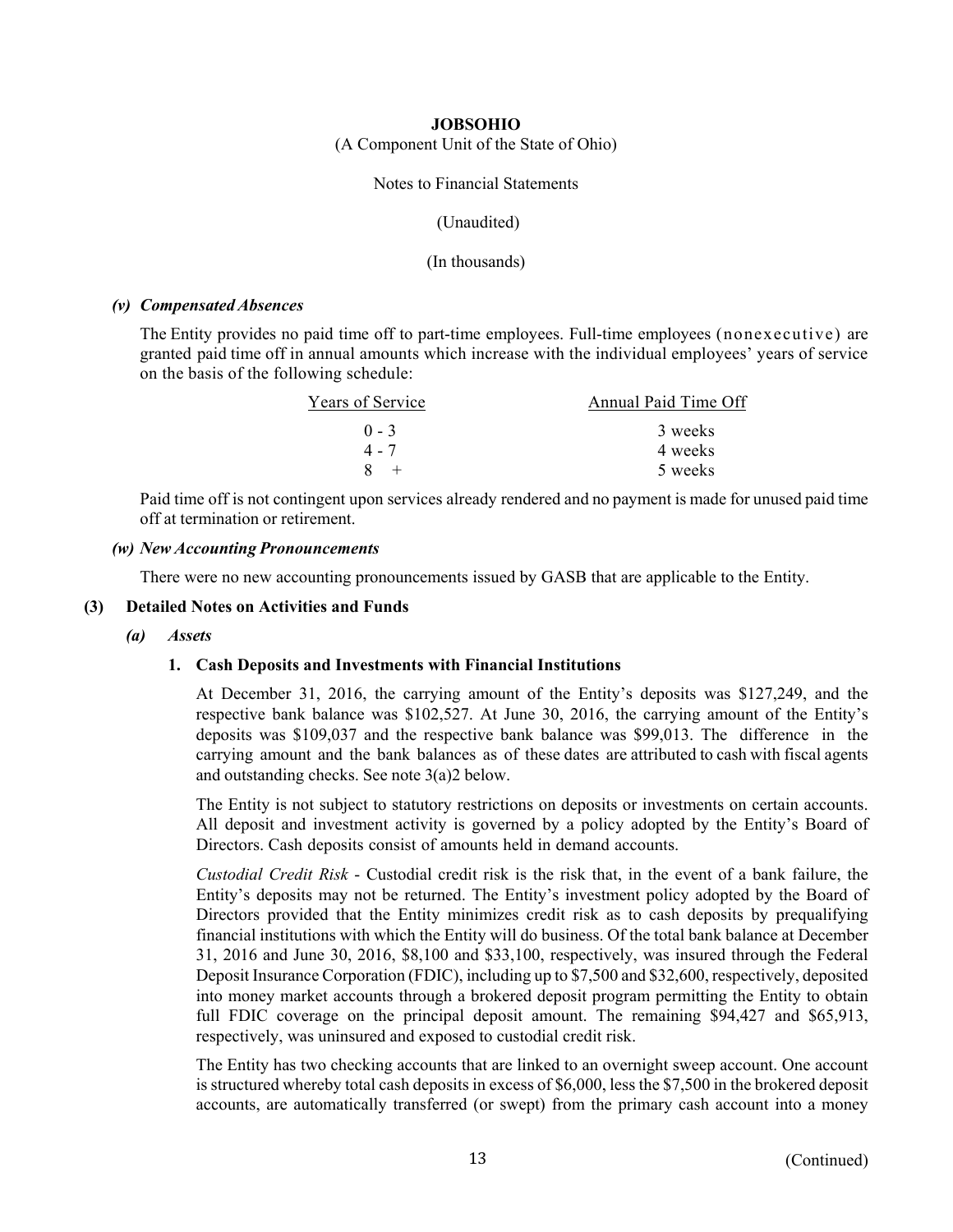(A Component Unit of the State of Ohio)

#### Notes to Financial Statements

(Unaudited)

(In thousands)

market mutual fund that invests primarily in U.S. Treasuries guaranteed in full by the U.S. government. The money market fund is rated AAA by Standard & Poor's.

The Entity also has a separate account that is linked to an overnight sweep account, under which total uninvested cash is automatically transferred (or swept) from the primary cash accounts into a money market mutual fund that invests primarily in short-term, high-quality, fixed-income, domestic-sourced securities issued by banks, corporations, and the U.S. government, rated in the highest short-term category or of comparable quality. The money market mutual fund was rated Amf by Moody's. The amount invested in the money market mutual fund was \$299,095 and \$288,810 at December 31, 2016 and June 30, 2016, respectively.

Certain Investments Classified as Cash Equivalents

Pursuant to the terms of the Indenture, the Transfer Agreement, and the Services Agreement, the Entity is required to comply with various covenants and requirements. All financial covenants associated with the agreements executed in connection with the franchise transaction have been fully complied with as of December 31, 2016 and June 30, 2016.

The Entity is required to maintain certain accounts with the Trustee as specified by the Indenture. The Entity grants, assigns, pledges, and transfers to the Trustee, for the benefit of the bondholders, all right, title, and interest in the Liquor Business Profits to provide for debt service of the bonds. Funds maintained in certain accounts are restricted for State tax payments, operating expenses of the Liquor Business, debt service, and Supplemental Payments. The following funds have been established by the Indenture:

|                                   |                        | <b>December 31, 2016</b> |                     |                   |         |  |  |  |
|-----------------------------------|------------------------|--------------------------|---------------------|-------------------|---------|--|--|--|
| Fund                              | <b>Fund</b><br>custody |                          | <b>Unrestricted</b> | <b>Restricted</b> |         |  |  |  |
| Revenue fund                      | Trustee                | \$                       | 176,840             | \$                | 32,699  |  |  |  |
| Operations fund                   | Entity                 |                          |                     |                   | 24,174  |  |  |  |
| Debt service fund                 | Trustee                |                          |                     |                   | 73,467  |  |  |  |
| General purpose fund              | Entity                 |                          | 853                 |                   |         |  |  |  |
| Supplemental Payment reserve fund | Trustee                |                          |                     |                   | 16,089  |  |  |  |
| Total funds required by indenture |                        |                          | 177,693             |                   | 146,429 |  |  |  |
| Cash                              |                        |                          | 77,367              |                   |         |  |  |  |
| Cash held at fiscal agents        |                        |                          | 24,852              |                   |         |  |  |  |
| Other                             |                        |                          |                     |                   |         |  |  |  |
| Total cash and cash equivalents   |                        | S                        | 279.915             | S                 | 146,429 |  |  |  |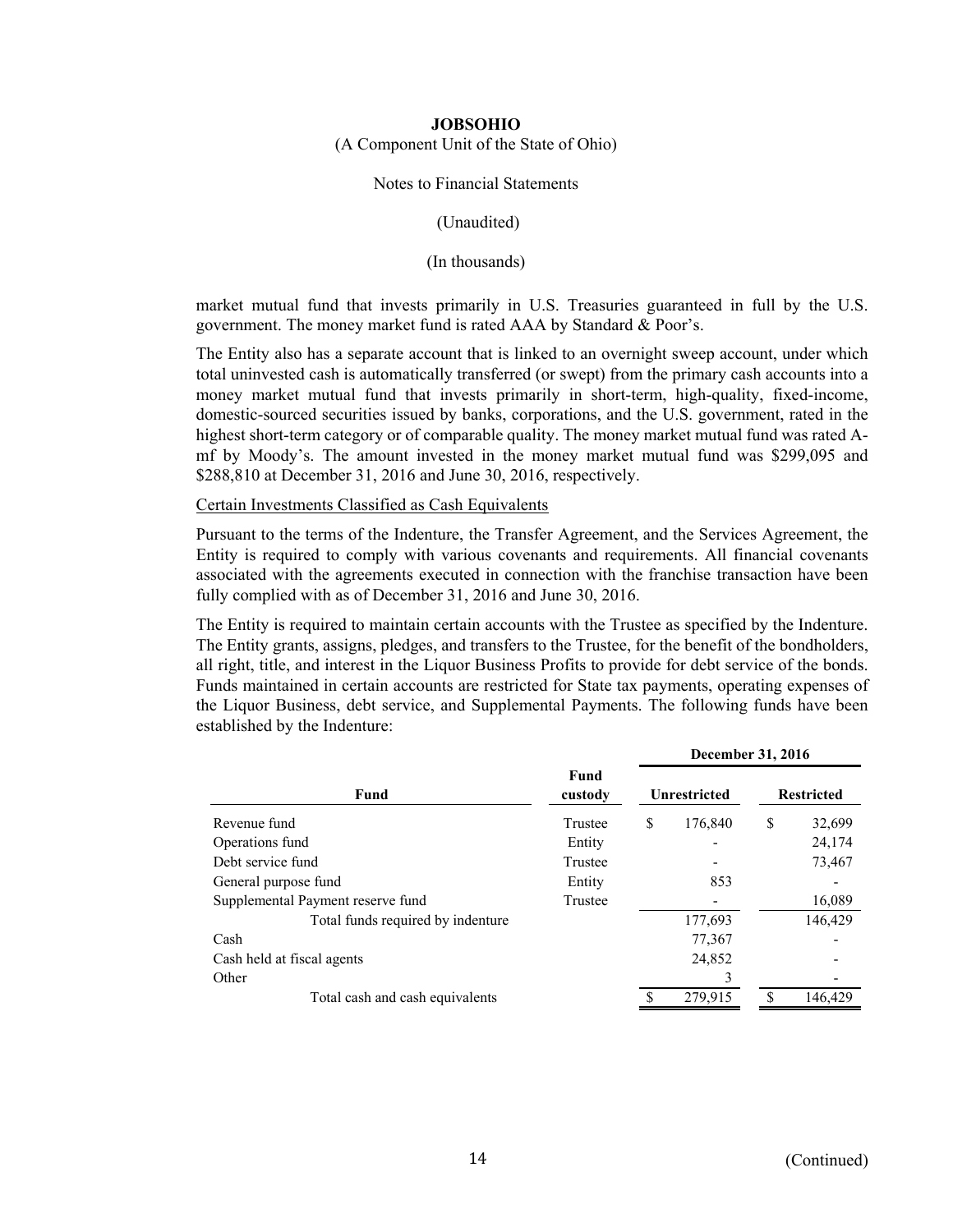(A Component Unit of the State of Ohio)

## Notes to Financial Statements

## (Unaudited)

## (In thousands)

|                                   |                 | June 30, 2016 |                     |                   |         |  |  |
|-----------------------------------|-----------------|---------------|---------------------|-------------------|---------|--|--|
| Fund                              | Fund<br>custody |               | <b>Unrestricted</b> | <b>Restricted</b> |         |  |  |
| Revenue fund                      | Trustee         | \$            | 171,745             | \$                | 31,406  |  |  |
| Operations fund                   | Entity          |               |                     |                   | 17,660  |  |  |
| Debt service fund                 | Trustee         |               |                     |                   | 55,859  |  |  |
| General purpose fund              | Entity          |               | 853                 |                   |         |  |  |
| Supplemental Payment reserve fund | Trustee         |               |                     |                   | 29,800  |  |  |
| Total funds required by indenture |                 |               | 172,598             |                   | 134,725 |  |  |
| Cash                              |                 |               | 80,213              |                   |         |  |  |
| Cash held at fiscal agents        |                 |               | 10,308              |                   |         |  |  |
| Other                             |                 |               | ٩                   |                   |         |  |  |
| Total cash and cash equivalents   |                 |               | 263,122             |                   | 134,725 |  |  |

#### **2. Cash with Fiscal Agents**

As indicated in note 2(t) above, agency stores under contract with the Entity collect sale proceeds as agents for the Entity and are contractually required to segregate such proceeds and to remit them to the Entity on a daily basis. The agency stores are responsible for any risk of loss while in their possession and such amounts are typically swept into the Entity's bank accounts within two to three business days. The balance of these sale proceeds under such contractual arrangements as of December 31, 2016 and June 30, 2016 was \$24,852 and \$10,308, respectively. Custodial credit risk as to these amounts was addressed by surety bond coverage required under the contracts between the Entity and each agent.

#### **3. Investments**

The Entity is not subject to statutory restrictions on investments. The Entity's formal investment policy, as adopted by the Board, is the basis for all investment activity. Authorized investments under the Board policy include sweep accounts, United States Treasury Securities and Agency Securities, repurchase agreements, certifications of deposit, bankers' acceptances, commercial paper, public corporate fixed income securities, and money market funds. The weighted average maturity of the portfolio should not exceed four years.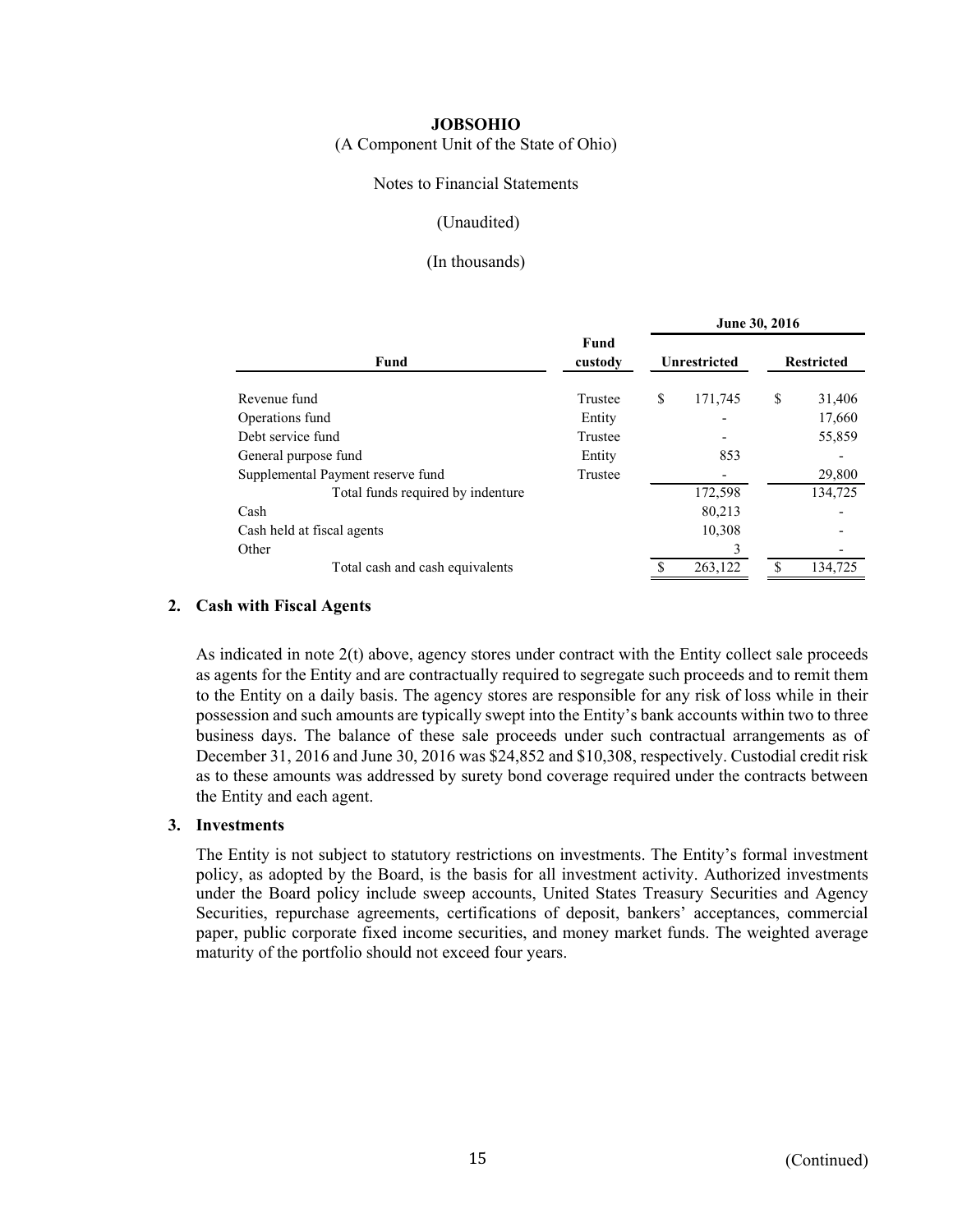(A Component Unit of the State of Ohio)

#### Notes to Financial Statements

#### (Unaudited)

#### (In thousands)

On February 6, 2015, the Entity entered into an agreement for an Investment Management Account with Huntington National Bank. As of December 31, 2016, the Entity had the following investments and maturities held in trust pursuant to the terms of that agreement, as well as the Huntington Asset Management Agreement dated January 13, 2014:

|                    |   |                   |    | <b>Investment maturity</b> |    |                                 |    |                                 |                                 |  |  |  |  |
|--------------------|---|-------------------|----|----------------------------|----|---------------------------------|----|---------------------------------|---------------------------------|--|--|--|--|
|                    |   | <b>Fair value</b> |    | 1 year or less             |    | <b>Between 1</b><br>and 2 years |    | <b>Between 2</b><br>and 4 years | <b>Between 4</b><br>and 5 years |  |  |  |  |
| US Treasury        | S | 187,025           | \$ | 59,106                     | \$ | 63,155                          | \$ | 64,764                          | \$                              |  |  |  |  |
| <b>FHLB</b> Notes  |   | 44,009            |    | 20,050                     |    | 17,045                          |    | 6,914                           |                                 |  |  |  |  |
| <b>FFCB</b> Notes  |   | 42,633            |    | 10,039                     |    | 15,037                          |    | 17,557                          |                                 |  |  |  |  |
| <b>FHLMC</b> Notes |   | 11,831            |    | 2,258                      |    | 7,991                           |    | 1,582                           |                                 |  |  |  |  |
| <b>FNMA</b> Notes  |   | 36,879            |    | 5,009                      |    | 25,105                          |    | 6,765                           |                                 |  |  |  |  |
| Corporates         |   | 56,400            |    | 18,122                     |    | 23,057                          |    | 15,221                          |                                 |  |  |  |  |
| Total              |   | 378,777           | S  | 114,584                    | S  | 151,390                         | S  | 112,803                         | S                               |  |  |  |  |

As of June 30, 2016, the Entity had the following investments and maturities held in trust pursuant to the terms of the Huntington Investment Management Account Agreement dated February 6, 2015, as well as the Huntington Asset Management Agreement dated January 13, 2014:

|                    |   |                   | <b>Investment maturity</b> |                |    |                                 |    |                                 |                                 |  |
|--------------------|---|-------------------|----------------------------|----------------|----|---------------------------------|----|---------------------------------|---------------------------------|--|
|                    |   | <b>Fair value</b> |                            | 1 year or less |    | <b>Between 1</b><br>and 2 years |    | <b>Between 2</b><br>and 4 years | <b>Between 4</b><br>and 5 years |  |
| US Treasury        | S | 157,823           | \$                         | 60,032         | \$ | 55,226                          | \$ | 42,565                          | \$                              |  |
| <b>FHLB</b> Notes  |   | 45,377            |                            | 10,024         |    | 28,262                          |    | 7,091                           |                                 |  |
| <b>FFCB</b> Notes  |   | 29,860            |                            | 2,688          |    | 20,109                          |    | 7,063                           |                                 |  |
| <b>FHLMC</b> Notes |   | 8,260             |                            | -              |    | 8,260                           |    |                                 |                                 |  |
| <b>FNMA</b> Notes  |   | 35,468            |                            | 5,010          |    | 10,040                          |    | 20,418                          |                                 |  |
| Corporates         |   | 47,466            |                            | 7,012          |    | 26,747                          |    | 13,707                          |                                 |  |
| Total              | S | 324,254           | \$.                        | 84,766         | S  | 148,644                         | S  | 90,844                          | S                               |  |

The Entity categorizes its fair value measurements within the fair value hierarchy established by generally accepted accounting principles. The hierarchy is based on valuation inputs used to measure fair value of the assets. Level 1 inputs are quoted prices in an active market for identical assets, Level 2 inputs are significant other observable inputs, and Level 3 inputs are significant unobservable inputs. The Entity does not value any of its investments using Level 3 inputs.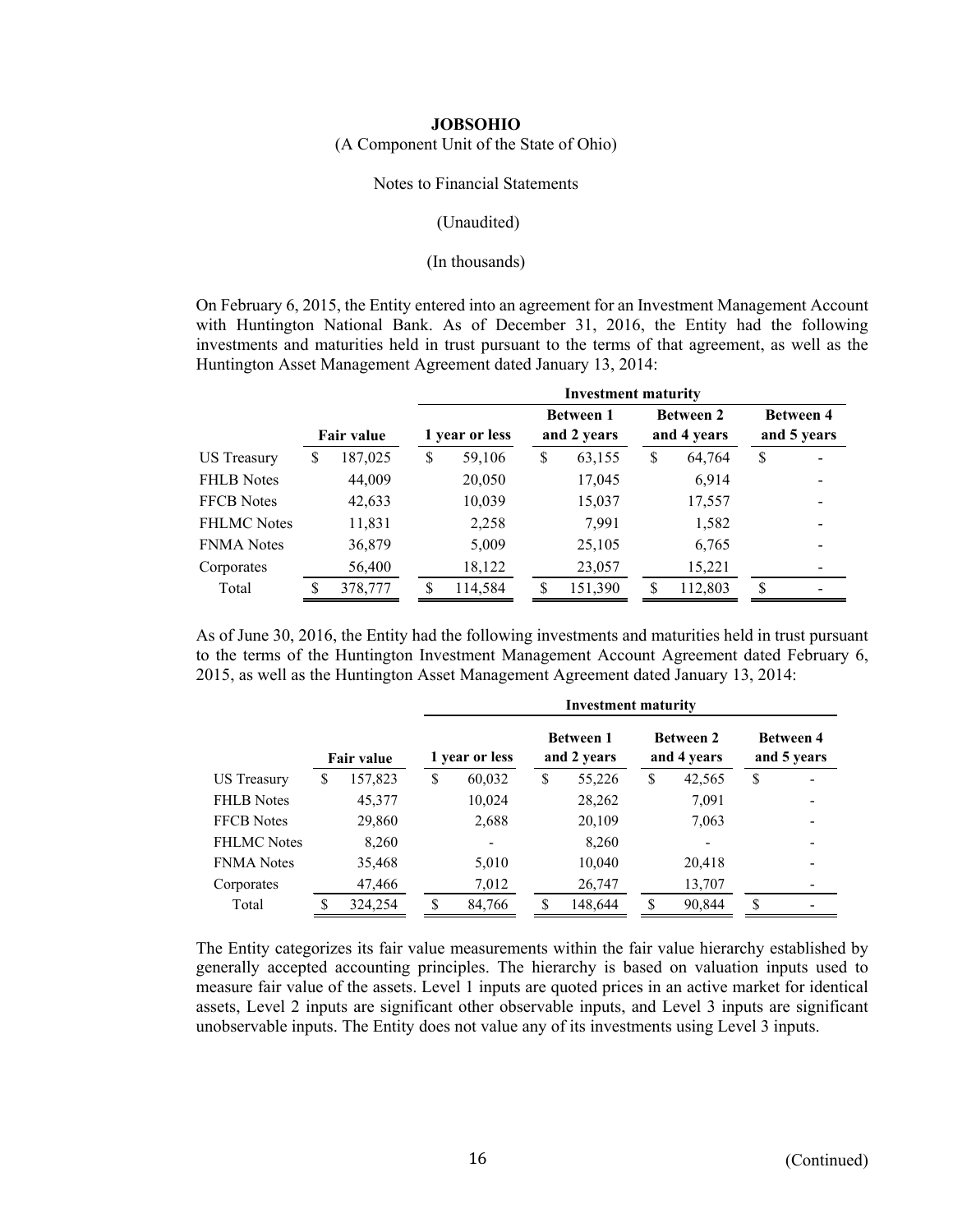#### (A Component Unit of the State of Ohio)

## Notes to Financial Statements

#### (Unaudited)

#### (In thousands)

The following is a summary of the fair value hierarchy of the fair value of investments as of December 31, 2016 and June 30, 2016:

|                    | <b>Fair Value Measurements Using</b> |                                                                                       |         |                                                                      |         |               |         | <b>Fair Value Measurements Using</b>                                                  |         |                                                                   |         |
|--------------------|--------------------------------------|---------------------------------------------------------------------------------------|---------|----------------------------------------------------------------------|---------|---------------|---------|---------------------------------------------------------------------------------------|---------|-------------------------------------------------------------------|---------|
|                    | <b>December 31, 2016</b>             | <b>Ouoted Prices in</b><br><b>Active Markets</b><br>for Identical<br>Assets (Level 1) |         | Significant<br><b>Other</b><br><b>Observable</b><br>Inputs (Level 2) |         | June 30, 2016 |         | <b>Ouoted Prices in</b><br><b>Active Markets</b><br>for Identical<br>Assets (Level 1) |         | <b>Significant Other</b><br><b>Observable Inputs</b><br>(Level 2) |         |
| <b>US</b> Treasury | \$<br>187,025                        | S                                                                                     | 187,025 | \$                                                                   |         | S             | 157,823 | \$                                                                                    | 157,823 | \$                                                                |         |
| <b>FHLB</b> Notes  | 44,009                               |                                                                                       |         |                                                                      | 44,009  |               | 45,377  |                                                                                       |         |                                                                   | 45,377  |
| <b>FFCB</b> Notes  | 42,633                               |                                                                                       |         |                                                                      | 42,633  |               | 29,860  |                                                                                       |         |                                                                   | 29,860  |
| <b>FHLMC Notes</b> | 11,831                               |                                                                                       |         |                                                                      | 11,831  |               | 8,260   |                                                                                       |         |                                                                   | 8,260   |
| <b>FNMA</b> Notes  | 36,879                               |                                                                                       |         |                                                                      | 36,879  |               | 35,468  |                                                                                       |         |                                                                   | 35,468  |
| Corporates         | 56,400                               |                                                                                       |         |                                                                      | 56,400  |               | 47,466  |                                                                                       |         |                                                                   | 47,466  |
| Total              | 378,777                              |                                                                                       | 187,025 |                                                                      | 191,752 |               | 324,254 | S                                                                                     | 157,823 |                                                                   | 166,431 |

Investments classified in Level 1 of the fair value hierarchy, valued at \$187,025 and \$157,823 as of December 31, 2016 and June 30, 2016, respectively, are valued using quoted prices in active markets.

Investments classified in Level 2 of the fair value hierarchy are valued using matrix pricing techniques maintained by various pricing vendors. Matrix pricing is used to value securities based on the securities' relationship to benchmark quoted prices. Fair value is defined as the quoted market value on the last trading day of the period. These prices are obtained from various pricing sources by Huntington National Bank.

*Liquidity and Interest Rate Risk* – As a means of limiting exposure to fair value losses arising from rising interest rates, the Entity's investment policy generally requires that the investment portfolio remain sufficiently liquid to meet all operating and economic development programmatic needs.

*Credit Risk* – To minimize credit risk, the Entity prequalifies the financial institutions, broker/dealers, intermediaries, and advisors with whom the Corporation will do business. In addition, the investment portfolio is diversified to minimize risk of loss. The Entity's investments were rated as follows by Standard & Poor's or Moody's Investor Services as of December 31, 2016:

|                    |   | <b>Fair Value</b> |   | AAA   |   | $AA+$   |   | AA                       |   | AA-    |   | $A+$                     |   | A      |   | $A-$  |
|--------------------|---|-------------------|---|-------|---|---------|---|--------------------------|---|--------|---|--------------------------|---|--------|---|-------|
| <b>FHLB</b> Notes  | S | 44,009            | S | ۰     | S | 44,009  | S | $\sim$                   | S | ٠      |   | $\overline{\phantom{a}}$ | s | ٠      |   |       |
| <b>FFCB</b> Notes  |   | 42,633            |   |       |   | 42,633  |   | $\overline{\phantom{a}}$ |   | ٠      |   | ۰                        |   | ۰      |   |       |
| <b>FHLMC</b> Notes |   | 11,831            |   | ٠     |   | 11,831  |   | ۰                        |   |        |   | ۰                        |   |        |   |       |
| <b>FNMA</b> Notes  |   | 36,879            |   | ۰     |   | 36,879  |   | ۰                        |   | ٠      |   | ٠                        |   | ۰.     |   |       |
| Corporates         |   | 56,400            |   | 2,002 |   | 5,005   |   | 2,013                    |   | 20,148 |   | 7.520                    |   | 15.615 |   | 4.097 |
| Total              |   | 191,752           | S | 2.002 | s | 140,357 | s | 2,013                    | S | 20,148 | s | 7.520                    | s | 15.615 | s | 4,097 |
|                    |   |                   |   |       |   |         |   |                          |   |        |   |                          |   |        |   |       |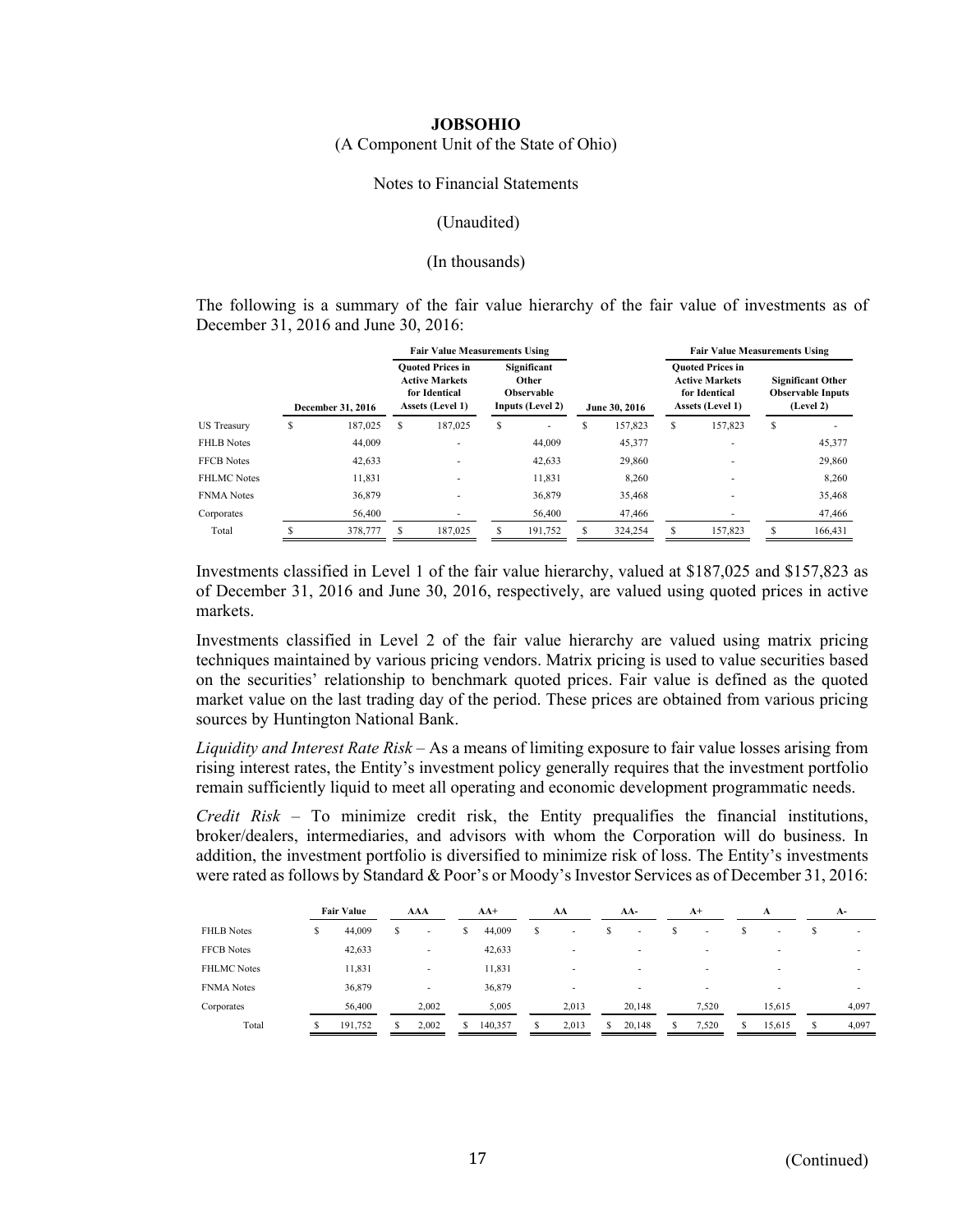(A Component Unit of the State of Ohio)

#### Notes to Financial Statements

## (Unaudited)

#### (In thousands)

The Entity's investments were rated as follows by Standard & Poor's or Moody's Investor Services as of June 30, 2016:

|                    |    | <b>Fair Value</b> |    | AAA                      |    | $AA+$   |    | AA                       |   | AA-                      |   | $A^+$                    |   | A                        |
|--------------------|----|-------------------|----|--------------------------|----|---------|----|--------------------------|---|--------------------------|---|--------------------------|---|--------------------------|
| <b>FHLB</b> Notes  | \$ | 45,377            | S  |                          | \$ | 45,377  | \$ | $\overline{\phantom{a}}$ | S | $\overline{\phantom{a}}$ | S | $\overline{\phantom{a}}$ | S | $\overline{\phantom{0}}$ |
| <b>FFCB</b> Notes  |    | 29,860            |    | $\overline{\phantom{a}}$ |    | 29,860  |    |                          |   |                          |   | -                        |   | ۰                        |
| <b>FHLMC</b> Notes |    | 8,260             |    |                          |    | 8,260   |    |                          |   | -                        |   | $\overline{\phantom{0}}$ |   |                          |
| <b>FNMA</b> Notes  |    | 35,468            |    |                          |    | 35,468  |    | ۰                        |   | $\overline{\phantom{a}}$ |   | -                        |   | ۰                        |
| Corporates         |    | 47,466            |    | 2.003                    |    | 7.146   |    | 2.007                    |   | 17.061                   |   | 7.073                    |   | 12.176                   |
| Total              | S  | 166,431           | S. | 2.003                    | S. | 126,111 | S. | 2.007                    | S | 17,061                   |   | 7,073                    | S | 12.176                   |

*Concentration of Credit Risk* – To limit exposure to the risk of loss due to the magnitude of the Entity's investments in a single issuer, no more than five percent of the total market value of the Entity's portfolio may be invested in bankers' acceptances issued by any one commercial bank and no more than five percent of the total market value of the portfolio may be invested in commercial paper of any one issuer. Investments are to be diversified in accordance with allocations determined by the Board of Directors, after consultation with the Board's Investment Committee.

*Custodial Credit Risk* – For an investment, this is the risk that, in the event of the failure of the counterparty, the Entity will not be able to recover the value of its investments that are in the possession of an outside party. The Entity's investments of \$378,777 at December 31, 2016 and \$324,254 at June 30, 2016 are uninsured and held in the name of its investment manager.

Investment activity for the six months ended December 31, 2016 is summarized as follows:

|                    |                     | Balance, |                  |         |                   |    | Accrued       |    | Balance,          |
|--------------------|---------------------|----------|------------------|---------|-------------------|----|---------------|----|-------------------|
|                    | <b>July 1, 2016</b> |          | <b>Purchases</b> |         | <b>Maturities</b> |    | income (loss) |    | December 31, 2016 |
| <b>US</b> Treasury | S                   | 157,823  | \$               | 82,617  | \$<br>(52,076)    | \$ | (1, 339)      | \$ | 187,025           |
| <b>FHLB</b>        |                     | 45,377   |                  | 1,929   | (3,055)           |    | (242)         |    | 44,009            |
| <b>FFCB</b>        |                     | 29,860   |                  | 13,083  |                   |    | (310)         |    | 42,633            |
| <b>FHLMC</b>       |                     | 8,260    |                  | 3,616   |                   |    | (45)          |    | 11,831            |
| <b>FNMA</b>        |                     | 35,468   |                  | 1,700   |                   |    | (289)         |    | 36,879            |
| Corporates         |                     | 47,466   |                  | 9,273   | -                 |    | (339)         |    | 56,400            |
| Total              |                     | 324,254  | \$               | 112.218 | \$<br>(55, 131)   | \$ | (2, 564)      | \$ | 378,777           |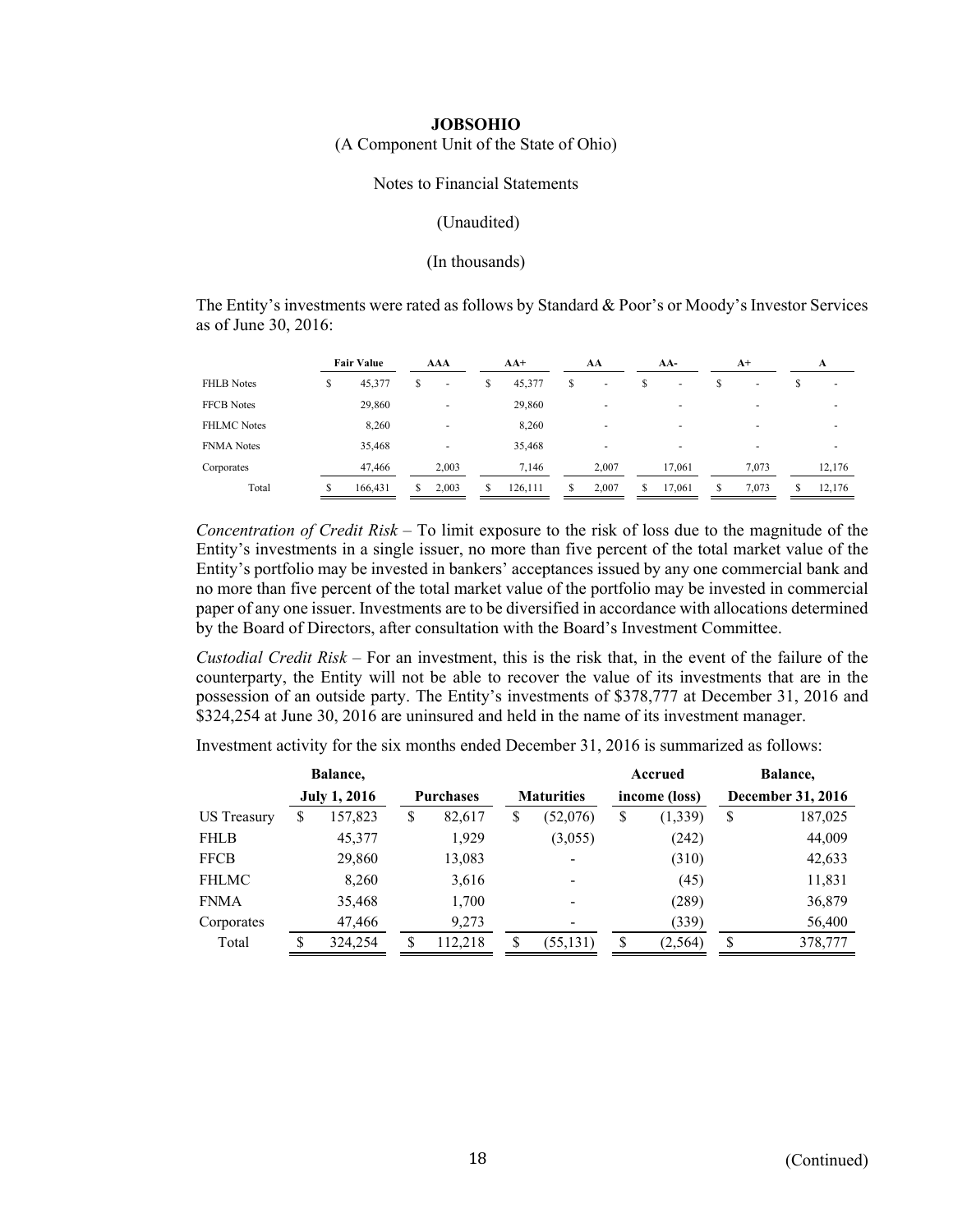(A Component Unit of the State of Ohio)

#### Notes to Financial Statements

#### (Unaudited)

#### (In thousands)

Investment activity for the fiscal year ended June 30, 2016 is summarized as follows:

|                    | Balance,            |                  |        |                   |    | Accrued |               | Balance, |
|--------------------|---------------------|------------------|--------|-------------------|----|---------|---------------|----------|
|                    | <b>July 1, 2015</b> | <b>Purchases</b> |        | <b>Maturities</b> |    | income  | June 30, 2016 |          |
| <b>US</b> Treasury | \$<br>150,058       | \$               | 16,990 | \$<br>(9,977)     | \$ | 752     | \$            | 157,823  |
| <b>FHLB</b>        | 42,119              |                  | 8,050  | (5,000)           |    | 208     |               | 45,377   |
| <b>FFCB</b>        | 20,052              |                  | 9,676  |                   |    | 132     |               | 29,860   |
| <b>FHLMC</b>       | 2,250               |                  | 7,983  | (2,000)           |    | 27      |               | 8,260    |
| <b>FNMA</b>        | 20,148              |                  | 16,568 | (1,500)           |    | 252     |               | 35,468   |
| Corporates         | 35,645              |                  | 18,160 | (6, 499)          |    | 160     |               | 47,466   |
| Total              | \$<br>270,272       | \$               | 77,427 | \$<br>(24, 976)   | \$ | 1,531   | \$            | 324,254  |

Interest income accrues on U.S. government and agency bonds over the bond term. Interest income is redeemed upon bond maturity. Income (loss) realized from maturities during the three and six months ended December 31, 2016 totaled (\$169) and (\$172), respectively. Income realized from maturities during the three and six months ended December 31, 2015 totaled \$0 and \$19, respectively. Interest on public corporate fixed income securities accrues over the term of the holding and is redeemed at various times until maturity. Accrued income (loss) of  $(\$2,564)$  as of December 31, 2016 and \$1,531 as of June 30, 2016 represents unrealized bond interest earned, but not redeemed. Accrued income increases bond value, which is reported at fair value in the financial statements.

#### **4. Capital Assets**

Capital assets activity for the six months ended December 31, 2016 is as follows:

|                                | Balance, |                     |                  |    |                   | Balance, |                   |
|--------------------------------|----------|---------------------|------------------|----|-------------------|----------|-------------------|
|                                |          | <b>July 1, 2016</b> | <b>Additions</b> |    | <b>Reductions</b> |          | December 31, 2016 |
| Furniture and equipment        | \$       | 656                 | \$               | \$ |                   | S        | 656               |
| Leasehold improvements         |          | 879                 |                  |    |                   |          | 879               |
| Software                       |          | 1,394               | 69               |    |                   |          | 1,463             |
| Total capital assets           |          |                     |                  |    |                   |          |                   |
| being depreciated              |          | 2,929               | 69               |    |                   |          | 2,998             |
| Less: accumulated depreciation |          |                     |                  |    |                   |          |                   |
| Furniture and equipment        |          | (331)               | (44)             |    |                   |          | (375)             |
| Leasehold improvements         |          | (303)               | (54)             |    |                   |          | (357)             |
| Software                       |          | (918)               | (154)            |    |                   |          | (1,072)           |
| Total accumulated              |          |                     |                  |    |                   |          |                   |
| depreciation                   |          | (1, 552)            | (252)            |    |                   |          | (1,804)           |
| Total capital assets being     |          |                     |                  |    |                   |          |                   |
| depreciated, net               |          | 1,377               | (183)            | S  |                   |          | 1,194             |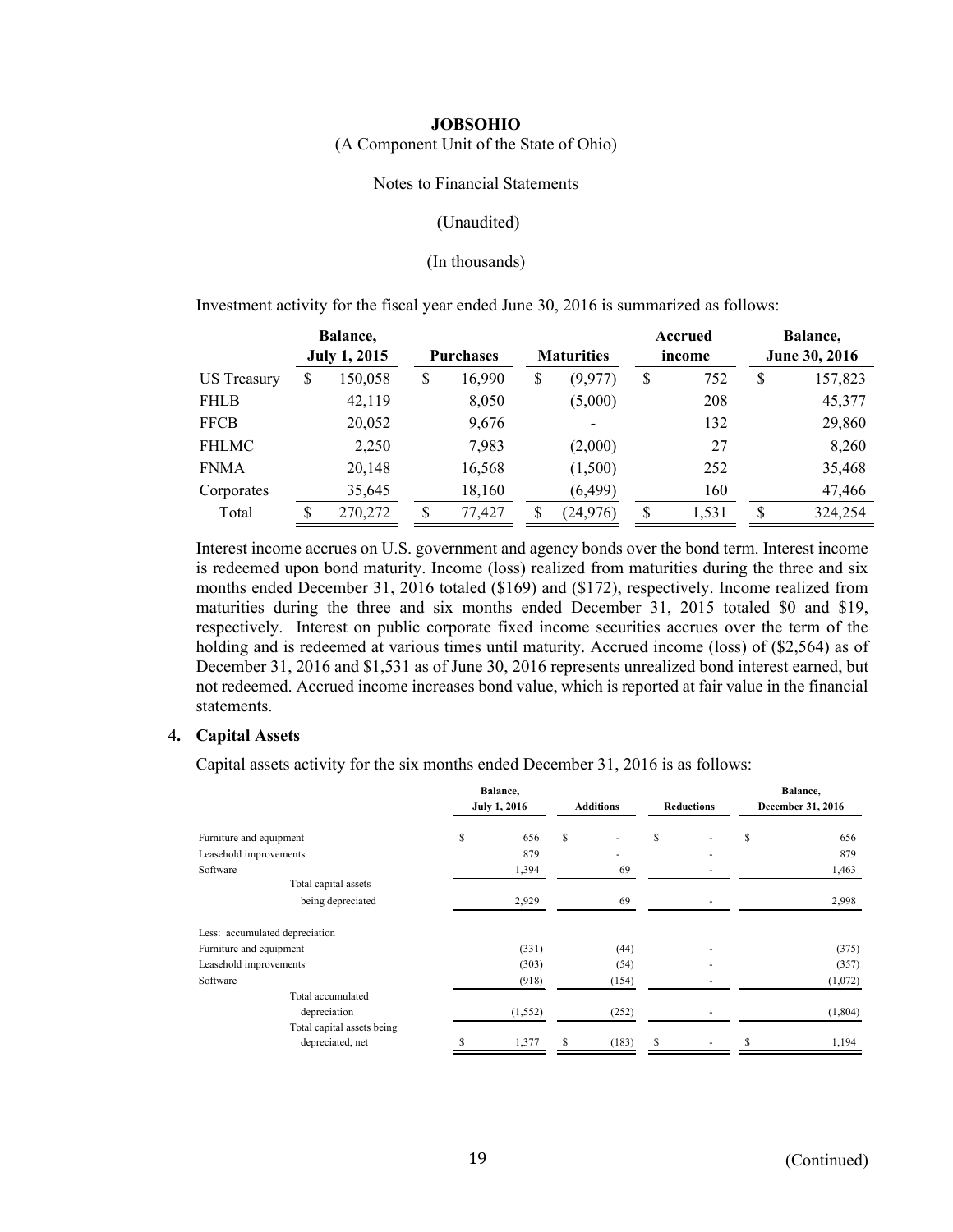(A Component Unit of the State of Ohio)

#### Notes to Financial Statements

#### (Unaudited)

#### (In thousands)

#### Capital assets activity for the fiscal year ended June 30, 2016 is as follows:

|                                | Balance,<br><b>July 1, 2015</b> |         | <b>Additions</b> |       | <b>Reductions</b> |   | Balance,<br>June 30, 2016 |          |
|--------------------------------|---------------------------------|---------|------------------|-------|-------------------|---|---------------------------|----------|
|                                |                                 |         |                  |       |                   |   |                           |          |
| Furniture and equipment        | \$                              | 629     | \$               | 27    | S                 |   | S                         | 656      |
| Leasehold improvements         |                                 | 871     |                  | 8     |                   |   |                           | 879      |
| Software                       |                                 | 1,368   |                  | 26    |                   |   |                           | 1,394    |
| Total capital assets           |                                 |         |                  |       |                   |   |                           |          |
| being depreciated              |                                 | 2,868   |                  | 61    |                   |   |                           | 2,929    |
| Less: accumulated depreciation |                                 |         |                  |       |                   |   |                           |          |
| Furniture and equipment        |                                 | (241)   |                  | (90)  |                   |   |                           | (331)    |
| Leasehold improvements         |                                 | (197)   |                  | (106) |                   | - |                           | (303)    |
| Software                       |                                 | (619)   |                  | (299) |                   |   |                           | (918)    |
| Total accumulated              |                                 |         |                  |       |                   |   |                           |          |
| depreciation                   |                                 | (1,057) |                  | (495) |                   |   |                           | (1, 552) |
| Total capital assets being     |                                 |         |                  |       |                   |   |                           |          |
| depreciated, net               | S                               | 1,811   | \$               | (434) | S                 |   | S                         | 1,377    |

#### **5. Loans Receivable**

The Entity's economic development initiatives include loans to companies that have limited access to capital and funding from conventional private sources of funding. In order to obtain a disbursement, the borrower submits to the Entity a draw request that identifies the applicable costs that have been incurred. The Entity recognizes the receivable at time of disbursement to the borrower.

Loans receivable balance of \$36,531 as of December 31, 2016 relates to disbursements to 23 companies, and is net of loss allowance of \$3,585. Loans receivable balance of \$27,348 as of June 30, 2016 relates to disbursements to eighteen companies and is net of loss allowance of \$3,585. The current portion of the loans receivable balance of \$2,906 and \$2,270 as of December 31, 2016 and June 30, 2016, respectively, represent principal payments due within the following twelve months. The terms of the loans outstanding at December 31, 2016 and June 30, 2016 provide for disbursements of up to \$74,575 and \$50,225, respectively. The outstanding balance of the commitments as of December 31, 2016 and June 30, 2016 were \$32,822 and \$18,635, respectively.

The Entity's loans are held at amortized cost less a valuation allowance. A loan is impaired when, based on current information and events, it is probable that the Entity will be unable to collect all amounts due according to the contractual terms of the loan agreement. If determined that a loan requires a valuation allowance, a provision for loss is established equal to the difference between the carrying value and either the fair value of the collateral less costs to sell or the present value of expected future cash flows discounted at the loan's effective interest rate. The amount of valuation allowance was \$3,585 as of December 31, 2016 and June 30, 2016.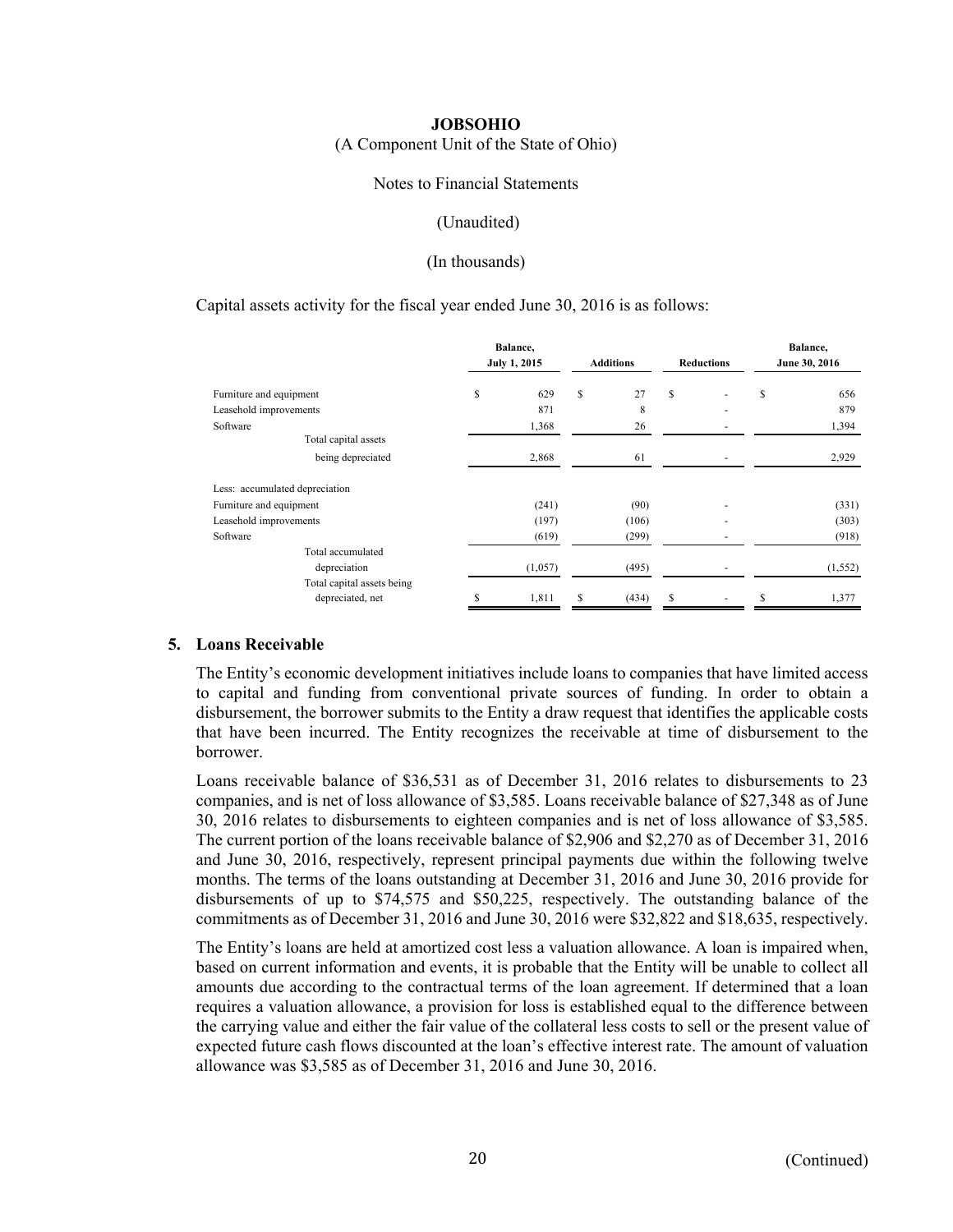(A Component Unit of the State of Ohio)

Notes to Financial Statements

(Unaudited)

(In thousands)

#### **6. Accounts Receivable Balances**

Accounts receivable comprise amounts due from liquor agency stores and liquor vendors. These amounts due are attributable to inventory adjustments from audits, store manager adjustments, and other miscellaneous claims.

#### **7. Prepaid Expenses**

Certain payments to vendors reflect costs applicable to future accounting periods and are recorded as prepaid expenses in the basic financial statements. This includes \$561 and \$736 of service fees to the Ohio Department of Commerce as of December 31, 2016 and June 30, 2016, respectively.

#### **8. Intangible Asset – Liquor Franchise**

As a result of the purchase of the franchise for the sale of spirituous liquor, the Entity recorded an intangible asset of \$1,379,924, reflecting the net franchise fee paid to the State, net of certain tangible assets received in the transfer pursuant to the Transfer Agreement.

The intangible asset – liquor franchise, is amortized over its useful life that coincides with the related contractual rights of the Transfer Agreement of 25 years. Amortization expense was \$13,799 and \$27,598 for the three and six months ended December 31, 2016 and 2015, respectively. No impairment of the intangible asset existed as of December 31, 2016 and June 30, 2016.

Intangible asset – liquor franchise activity for the six months ended December 31, 2016 is as follows:

|                                          |                     | Balance,   |                  |                          |                   |    |                   | Balance,   |
|------------------------------------------|---------------------|------------|------------------|--------------------------|-------------------|----|-------------------|------------|
|                                          | <b>July 1, 2016</b> |            | <b>Additions</b> |                          | <b>Reductions</b> |    | December 31, 2016 |            |
| Liquor franchise                         | S                   | 1,379,924  | S                | $\overline{\phantom{a}}$ |                   | -  |                   | 1,379,924  |
| Less: Accumulated amortization           |                     | (188, 590) |                  | (27,598)                 |                   | -  |                   | (216, 188) |
| Liquor franchise, net<br>of amortization |                     | 1,191,334  | <sup>S</sup>     | (27,598)                 | S                 | ۰. | S                 | 1,163,736  |

Intangible asset – liquor franchise activity for the fiscal year ended June 30, 2016 is as follows:

|                                          |    | Balance,            |    |                          |    |                          |    | Balance,             |
|------------------------------------------|----|---------------------|----|--------------------------|----|--------------------------|----|----------------------|
|                                          |    | <b>July 1, 2015</b> |    | <b>Additions</b>         |    | <b>Reductions</b>        |    | <b>June 30, 2016</b> |
| Liquor franchise                         | S  | 1,379,924           | \$ | $\overline{\phantom{a}}$ | S. | $\overline{\phantom{a}}$ | S  | 1,379,924            |
| Less: Accumulated amortization           |    | (133, 393)          |    | (55, 197)                |    | $\overline{\phantom{a}}$ |    | (188, 590)           |
| Liquor franchise, net<br>of amortization | .Ъ | 1,246,531           | S  | (55, 197)                | -S | $\overline{\phantom{a}}$ | -S | 1,191,334            |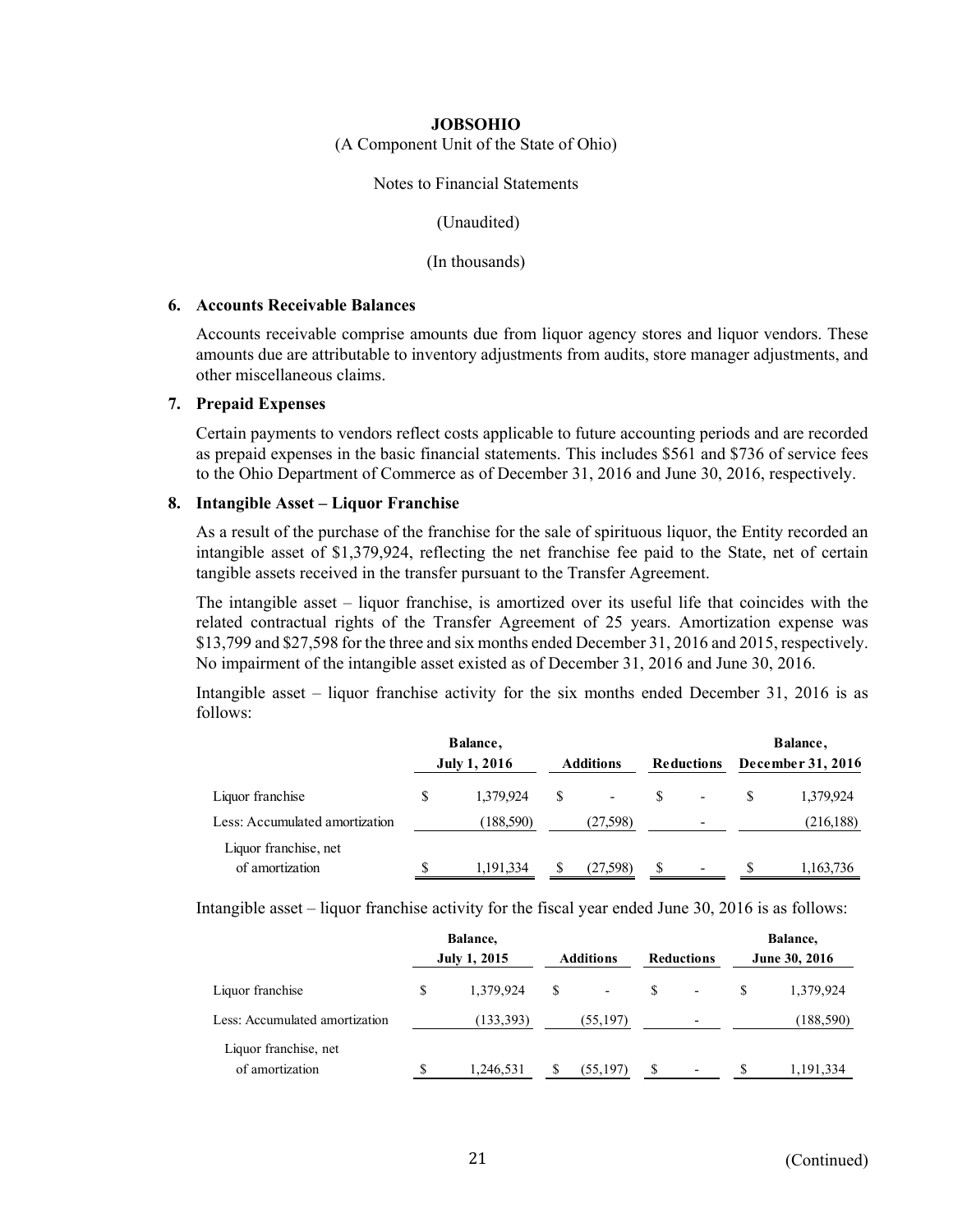(A Component Unit of the State of Ohio)

Notes to Financial Statements

#### (Unaudited)

#### (In thousands)

## *(b) Liabilities*

## **1. Accrued Liabilities**

Accrued liabilities reported at December 31, 2016 and June 30, 2016 are as follows:

|                                         | December 31, 2016 | June 30, 2016 |
|-----------------------------------------|-------------------|---------------|
| Economic development programs           | \$<br>66,365      | \$<br>32,182  |
| Liquor purchases                        | 328               | 3,223         |
| Agency commissions                      | 4,201             | 2,502         |
| Taxes                                   | 12,943            | 9,139         |
| Supplemental Payment                    | 17,407            | 35,665        |
| Service fees                            | 4,276             | 3,031         |
| Contribution payable                    |                   | 1,000         |
| Economic development purchased services | 302               | 1,829         |
| Professional services                   | 517               | 768           |
| Payroll                                 | 173               | 124           |
| Legal services                          | 173               | 129           |
| Paid time off                           | 70                | 109           |
| Deferred rent                           | 34                | 44            |
| Employee benefits                       | $\overline{2}$    | 42            |
| Other                                   | 680               | 575           |
|                                         | \$<br>107,471     | \$<br>90,362  |

## **2. Economic Development Programs – Grants**

The Entity operates four grant programs to encourage economic development within the State. These comprise:

- Economic Development Grants The Economic Development grant program focuses on fixed asset and infrastructure investment.
- Workforce Grants The Workforce grant program focuses on training costs associated with new or incumbent employees.
- Revitalization Grants The Revitalization grant program is designed to support the acceleration of redeveloping sites in Ohio, with the primary focus on projects where the cost of redevelopment and remediation is more than the value of the land in question.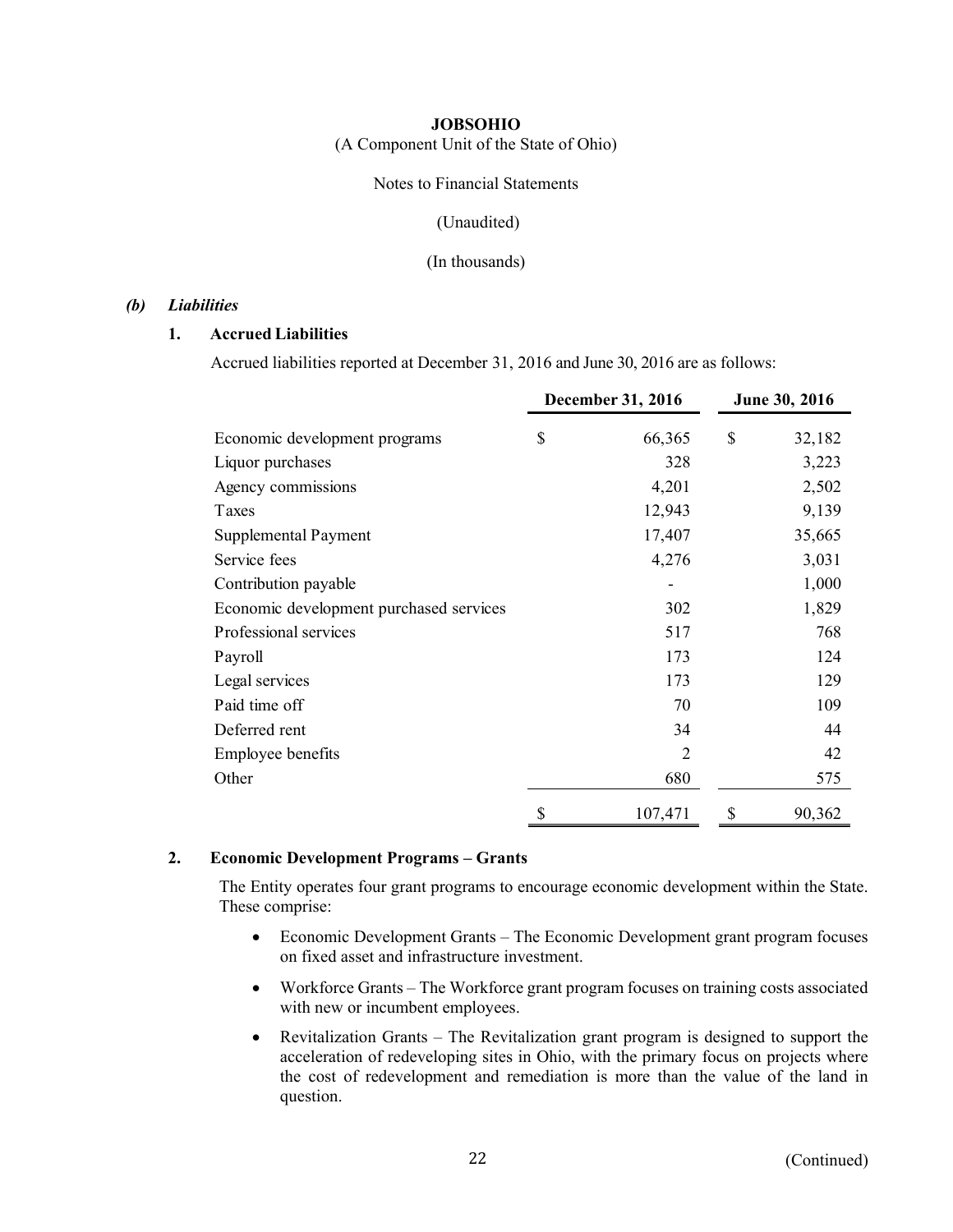(A Component Unit of the State of Ohio)

Notes to Financial Statements

(Unaudited)

(In thousands)

 Revitalization Phase II Assessment Grants – The Revitalization Phase II Assessment grant program is designed to assist in the review of potential environmental risks on a project site where redevelopment for job creation or retention is likely to occur.

As of December 31, 2016, the Entity had executed 384 grants, including 135 economic development grants, 162 workforce grants, and 87 revitalization grants with a total committed amount of \$119,607. As of December 31, 2016, the Entity had \$67,181 in committed, but unpaid grants. As of June 30, 2016, the Entity had executed 311 grants, including 107 economic development grants, 145 workforce grants, and 59 revitalization grants with a total committed amount of \$85,568. As of June 30, 2016, the Entity had \$46,372 in committed, but unpaid grants. The grants are funded on a reimbursement basis where the grantee must provide documentation illustrating where applicable costs have been incurred.

In accordance with generally accepted accounting principles, the Entity recognizes grant expense and the related liability for allowable costs where the transaction is reasonably estimable in amount and probable of distribution. This process includes the use of estimates in the absence of information as to costs incurred, but unclaimed by the grantee. The Entity has developed a methodology to produce an estimate of the liability as of the financial statement date, based upon the anticipated progress of the related project. The corresponding result is recorded as accrued economic development programs and is included in accrued liabilities in the statements of net position. The accrued economic development programs were \$66,365 and \$32,182 as of December 31, 2016 and June 30, 2016, respectively.

## **3. Contribution Payable**

On February 21, 2014, the JobsOhio Board of Directors adopted a resolution authorizing the President and Chief Investment Officer of JobsOhio to provide a letter indicating the intent of JobsOhio to provide financial support for up to \$10,000 of funding to an appropriate nonprofit host-city committee or municipal fund to support an Ohio city hosting one of the two national political conventions in 2016. Under the terms and conditions of the resolution:

- Such support would be provided only after award of such a convention to a city;
- Funds awarded would be usable only for purposes authorized by law and consistent with the tax-exempt purposes of the Corporation; and
- In no event could such funds be considered or used, directly or indirectly, as a contribution to, for or in aid of any campaign committee, political party, legislative campaign fund, political action committee, or political contributing entity, or for any partisan political purpose.

On August 8, 2014, the Republican National Convention selected the City of Cleveland, Ohio as the host city for the 2016 national convention. In the fiscal year ended June 30, 2015, JobsOhio recognized the total committed amount of \$10,000, which was reported on the statements of revenues, expenses, and changes in net position as economic development program expense. As of December 31, 2016 and June 30, 2016, JobsOhio had disbursed \$10,000 and \$9,000,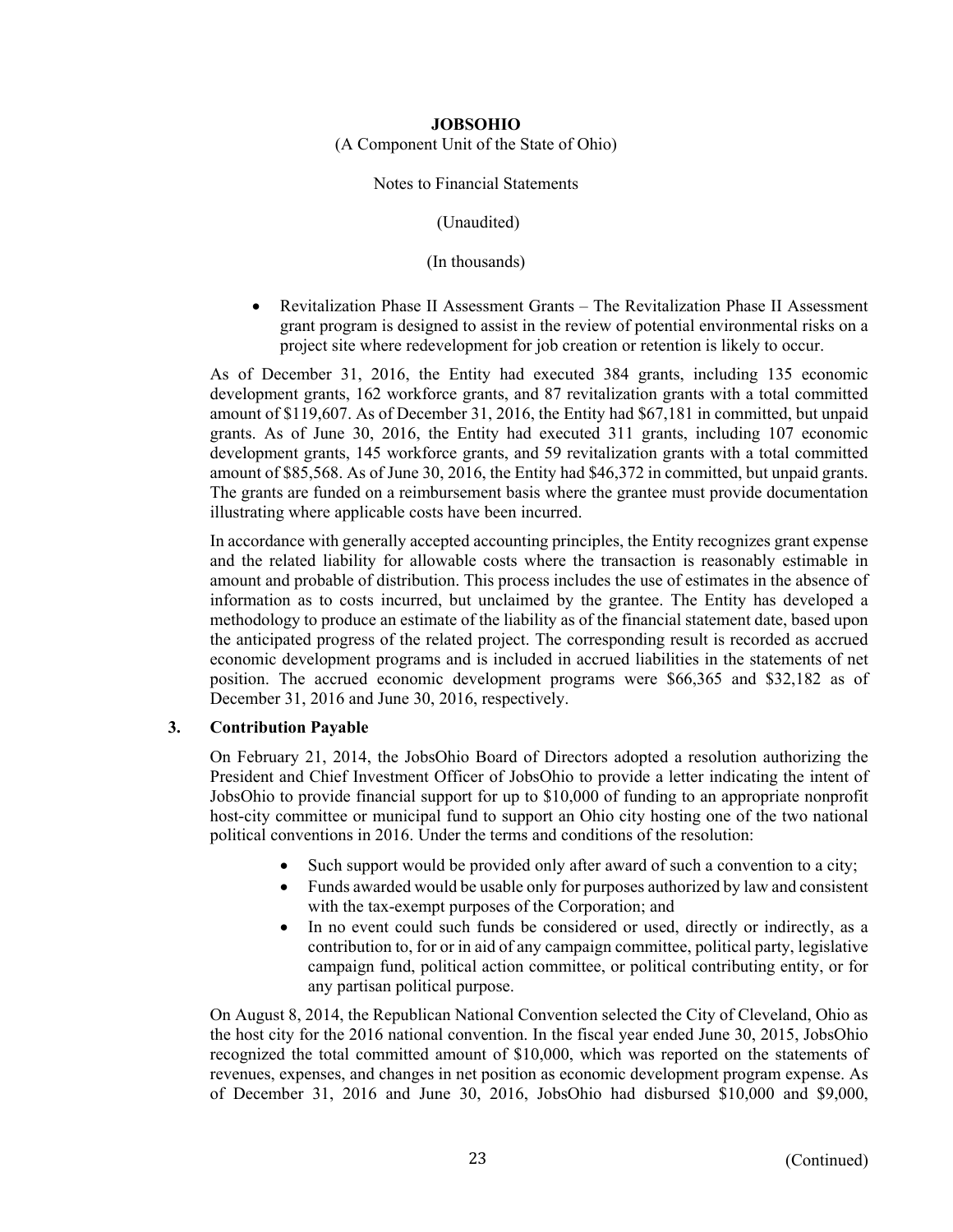(A Component Unit of the State of Ohio)

Notes to Financial Statements

(Unaudited)

(In thousands)

respectively, related to this contribution and the remaining \$0 and \$1,000, respectively, is reported as a contribution payable as of December 31, 2016 and June 30, 2016 and is included in accrued liabilities in the statements of net position.

## **4. 401(k) Savings Plan**

The Entity operates a defined contribution pension plan titled JobsOhio 401(k) Plan (herein referred to as the Plan) created in accordance with Internal Revenue Code Section 401(k). The Plan, available to all qualified employees of the Entity, permits employees to defer a percentage of their salary up to the maximum percentage allowed by the Internal Revenue Service. The Entity matches 100 percent of the first three percent of the employee contribution, plus 50 percent of the employee contribution over three percent but not greater than five percent, bringing the maximum match percentage to four percent. Employees are fully vested in the Plan at the time contributions begin and there are no forfeitures. Participants must be over 21 years of age and have completed three consecutive months of service.

The Entity is the plan administrator of the Plan and the Plan trustee is Frontier Trust Company. The Entity may amend the Plan to add new features or to change or eliminate various provisions, but may not take away or reduce protected benefits under the Plan. Participants direct the allocation of their deferral based on several investment options. The assets of the Plan are not included in the Entity's financial statements and cannot be used for purposes other than the exclusive benefit of the participants or their beneficiaries or to pay the reasonable expenses of plan administration.

The Plan was implemented in February 2014. For the three and six months ended December 31, 2016, the total 401(k) match expense was \$51 and \$98, respectively, on total employee contributions of \$103 and \$211, respectively. For the three and six months ended December 31, 2015, the total 401(k) match expense was \$39 and \$83, respectively, on total employee contributions of \$99 and \$198, respectively.

## **5. Commitments and Contingencies – Litigation**

On October 27, 2014, an action was filed in the Franklin County Court of Appeals challenging JobsOhio and the legislation authorizing its creation and the transfer of the State's spirituous liquor system. On February 12, 2015, the Court of Appeals' Magistrate issued a decision dismissing the case in its entirety, ruling it clear beyond doubt that the Relator does not have standing to bring this action. Relator filed objections to the Magistrate's decision and other motions. On August 4, 2015, the Court of Appeals overruled Relator's objections, adopted that portion of the Magistrate's decision that dismissed the case for lack of standing, and dismissed all other pending motions. Relator timely appealed this decision to the Supreme Court of Ohio, which on August 31, 2016 issued its final decision affirming the dismissal of the entire case for lack of standing. Relator's post-decision motion for reconsideration was denied by the Supreme Court on November 9, 2016, and the entire action is now fully and finally determined.

As a result, no litigation is currently pending in which the Entity is named as a party.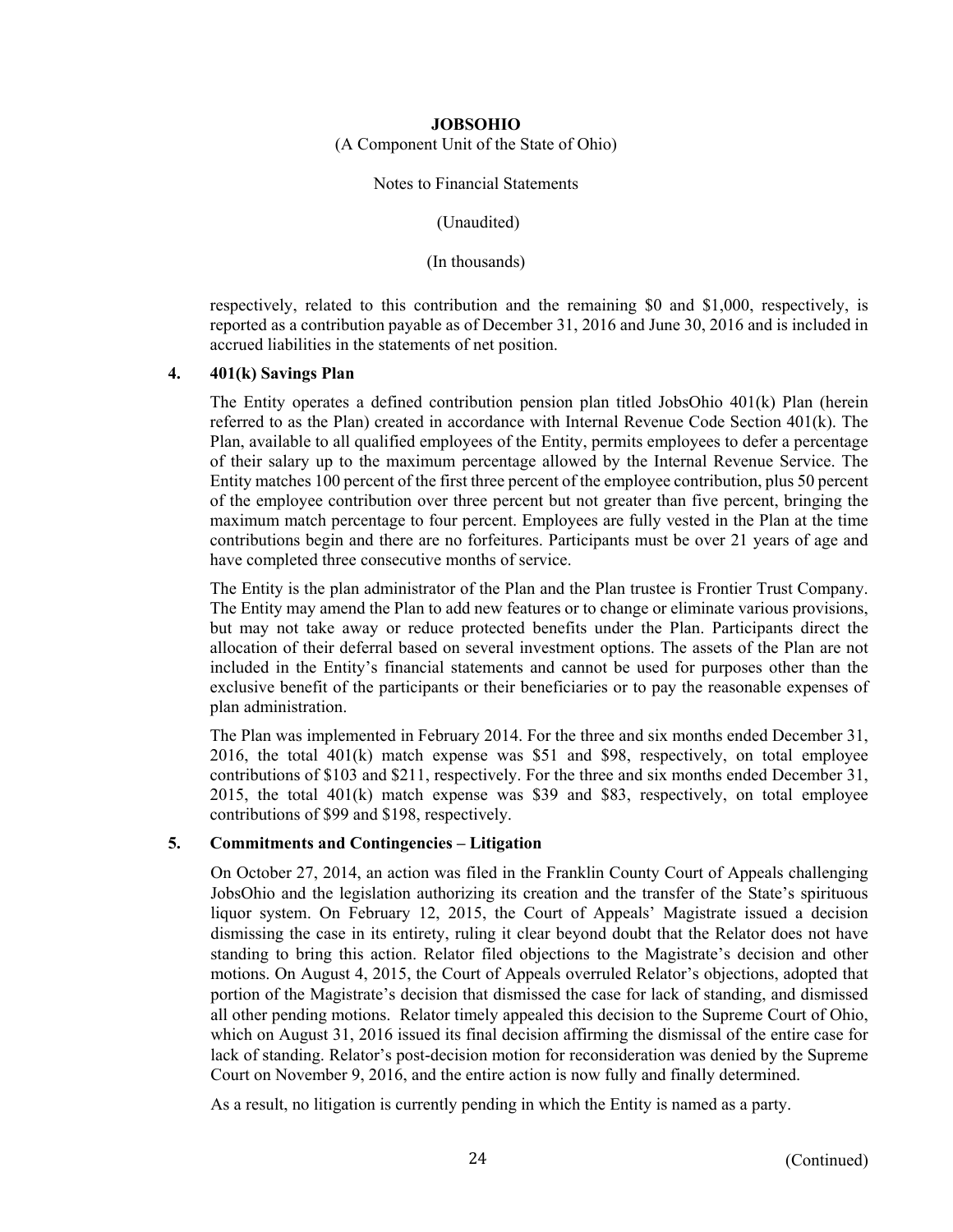(A Component Unit of the State of Ohio)

Notes to Financial Statements

(Unaudited)

(In thousands)

## **6. Lease Obligations**

The Entity has an agreement for an office facilities lease and pays monthly rent. Rent expense was \$118 and \$237, respectively, for the three and six months ended December 31, 2016. Rent expense was \$117 and \$234, respectively, for the three and six months ended December 31, 2015.

Minimum future lease payments as of December 31, 2016 under this operating lease are as follows:

Year ending June 30:

| 2017 |       | \$<br>150   |
|------|-------|-------------|
| 2018 |       | 306         |
| 2019 |       | 315         |
| 2020 |       | 324         |
| 2021 |       | 333         |
| 2022 |       | 198         |
|      | Total | \$<br>1,626 |

In fiscal year 2015, the Entity entered into a lease agreement for office equipment, which is classified as a capital lease. The leased equipment is amortized on a straight-line basis over 5 years. Total accumulated amortization related to the leased equipment is \$20 and \$15 at December 31, 2016 and June 30, 2016, respectively. Property on capital lease as of December 31, 2016 is as follows:

| Office equipment                                             | \$<br>52 |
|--------------------------------------------------------------|----------|
| Less: accumulated amortization                               | (20)     |
| Total                                                        | 32       |
| Property on capital lease as of June 30, 2016 is as follows: |          |
| Office equipment                                             | \$<br>52 |
| Less: accumulated amortization                               | (15)     |
| Total                                                        |          |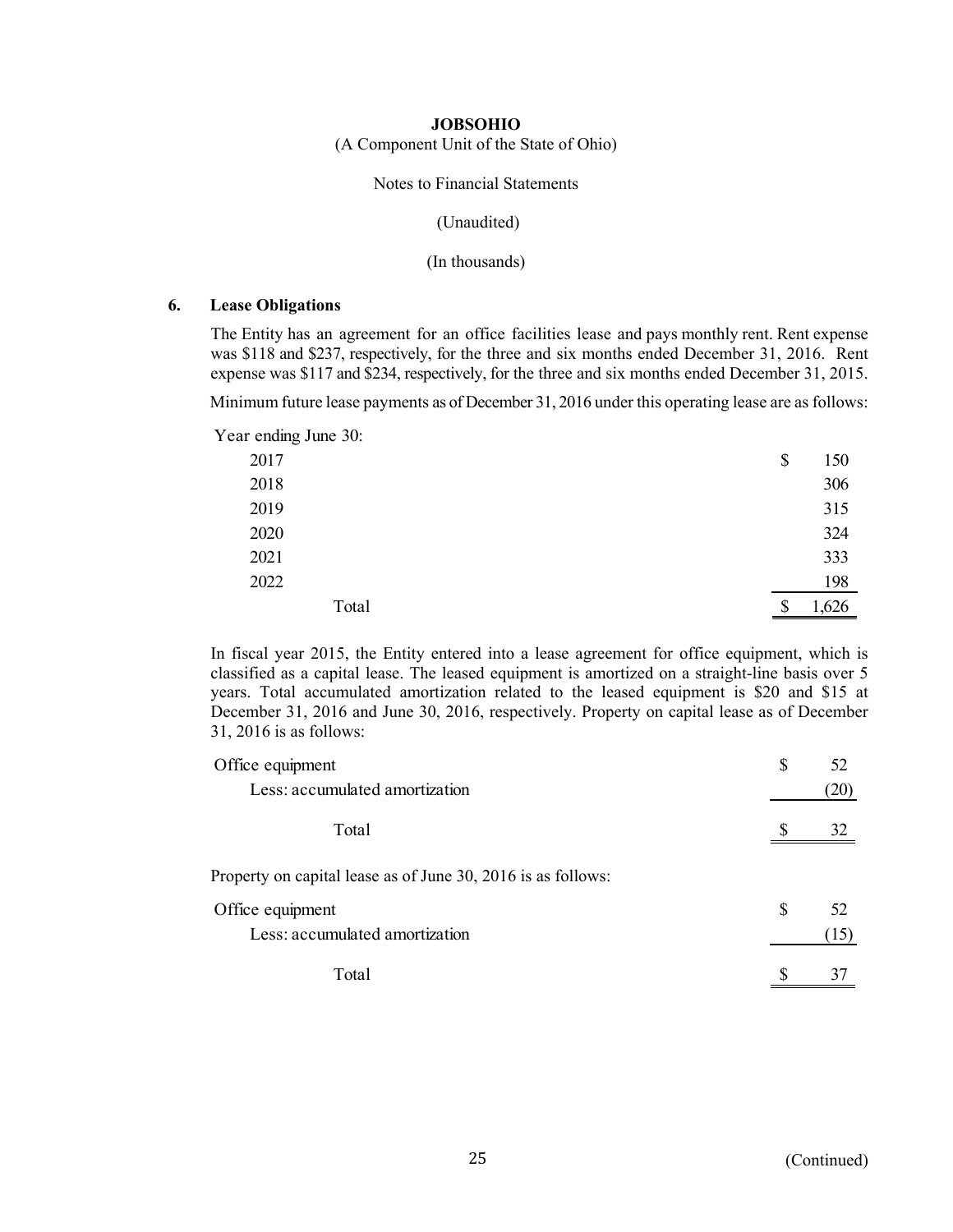(A Component Unit of the State of Ohio)

#### Notes to Financial Statements

#### (Unaudited)

#### (In thousands)

The interest rate related to the lease obligation is 1% and the maturity date is April 2020. Minimum future lease payments as of December 31, 2016 under this capital lease are as follows:

Year ending June 30:

| _<br>2017 | \$ |    |
|-----------|----|----|
| 2018      |    | 10 |
| 2019      |    | 10 |
| 2020      |    |    |
| Total     | w  | 33 |

The Entity has entered into a lease agreement for the use of warehousing facilities. The lease agreement has a term of seven years with a commencement date pending conditions that have not yet been met as of December 31, 2016. In November 2016, the Entity made a prepaid rent payment in the amount of \$1,418, which is included in prepaid expenses on the statements of net position.

#### **7. Long-Term Liabilities**

Special obligation revenue bonds were issued on February 1, 2013, by the Entity to finance payment of consideration in connection with the purchase of a franchise to operate the Liquor Business including the transfer of certain Liquor Business assets and bond transaction costs. The obligations were issued as bonds with (approximately) level debt service (principal and interest) maturing each year with maturities that range from one to 25 years. JobsOhio Beverage System Statewide Senior Lien Liquor Profits Tax-Exempt Revenue Bonds, Series 2013A and JobsOhio Beverage System Statewide Senior Lien Liquor Profits Taxable Revenue Bonds, 2013B outstanding at December 31, 2016 and June 30, 2016 are as follows:

|                                    |                        |    | Outstanding                           |                                         |                   |
|------------------------------------|------------------------|----|---------------------------------------|-----------------------------------------|-------------------|
|                                    |                        |    | as of                                 |                                         |                   |
| <b>Special</b><br>obligation bonds | Original<br>issue date |    | Dec. 31, 2016<br>and<br>June 30, 2016 | <b>Interest</b><br>rates to<br>maturity | Final<br>maturity |
| Series 2013A                       | Feb. 2013              | \$ | 394,790                               | $3.0\% - 5.0\%$                         | 2038              |
| Series 2013B                       | Feb. 2013              | S  | 1,029,500                             | $0.9\% - 4.5\%$                         | 2035              |

The bonds have maturities that started in 2015 and continue through 2038. Maturities due within one year at December 31, 2016 and June 30, 2016 are \$44,020. The bond series are subject to mandatory sinking fund redemption starting in 2024 and each year thereafter to maturity. The bonds will be repaid from Liquor Business Profits. All proceeds from the Liquor Business are pledged to the Trustee to pay obligations under the Indenture. The Indenture imposes certain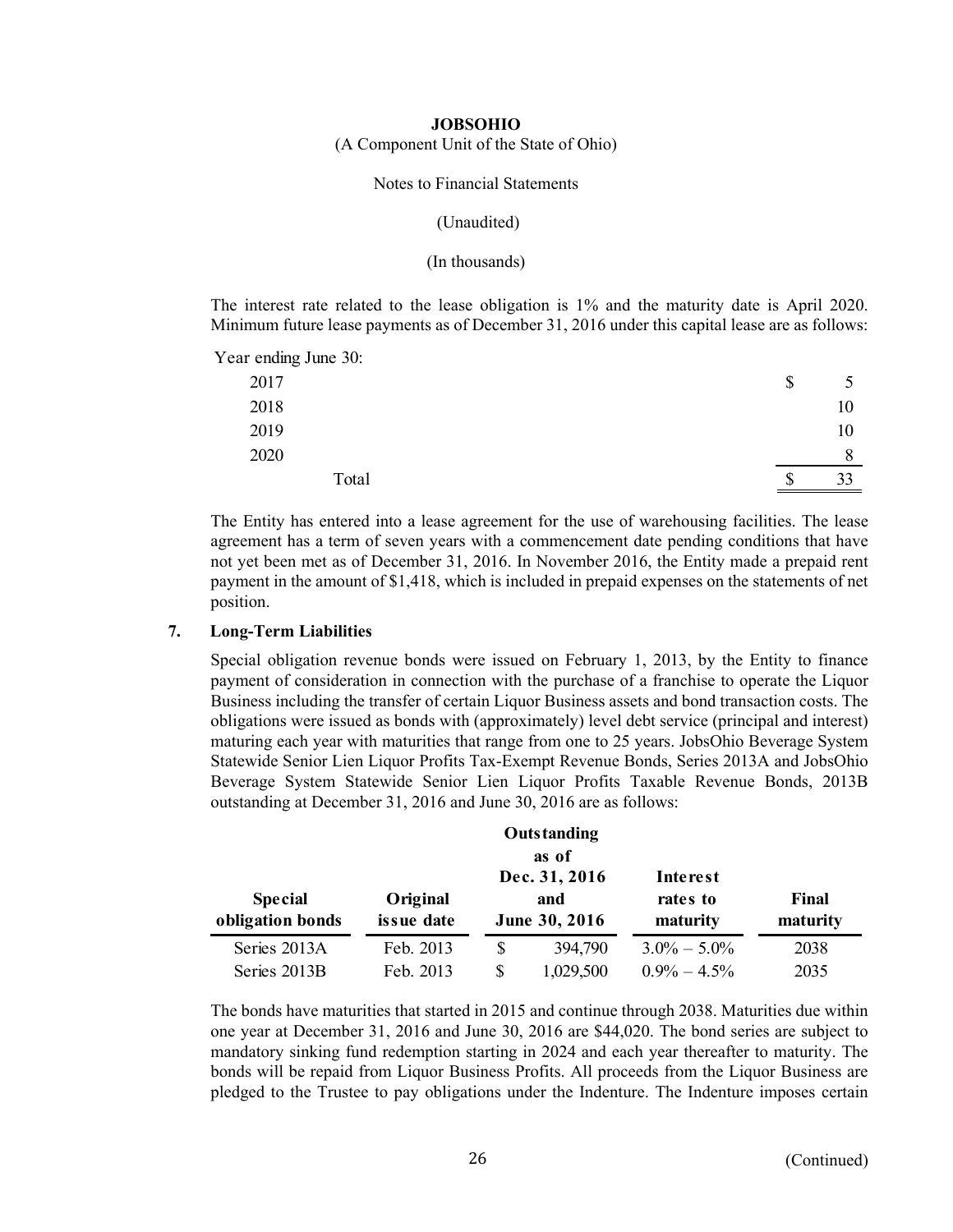(A Component Unit of the State of Ohio)

## Notes to Financial Statements

## (Unaudited)

## (In thousands)

restrictions and requirements whereby all Liquor Business revenues are required to be deposited in a trust fund held by the Trustee to settle obligations under the Indenture, including amounts sufficient to cover annual debt service for each fiscal year on account for all outstanding revenue bonds.

Liquor Business Profits must meet the minimum debt service coverage ratio of 135 percent for each fiscal year pursuant to the Transfer Agreement. Certain amounts are released from the lien of the Indenture and certain other amounts are held in funds pursuant to the terms of the Indenture for which amounts will not be pledged for the benefit of the owners of the bonds. These funds include the Tax Fund, the Operations Fund, and the General Purpose Fund. The bonds are not general obligations of the Entity or the State, and neither the faith nor credit are pledged as security for payment of the bonds.

|                                             | Principal |                    |               | Interest | <b>Total</b> |           |  |  |
|---------------------------------------------|-----------|--------------------|---------------|----------|--------------|-----------|--|--|
| Year ending June 30:                        |           |                    |               |          |              |           |  |  |
| 2017                                        | \$        | 44,020             | $\mathcal{S}$ | 29,438   | \$           | 73,458    |  |  |
| 2018                                        |           | 44,870             |               | 58,024   |              | 102,894   |  |  |
| 2019                                        |           | 45,845             |               | 57,049   |              | 102,894   |  |  |
| 2020                                        |           | 46,720             |               | 55,893   |              | 102,613   |  |  |
| 2021                                        |           | 48,890             |               | 54,011   |              | 102,901   |  |  |
| $2022 - 2026$                               |           | 270,265            |               | 244,097  |              | 514,362   |  |  |
| $2027 - 2031$                               |           | 327,520            |               | 186,577  |              | 514,097   |  |  |
| $2032 - 2036$                               |           | 405,665            |               | 107,523  |              | 513,188   |  |  |
| $2037 - 2038$                               |           | 190,495            |               | 14,403   |              | 204,898   |  |  |
| Total                                       |           | 1,424,290          |               | 807,015  | \$           | 2,231,305 |  |  |
| Unamortized premium<br>Less current portion |           | 48,524<br>(44,020) |               |          |              |           |  |  |
| Total debt, long-term portion               | \$        | 1,428,794          |               |          |              |           |  |  |

Debt service requirements related to the bonds as of December 31, 2016 are as follows: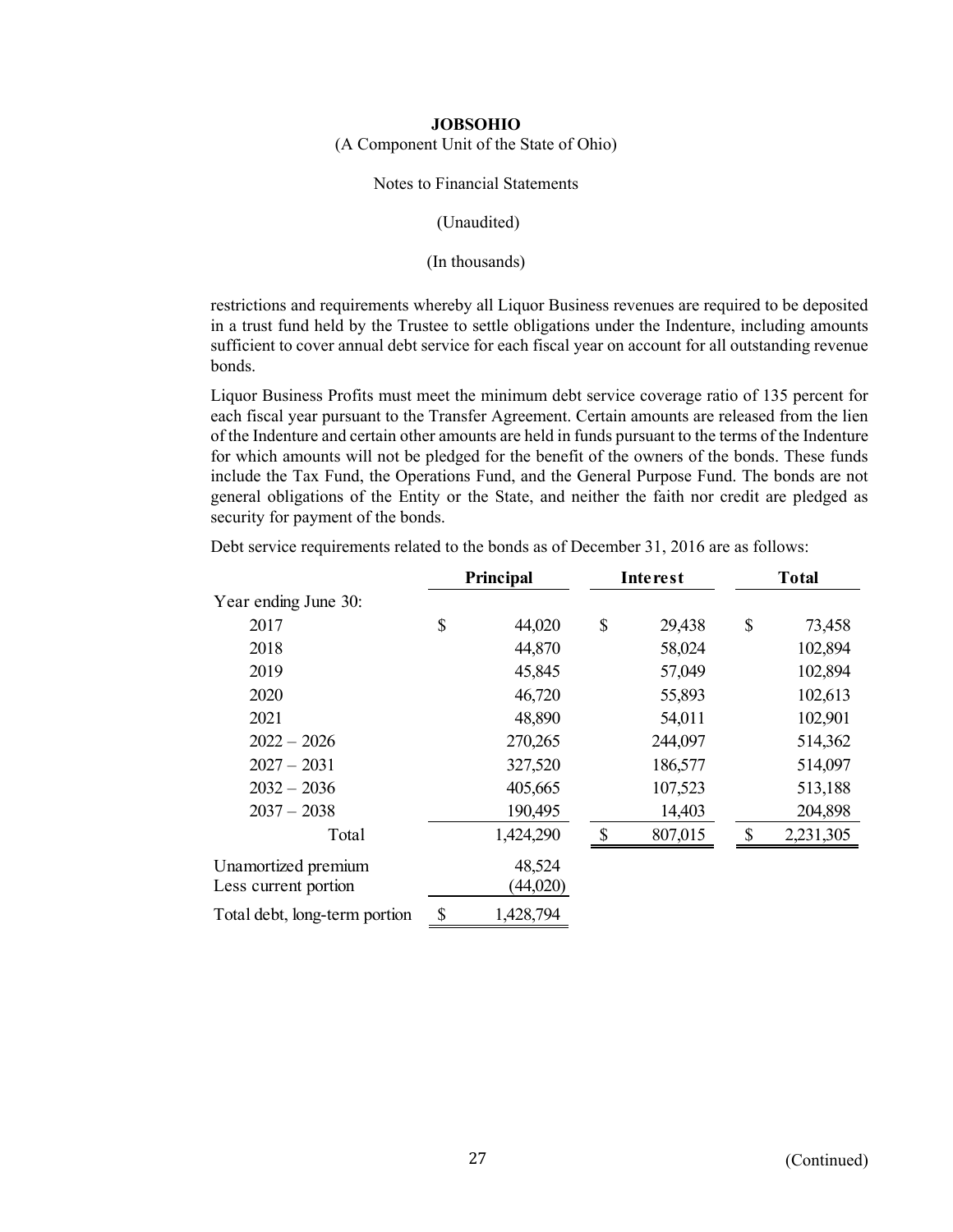(A Component Unit of the State of Ohio)

Notes to Financial Statements

#### (Unaudited)

## (In thousands)

Debt service requirements related to the bonds as of June 30, 2016 are as follows:

|                               | Principal |           | Interest     | <b>Total</b> |           |  |
|-------------------------------|-----------|-----------|--------------|--------------|-----------|--|
| Year ending June 30:          |           |           |              |              |           |  |
| 2017                          | \$        | 44,020    | \$<br>58,876 | \$           | 102,896   |  |
| 2018                          |           | 44,870    | 58,024       |              | 102,894   |  |
| 2019                          |           | 45,845    | 57,049       |              | 102,894   |  |
| 2020                          |           | 46,720    | 55,893       |              | 102,613   |  |
| 2021                          |           | 48,890    | 54,011       |              | 102,901   |  |
| $2022 - 2026$                 |           | 270,265   | 244,097      |              | 514,362   |  |
| $2027 - 2031$                 |           | 327,520   | 186,577      |              | 514,097   |  |
| $2032 - 2036$                 |           | 405,665   | 107,523      |              | 513,188   |  |
| $2037 - 2038$                 |           | 190,495   | 14,403       |              | 204,898   |  |
| Total                         |           | 1,424,290 | 836,453      | $\mathbb{S}$ | 2,260,743 |  |
| Unamortized premium           |           | 49,933    |              |              |           |  |
| Less current portion          |           | (44,020)  |              |              |           |  |
| Total debt, long-term portion | \$        | 1,430,203 |              |              |           |  |

Debt service activity for the six months ended December 31, 2016 is as follows:

|                                   | Balance,            |   |                  |    |                          |   | Balance,          |         | Current |  |
|-----------------------------------|---------------------|---|------------------|----|--------------------------|---|-------------------|---------|---------|--|
|                                   | <b>July 1, 2016</b> |   | <b>Additions</b> |    | <b>Reductions</b>        |   | December 31, 2016 | portion |         |  |
| Bond principal                    | 1,424,290           | S | -                | S  | $\overline{\phantom{a}}$ | S | 1.424.290         | \$      | 44,020  |  |
| Bond premium                      | 59,663              |   |                  |    |                          |   | 59,663            |         |         |  |
| Less: Accumulated<br>amortization | (9,730)             |   | (1,409)          |    | -                        |   | (11, 139)         |         | -       |  |
| Total debt                        | 1,474,223           |   | (1,409)          | \$ | $\overline{\phantom{a}}$ |   | 1,472,814         |         | 44,020  |  |

Debt service activity for the fiscal year ended June 30, 2016 is as follows:

|                                   | Balance,     |   |                  |                   |               | Balance,  |         | Current                  |  |
|-----------------------------------|--------------|---|------------------|-------------------|---------------|-----------|---------|--------------------------|--|
|                                   | July 1, 2015 |   | <b>Additions</b> | <b>Reductions</b> | June 30, 2016 |           | portion |                          |  |
| Bond principal                    | 1,467,730    | S | -                | (43, 440)         | \$            | 1.424.290 | \$      | 44,020                   |  |
| Bond premium                      | 59,663       |   |                  |                   |               | 59,663    |         |                          |  |
| Less: Accumulated<br>amortization | (6.902)      |   | (2,828)          | -                 |               | (9,730)   |         | $\overline{\phantom{0}}$ |  |
| Total debt                        | 1.520.491    |   | (2.828)          | (43.440)          | S             | 1.474.223 | S       | 44,020                   |  |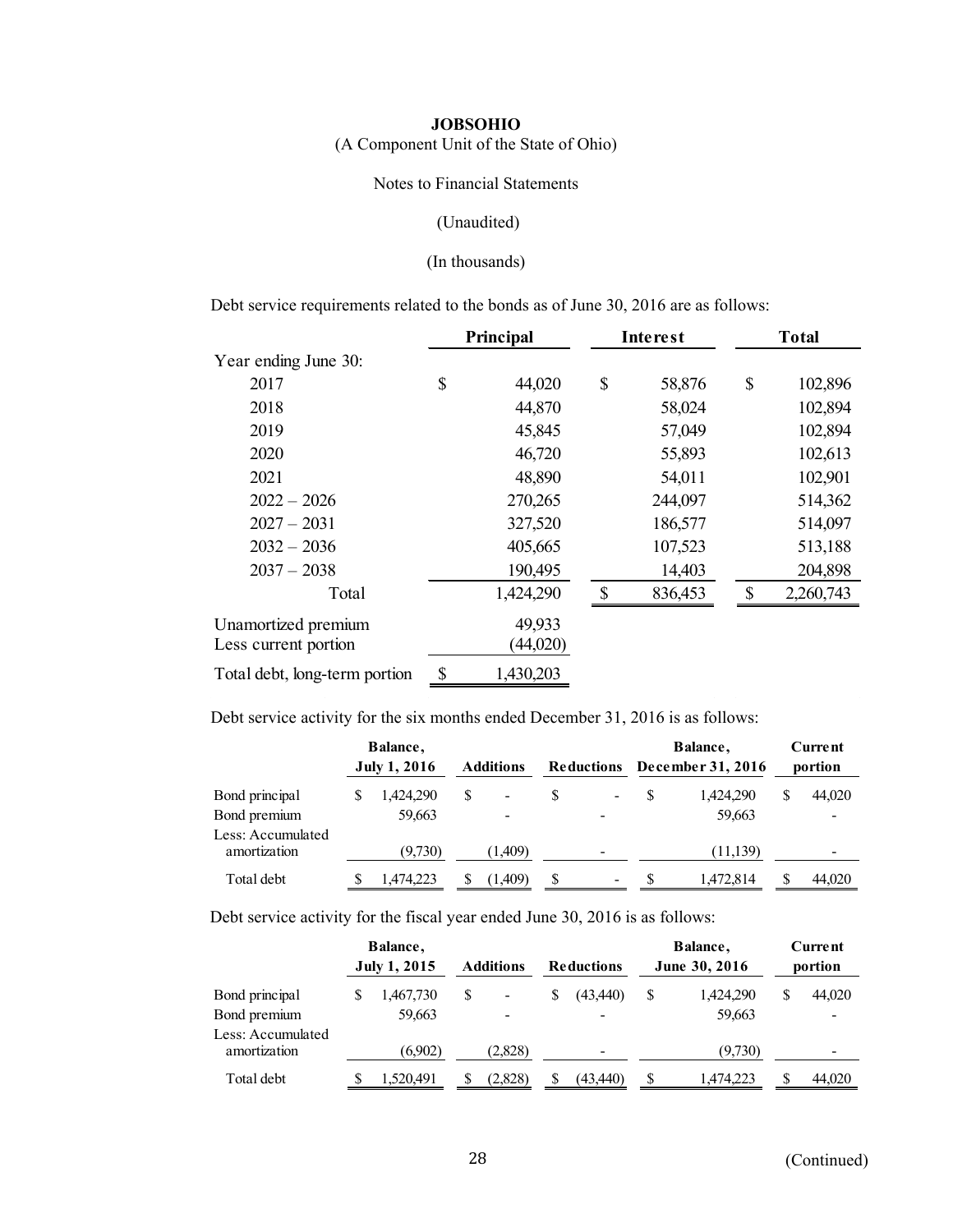(A Component Unit of the State of Ohio)

## Notes to Financial Statements

(Unaudited)

(In thousands)

Bonds are subject to redemption prior to their stated maturity dates at the option of the Entity, in whole or in part on any date on or after January 1, 2023 at a redemption price equal to the principal amount of bonds to be redeemed plus accrued interest. For Series 2013B Bonds, the redemption price is the greater of (1) the principal amount or (2) the sum of the present value of the remaining scheduled payments of principal and interest to the maturity date plus accrued interest. Series 2013A Bonds maturing in 2038 are subject to mandatory sinking fund redemption on January 1, 2035 and each year thereafter to maturity. Series 2013B Bonds maturing in 2029 and 2035 are subject to mandatory sinking fund redemption on January 1, 2024 and 2030, respectively, and each year thereafter to maturity. Redemptions are from moneys in the Debt Service Fund established under the Indenture, at a redemption price equal to 100 percent of the principal amount to be redeemed plus accrued interest.

Pursuant to the terms of the Indenture, the Transfer Agreement, and the Services Agreement, the Entity is required to comply with various covenants and requirements. All financial covenants associated with the agreements executed in connection with the franchise transactions have been fully complied with as of December 31, 2016 and June 30, 2016.

## *(c) Revenues*

Liquor sales revenues are reported net of wholesale discounts and sales taxes. For the three and six months ended December 31, 2016, operating revenues were reported net of discounts of \$4,778 and \$9,709, respectively, and sales tax of \$19,058 and \$35,251, respectively. For the three and six months ended December 31, 2015, operating revenues were reported net of discounts of \$4,764 and \$9,479, respectively, and sales tax of \$17,318 and \$32,217, respectively.

## *(d) Combining Information*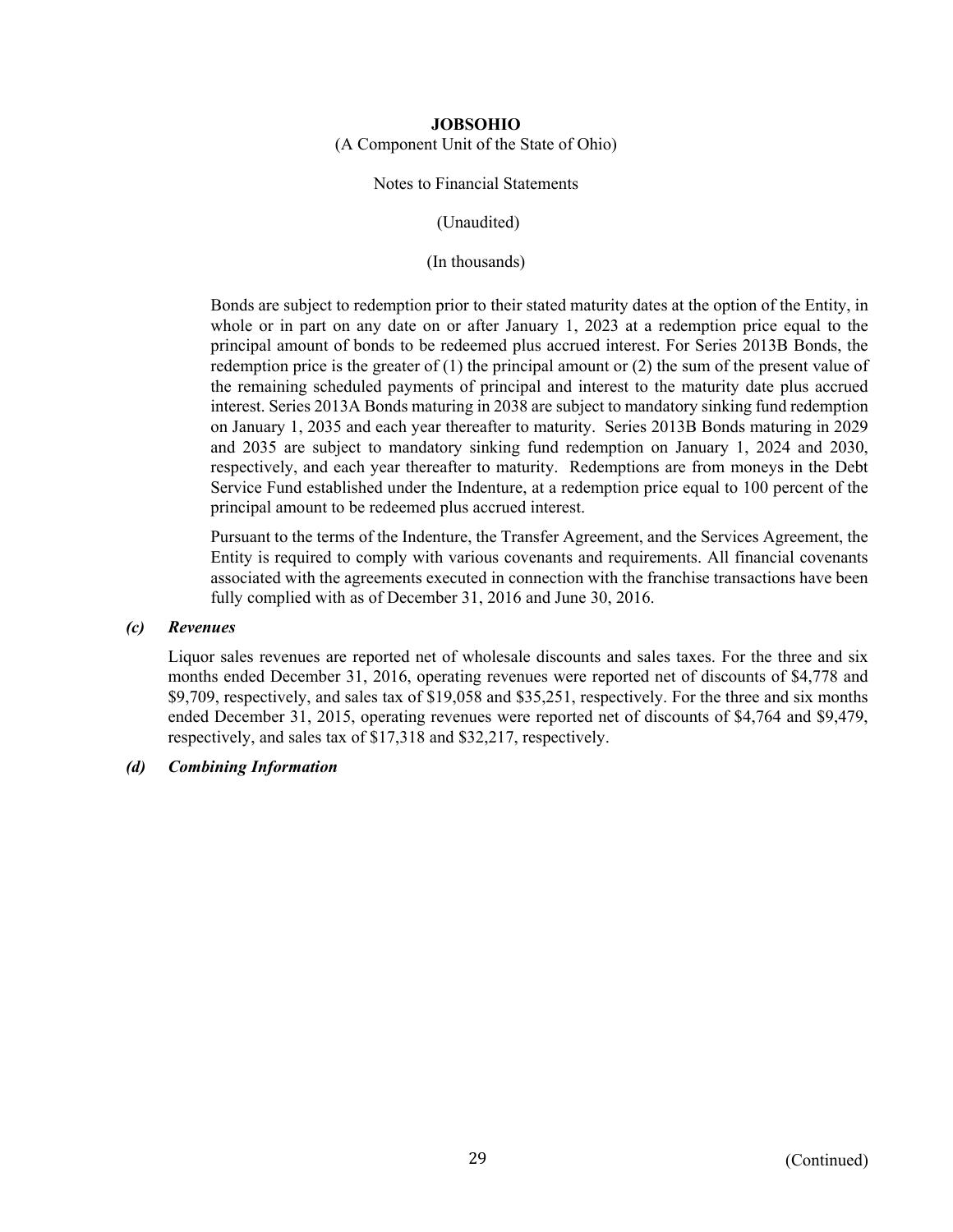# (A Component Unit of the State of Ohio)

## Notes to Financial Statements

## Combining Schedule of Net Position

# (Unaudited)

|                                                          |                          |                                                                                                            | December 31, 2016 |                                   | June 30, 2016   |                                                                   |                               |                            |  |
|----------------------------------------------------------|--------------------------|------------------------------------------------------------------------------------------------------------|-------------------|-----------------------------------|-----------------|-------------------------------------------------------------------|-------------------------------|----------------------------|--|
|                                                          | <b>Jobs Ohio</b>         | <b>Component</b><br>Unit<br><b>Jobs Ohio</b><br>Eliminating<br>Beverage<br><b>Entries</b><br><b>System</b> |                   | <b>Combined</b><br><b>Balance</b> | <b>JobsOhio</b> | Component<br>Unit<br><b>JobsOhio</b><br><b>Beverage</b><br>System | Eliminating<br><b>Entries</b> | Combined<br><b>Balance</b> |  |
| Assets:                                                  |                          |                                                                                                            |                   |                                   |                 |                                                                   |                               |                            |  |
| Current assets:                                          |                          |                                                                                                            |                   |                                   |                 |                                                                   |                               |                            |  |
| Cash and cash equivalents - unrestricted                 | \$<br>77,367             | s<br>202,548                                                                                               | \$.               | s<br>279,915                      | s<br>80,213     | s<br>182,909                                                      | S                             | S<br>263,122               |  |
| Cash and cash equivalents - restricted                   |                          | 146,429                                                                                                    |                   | 146,429                           |                 | 134,725                                                           |                               | 134,725                    |  |
| Investments                                              | 378,777                  | $\sim$                                                                                                     |                   | 378,777                           | 324,254         | ÷.                                                                |                               | 324,254                    |  |
| Inventory                                                |                          | 74,370                                                                                                     |                   | 74,370                            |                 | 72,948                                                            |                               | 72,948                     |  |
| Loans                                                    | 2,906                    | ÷.                                                                                                         |                   | 2,906                             | 2,270           | $\sim$                                                            |                               | 2,270                      |  |
| Receivables                                              | 860                      | 689                                                                                                        | ä,                | 1,549                             | 529             | 496                                                               | ÷.                            | 1,025                      |  |
|                                                          | 632                      | 2,078                                                                                                      | ÷,                | 2,710                             | 3,375           | 989                                                               | ٠                             | 4,364                      |  |
| Prepaid expenses                                         |                          |                                                                                                            |                   |                                   |                 |                                                                   |                               |                            |  |
| Due from JOBS                                            | 68                       | $\sim$                                                                                                     | (68)              |                                   | 183             | $\overline{\phantom{a}}$                                          | (183)                         |                            |  |
| Total current assets                                     | 460,610                  | 426,114                                                                                                    | (68)              | 886,656                           | 410,824         | 392,067                                                           | (183)                         | 802,708                    |  |
| Long-term assets:                                        |                          |                                                                                                            |                   |                                   |                 |                                                                   |                               |                            |  |
| Intangible asset - liquor franchise, net of amortization | $\overline{\phantom{a}}$ | 1,163,736                                                                                                  |                   | 1,163,736                         | $\sim$          | 1,191,334                                                         |                               | 1,191,334                  |  |
| Capital assets, net of accumulated depreciation          | 1,194                    |                                                                                                            |                   | 1,194                             | 1,377           |                                                                   |                               | 1,377                      |  |
| Loans, net of loss allowance                             | 33,625                   |                                                                                                            |                   | 33,625                            | 25,078          | ×,                                                                |                               | 25,078                     |  |
| Total long-term assets                                   | 34,819                   | 1,163,736                                                                                                  | ÷.                | 1,198,555                         | 26,455          | 1,191,334                                                         | ٠                             | 1,217,789                  |  |
| <b>Total assets</b>                                      | 495,429                  | 1,589,850                                                                                                  | (68)              | 2,085,211                         | 437,279         | 1,583,401                                                         | (183)                         | 2,020,497                  |  |
| <b>Liabilities:</b>                                      |                          |                                                                                                            |                   |                                   |                 |                                                                   |                               |                            |  |
| Current liabilities:                                     |                          |                                                                                                            |                   |                                   |                 |                                                                   |                               |                            |  |
|                                                          | 971                      |                                                                                                            |                   |                                   |                 |                                                                   |                               |                            |  |
| Accounts payable                                         |                          | 33,093                                                                                                     |                   | 34,064                            | 2,205           | 24,626                                                            |                               | 26,831                     |  |
| Accrued liabilities                                      | 67,670                   | 39,801                                                                                                     |                   | 107,471                           | 36,305          | 54,057                                                            |                               | 90,362                     |  |
| Special obligation bonds payable - current portion       |                          | 44,020                                                                                                     |                   | 44,020                            |                 | 44,020                                                            |                               | 44,020                     |  |
| Bond interest payable                                    | $\overline{a}$           | 29,438                                                                                                     |                   | 29,438                            |                 | 29,438                                                            | ÷.                            | 29,438                     |  |
| Capital lease payable - current portion                  | 10                       | $\sim$                                                                                                     | ÷.                | 10                                | $10\,$          |                                                                   | ٠                             | 10                         |  |
| Due to JobsOhio                                          |                          | 68                                                                                                         | (68)              |                                   |                 | 183                                                               | (183)                         | ÷,                         |  |
| Total current liabilities                                | 68,651                   | 146,420                                                                                                    | (68)              | 215,003                           | 38,520          | 152,324                                                           | (183)                         | 190,661                    |  |
| Long-term liabilities:                                   |                          |                                                                                                            |                   |                                   |                 |                                                                   |                               |                            |  |
| Special obligation bonds payable                         | $\overline{a}$           | 1,428,794                                                                                                  |                   | 1,428,794                         |                 | 1,430,203                                                         |                               | 1,430,203                  |  |
| Capital lease payable                                    | 23                       |                                                                                                            | ٠                 | 23                                | 28              |                                                                   | ÷                             | 28                         |  |
| Total long-term liabilities                              | 23                       | 1,428,794                                                                                                  |                   | 1,428,817                         | 28              | 1,430,203                                                         |                               | 1,430,231                  |  |
| <b>Total liabilities</b>                                 | 68,674                   | 1,575,214                                                                                                  | (68)              | 1,643,820                         | 38,548          | 1,582,527                                                         | (183)                         | 1,620,892                  |  |
| Net position:                                            |                          |                                                                                                            |                   |                                   |                 |                                                                   |                               |                            |  |
| Net investment in capital assets                         | 1,194                    |                                                                                                            |                   | 1,194                             | 1,377           |                                                                   |                               | 1,377                      |  |
| Unrestricted                                             | 425.561                  | 14,636                                                                                                     |                   | 440.197                           | 397,354         |                                                                   |                               | 398,228                    |  |
| <b>Total net position</b>                                | 426,755<br>s             | s<br>14,636                                                                                                | s<br>$\sim$       | s<br>441,391                      | 398,731<br>s    | 874<br>874<br>s                                                   | s<br>$\sim$                   | s<br>399,605               |  |
|                                                          |                          |                                                                                                            |                   |                                   |                 |                                                                   |                               |                            |  |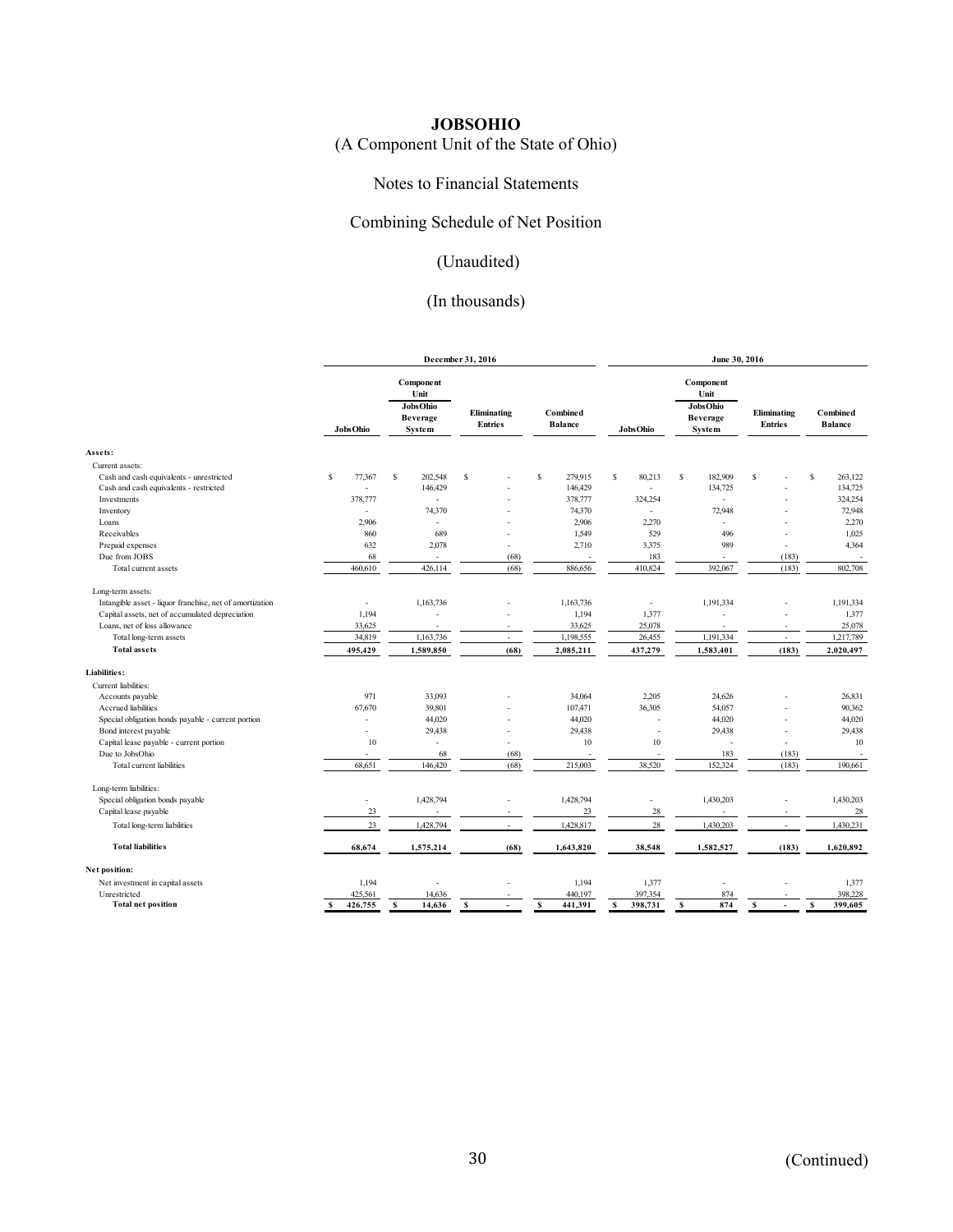# (A Component Unit of the State of Ohio)

## Notes to Financial Statements

## Combining Schedule of Revenues, Expenses, and Changes in Net Position

# (Unaudited)

|                                                     |                          | Three Months Ended December 31, 2016 |                               |                               |        |                                   |          |                 | Three Months Ended December 31, 2015 |                           |                                      |                               |        |                                   |           |
|-----------------------------------------------------|--------------------------|--------------------------------------|-------------------------------|-------------------------------|--------|-----------------------------------|----------|-----------------|--------------------------------------|---------------------------|--------------------------------------|-------------------------------|--------|-----------------------------------|-----------|
|                                                     |                          |                                      | Component<br>Unit<br>JobsOhio |                               |        |                                   |          |                 |                                      |                           | Component<br>Unit<br><b>JobsOhio</b> |                               |        |                                   |           |
|                                                     | <b>JobsOhio</b>          |                                      | <b>Beverage</b><br>System     | Eliminating<br><b>Entries</b> |        | <b>Combined</b><br><b>Balance</b> |          | <b>JobsOhio</b> |                                      | <b>Beverage</b><br>System |                                      | Eliminating<br><b>Entries</b> |        | <b>Combined</b><br><b>Balance</b> |           |
| Operating revenues:                                 |                          |                                      |                               |                               |        |                                   |          |                 |                                      |                           |                                      |                               |        |                                   |           |
| Net liquor sales                                    | s                        |                                      | 298,103<br>S                  | \$                            |        | S                                 | 298,103  | <sup>S</sup>    |                                      | S                         | 287,863                              | -S                            |        | s                                 | 287,863   |
| Interest income - loans                             | 398                      |                                      |                               |                               |        |                                   | 398      |                 | 148                                  |                           |                                      |                               |        |                                   | 148       |
| Fees and other                                      | 391                      |                                      |                               |                               | (197)  |                                   | 194      |                 | 233                                  |                           |                                      |                               | (157)  |                                   | 76        |
| Total operating revenues                            | 789                      |                                      | 298,103                       |                               | (197)  |                                   | 298,695  |                 | 381                                  |                           | 287,863                              |                               | (157)  |                                   | 288,087   |
| Operating expenses:                                 |                          |                                      |                               |                               |        |                                   |          |                 |                                      |                           |                                      |                               |        |                                   |           |
| Cost of goods sold                                  |                          |                                      | 171,834                       |                               |        |                                   | 171,834  |                 |                                      |                           | 166,472                              |                               |        |                                   | 166,472   |
| Sales commissions                                   |                          |                                      | 16,541                        |                               |        |                                   | 16,541   |                 |                                      |                           | 15,872                               |                               |        |                                   | 15,872    |
| Liquor gallonage taxes                              |                          |                                      | 12,475                        |                               |        |                                   | 12,475   |                 |                                      |                           | 12,213                               |                               |        |                                   | 12,213    |
| Amortization of intangible asset - liquor franchise |                          |                                      | 13,799                        |                               |        |                                   | 13,799   |                 |                                      |                           | 13,799                               |                               |        |                                   | 13,799    |
| Service fees                                        |                          |                                      | 2,522                         |                               |        |                                   | 2,522    |                 |                                      |                           | 1,422                                |                               |        |                                   | 1,422     |
| Supplemental Payment                                |                          |                                      | 9,279                         |                               |        |                                   | 9,279    |                 |                                      |                           | 9,535                                |                               |        |                                   | 9,535     |
| JobsOhio management fees                            |                          |                                      | 197                           |                               | (197)  |                                   |          |                 |                                      |                           | 157                                  |                               | (157)  |                                   |           |
| Economic development programs                       | 29,550                   |                                      |                               |                               |        |                                   | 29,550   |                 | 14,855                               |                           |                                      |                               |        |                                   | 14,855    |
| Salaries and benefits                               | 2,370                    |                                      |                               |                               |        |                                   | 2,370    |                 | 1,919                                |                           |                                      |                               |        |                                   | 1,919     |
| Economic development purchased services             | 2,976                    |                                      |                               |                               |        |                                   | 2,976    |                 | 2,426                                |                           |                                      |                               |        |                                   | 2,426     |
| Professional services                               | 853                      |                                      | 830                           |                               |        |                                   | 1,683    |                 | 1,098                                |                           | 20                                   |                               |        |                                   | 1,118     |
| Insurance                                           |                          | 52                                   | 90                            |                               |        |                                   | 142      |                 | 51                                   |                           | 91                                   |                               |        |                                   | 142       |
| Administrative and support                          | 745                      |                                      |                               |                               |        |                                   | 745      |                 | 645                                  |                           |                                      |                               |        |                                   | 645       |
| Marketing                                           | 2,570                    |                                      |                               |                               |        |                                   | 2,570    |                 | 1,541                                |                           |                                      |                               |        |                                   | 1,541     |
| Other                                               | $\sim$                   |                                      | 25                            |                               |        |                                   | 25       |                 | $\sim$                               |                           | 15                                   |                               |        |                                   | 15        |
| Total operating expenses                            | 39,116                   |                                      | 227,592                       |                               | (197)  |                                   | 266,511  |                 | 22,535                               |                           | 219,596                              |                               | (157)  |                                   | 241,974   |
| Operating income (loss)                             | (38, 327)                |                                      | 70,511                        |                               | $\sim$ |                                   | 32,184   |                 | (22, 154)                            |                           | 68,267                               |                               | $\sim$ |                                   | 46,113    |
| Nonoperating revenues (expenses):                   |                          |                                      |                               |                               |        |                                   |          |                 |                                      |                           |                                      |                               |        |                                   |           |
| Grants                                              | 45,000                   |                                      | (45,000)                      |                               |        |                                   |          |                 |                                      |                           |                                      |                               |        |                                   |           |
| Bond interest, net                                  | $\overline{\phantom{a}}$ |                                      | (14,015)                      |                               |        |                                   | (14,015) |                 |                                      |                           | (14, 154)                            |                               |        |                                   | (14, 154) |
| Investment income                                   | (1,723)                  |                                      |                               |                               |        |                                   | (1,723)  |                 | (1,213)                              |                           |                                      |                               |        |                                   | (1,213)   |
| Other, net                                          |                          |                                      | 48                            |                               |        |                                   | 48       |                 |                                      |                           | 67                                   |                               |        |                                   | 67        |
| Total nonoperating revenues (expenses)              | 43,277                   |                                      | (58,967)                      |                               | $\sim$ |                                   | (15,690) |                 | (1,213)                              |                           | (14,087)                             |                               | $\sim$ |                                   | (15,300)  |
| Change in net position                              | 4,950                    |                                      | 11,544                        |                               |        |                                   | 16,494   |                 | (23, 367)                            |                           | 54,180                               |                               |        |                                   | 30,813    |
| Net position (deficit), beginning of period         | 421,805                  |                                      | 3,092                         |                               |        |                                   | 424,897  |                 | 378,983                              |                           | (76, 482)                            |                               |        |                                   | 302,501   |
| Net position (deficit), end of period               | 426,755<br>s             |                                      | 14.636<br>s                   | s                             |        | s                                 | 441,391  | s               | 355,616                              | s                         | (22,302)                             | s                             |        | s                                 | 333,314   |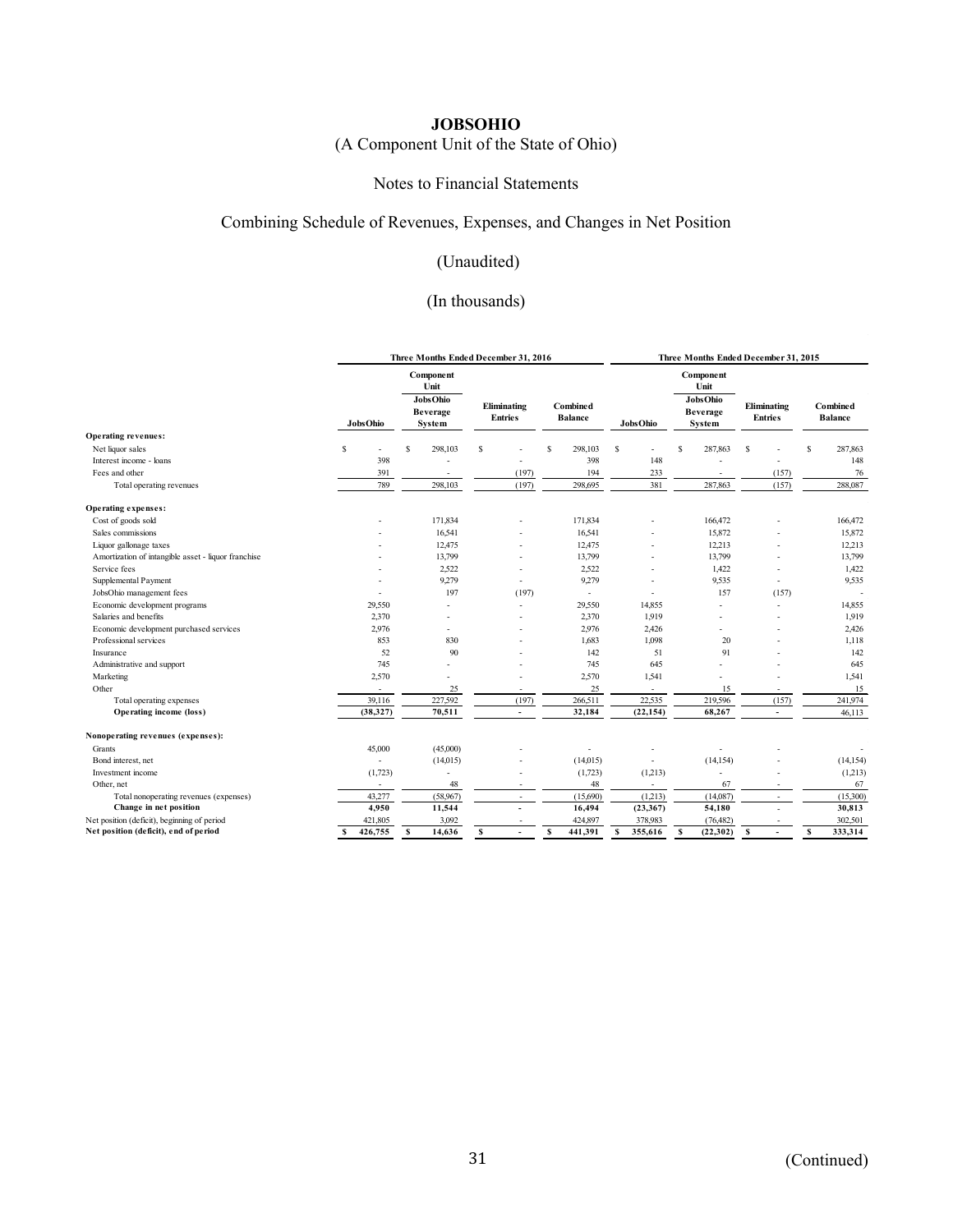# (A Component Unit of the State of Ohio)

## Notes to Financial Statements

## Combining Schedule of Revenues, Expenses, and Changes in Net Position

# (Unaudited)

| Component<br>Component<br>Unit<br>Unit<br>JobsOhio<br>JobsOhio<br>Eliminating<br>Combined<br>Eliminating<br><b>Beverage</b><br><b>Beverage</b><br><b>Entries</b><br><b>Balance</b><br><b>Entries</b><br>JobsOhio<br>JobsOhio<br><b>System</b><br><b>System</b><br><b>Operating revenues:</b><br>Net liquor sales<br>S<br>567,814<br>567,814<br>543,854<br>S<br>\$.<br>S<br>S<br>S<br>S<br>Interest income - loans<br>750<br>262<br>750<br>Fees and other<br>312<br>465<br>686<br>(374)<br>(315)<br>Total operating revenues<br>(374)<br>568,876<br>727<br>1,436<br>567,814<br>543,854<br>(315)<br><b>Operating expenses:</b><br>Cost of goods sold<br>327,132<br>327,132<br>313,558<br>Sales commissions<br>29,866<br>31,294<br>31,294 |                            |  |
|----------------------------------------------------------------------------------------------------------------------------------------------------------------------------------------------------------------------------------------------------------------------------------------------------------------------------------------------------------------------------------------------------------------------------------------------------------------------------------------------------------------------------------------------------------------------------------------------------------------------------------------------------------------------------------------------------------------------------------------|----------------------------|--|
|                                                                                                                                                                                                                                                                                                                                                                                                                                                                                                                                                                                                                                                                                                                                        | Combined<br><b>Balance</b> |  |
|                                                                                                                                                                                                                                                                                                                                                                                                                                                                                                                                                                                                                                                                                                                                        |                            |  |
|                                                                                                                                                                                                                                                                                                                                                                                                                                                                                                                                                                                                                                                                                                                                        | 543,854<br>S               |  |
|                                                                                                                                                                                                                                                                                                                                                                                                                                                                                                                                                                                                                                                                                                                                        | 262                        |  |
|                                                                                                                                                                                                                                                                                                                                                                                                                                                                                                                                                                                                                                                                                                                                        | 150                        |  |
|                                                                                                                                                                                                                                                                                                                                                                                                                                                                                                                                                                                                                                                                                                                                        | 544,266                    |  |
|                                                                                                                                                                                                                                                                                                                                                                                                                                                                                                                                                                                                                                                                                                                                        |                            |  |
|                                                                                                                                                                                                                                                                                                                                                                                                                                                                                                                                                                                                                                                                                                                                        | 313,558                    |  |
|                                                                                                                                                                                                                                                                                                                                                                                                                                                                                                                                                                                                                                                                                                                                        | 29,866                     |  |
| Liquor gallonage taxes<br>24,206<br>24,206<br>23,513                                                                                                                                                                                                                                                                                                                                                                                                                                                                                                                                                                                                                                                                                   | 23,513                     |  |
| Amortization of intangible asset - liquor franchise<br>27,598<br>27,598<br>27,598                                                                                                                                                                                                                                                                                                                                                                                                                                                                                                                                                                                                                                                      | 27,598                     |  |
| Service fees<br>6,931<br>6,931<br>3,866                                                                                                                                                                                                                                                                                                                                                                                                                                                                                                                                                                                                                                                                                                | 3,866                      |  |
| Supplemental Payment<br>17,407<br>17,407<br>17,413                                                                                                                                                                                                                                                                                                                                                                                                                                                                                                                                                                                                                                                                                     | 17,413                     |  |
| JobsOhio management fees<br>374<br>315<br>(374)<br>(315)<br>ä,                                                                                                                                                                                                                                                                                                                                                                                                                                                                                                                                                                                                                                                                         |                            |  |
| Economic development programs<br>44,986<br>44,986<br>31,669                                                                                                                                                                                                                                                                                                                                                                                                                                                                                                                                                                                                                                                                            | 31,669                     |  |
| Salaries and benefits<br>4,757<br>3,796<br>4,757                                                                                                                                                                                                                                                                                                                                                                                                                                                                                                                                                                                                                                                                                       | 3,796                      |  |
| Economic development purchased services<br>4,989<br>4,989<br>4,795                                                                                                                                                                                                                                                                                                                                                                                                                                                                                                                                                                                                                                                                     | 4,795                      |  |
| Professional services<br>1,752<br>1,182<br>2,934<br>2,707<br>182                                                                                                                                                                                                                                                                                                                                                                                                                                                                                                                                                                                                                                                                       | 2,889                      |  |
| 102<br>Insurance<br>181<br>283<br>100<br>179                                                                                                                                                                                                                                                                                                                                                                                                                                                                                                                                                                                                                                                                                           | 279                        |  |
| Administrative and support<br>1,389<br>1,389<br>1,291                                                                                                                                                                                                                                                                                                                                                                                                                                                                                                                                                                                                                                                                                  | 1,291                      |  |
| Marketing<br>4,614<br>4,614<br>3,019<br>×,<br>ä,                                                                                                                                                                                                                                                                                                                                                                                                                                                                                                                                                                                                                                                                                       | 3,019                      |  |
| Other<br>45<br>45<br>32<br>÷<br>÷.<br>÷.<br>×.                                                                                                                                                                                                                                                                                                                                                                                                                                                                                                                                                                                                                                                                                         | 32                         |  |
| Total operating expenses<br>416,522<br>62,589<br>436,350<br>(374)<br>498,565<br>47,377<br>(315)                                                                                                                                                                                                                                                                                                                                                                                                                                                                                                                                                                                                                                        | 463,584                    |  |
| <b>Operating income (loss)</b><br>70,311<br>127,332<br>(61, 153)<br>131,464<br>(46, 650)<br>÷,<br>÷.                                                                                                                                                                                                                                                                                                                                                                                                                                                                                                                                                                                                                                   | 80,682                     |  |
| Nonoperating revenues (expenses):                                                                                                                                                                                                                                                                                                                                                                                                                                                                                                                                                                                                                                                                                                      |                            |  |
| 90,000<br>Grants<br>(90,000)<br>90,000<br>(90,000)<br>٠                                                                                                                                                                                                                                                                                                                                                                                                                                                                                                                                                                                                                                                                                |                            |  |
| Bond interest, net<br>(28, 029)<br>(28,029)<br>(28, 309)<br>ä,<br>÷.                                                                                                                                                                                                                                                                                                                                                                                                                                                                                                                                                                                                                                                                   | (28,309)                   |  |
| Investment income<br>(823)<br>(823)<br>(135)<br>ä,                                                                                                                                                                                                                                                                                                                                                                                                                                                                                                                                                                                                                                                                                     | (135)                      |  |
| Other, net<br>327<br>327<br>114                                                                                                                                                                                                                                                                                                                                                                                                                                                                                                                                                                                                                                                                                                        | 114                        |  |
| Total nonoperating revenues (expenses)<br>89,177<br>(117,702)<br>(28, 525)<br>89,865<br>(118, 195)<br>ä,<br>ä,                                                                                                                                                                                                                                                                                                                                                                                                                                                                                                                                                                                                                         | (28, 330)                  |  |
| Change in net position<br>28,024<br>41,786<br>43,215<br>9,137<br>13,762<br>٠<br>$\overline{a}$                                                                                                                                                                                                                                                                                                                                                                                                                                                                                                                                                                                                                                         | 52,352                     |  |
| Net position (deficit), beginning of period<br>398,731<br>874<br>399,605<br>(31, 439)<br>312,401                                                                                                                                                                                                                                                                                                                                                                                                                                                                                                                                                                                                                                       | 280,962                    |  |
| Net position (deficit), end of period<br>426,755<br>14,636<br>441,391<br>(22,302)<br>s<br>355,616<br>\$<br>S<br>\$<br>S<br>s<br>$\blacksquare$                                                                                                                                                                                                                                                                                                                                                                                                                                                                                                                                                                                         | 333,314<br>S               |  |